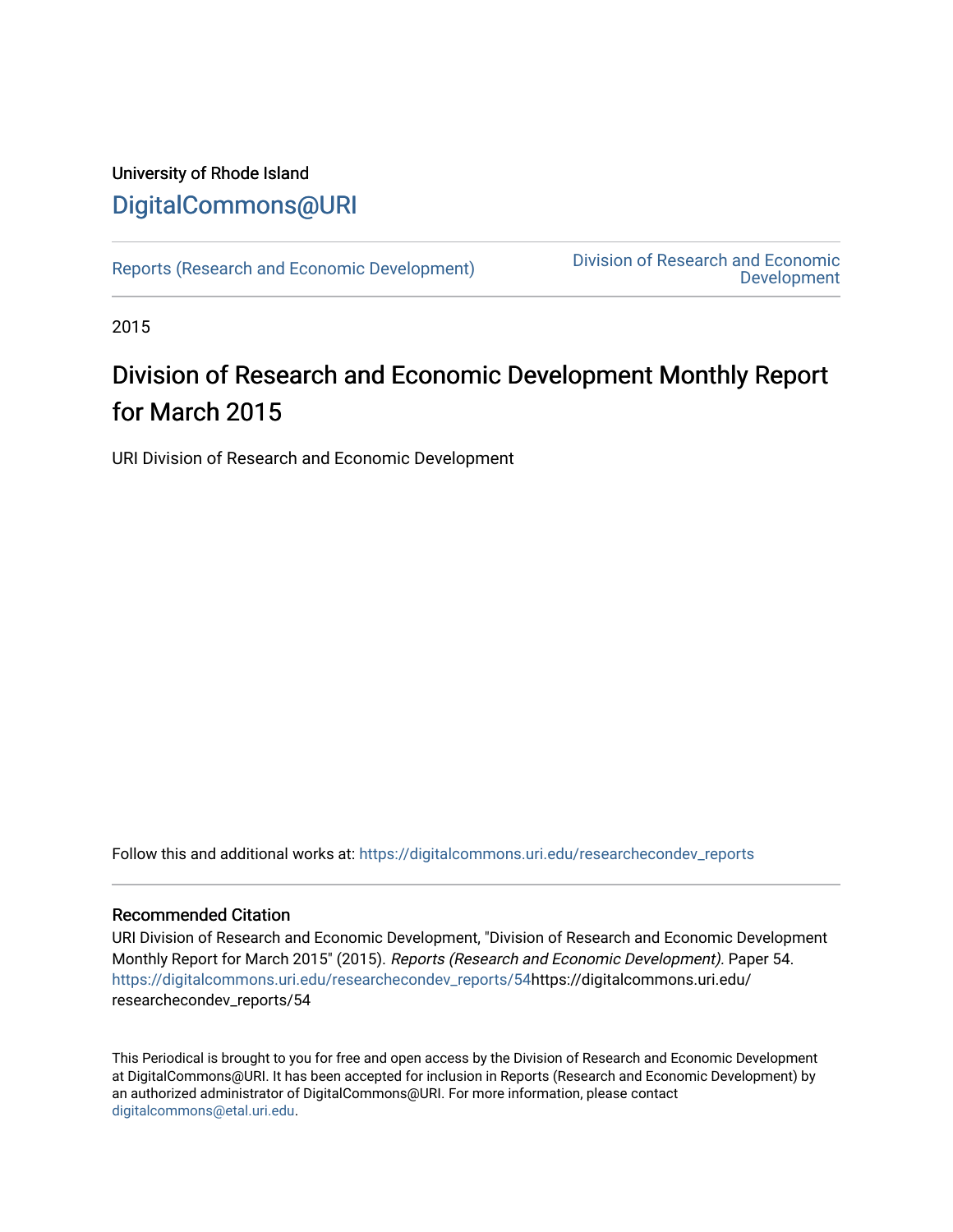|           |     |                | <b>FY11</b>     |                 |     |                | <b>FY12</b>           |                 |
|-----------|-----|----------------|-----------------|-----------------|-----|----------------|-----------------------|-----------------|
|           |     | <b>Number</b>  | Amount Awarded  |                 |     | Number         | <b>Amount Awarded</b> |                 |
| Month     |     | Count Cum. Ct. | Amount          | Cum. Amt.       |     | Count Cum. Ct. | Amount                | Cum. Amt.       |
| July      | 39  | 39             | \$10,965,465.50 | \$10,965,465.50 | 35  | 35             | \$3,995,132.47        | \$3,995,132.47  |
| August    | 33  | 72             | \$15,250,958.36 | \$26,216,423.86 | 53  | 88             | \$16,018,070.93       | \$20,013,203.40 |
| September | 60  | 132            | \$5,472,552.34  | \$31,688,976.20 | 51  | 139            | \$7,524,251.09        | \$27,537,454.49 |
| October   | 49  | 181            | \$5,666,653.80  | \$37,355,630.00 | 27  | 166            | \$2,640,230.72        | \$30,177,685.21 |
| November  | 18  | 199            | \$3,988,117.24  | \$41,343,747.24 | 18  | 184            | \$2,118,331.08        | \$32,296,016.29 |
| December  | 25  | 224            | \$5,631,904.26  | \$46,975,651.50 | 26  | 210            | \$7,124,885.17        | \$39,420,901.46 |
| January   | 33  | 257            | \$4,417,243.69  | \$51,392,895.19 | 30  | 240            | \$5,494,105.33        | \$44,915,006.79 |
| February  | 34  | 291            | \$6,955,551.25  | \$58,348,446.44 | 39  | 279            | \$4,939,567.93        | \$49,854,574.72 |
| March     | 28  | 319            | \$4,405,035.94  | \$62,753,482.38 | 44  | 323            | \$9,496,521.94        | \$59,351,096.66 |
| April     | 45  | 364            | \$7,439,520.72  | \$70,193,003.10 | 44  | 367            | \$5,791,581.04        | \$65,142,677.70 |
| May       | 44  | 408            | \$10,694,786.50 | \$80,887,789.60 | 36  | 403            | \$8,649,283.33        | \$73,791,961.03 |
| June      | 44  | 452            | \$11,767,652.47 | \$92,655,442.07 | 71  | 474            | \$21,212,788.30       | \$95,004,749.33 |
|           |     |                |                 |                 |     |                |                       |                 |
| Total     | 452 | 452            | \$92,655,442.07 | \$92,655,442.07 | 474 | 474            | \$95,004,749.33       | \$95,004,749.33 |

**Table 1. Awards processed by the Office of Sponsored Projects Review FY11 through March FY15 YTD**

|           |     |                | <b>FY13</b>           |                 |     |                | <b>FY14</b>     |                       |     |                | <b>FY15</b>     |                       |
|-----------|-----|----------------|-----------------------|-----------------|-----|----------------|-----------------|-----------------------|-----|----------------|-----------------|-----------------------|
|           |     | Number         | <b>Amount Awarded</b> |                 |     | <b>Number</b>  |                 | <b>Amount Awarded</b> |     | Number         |                 | <b>Amount Awarded</b> |
| Month     |     | Count Cum. Ct. | Amount                | Cum. Amt.       |     | Count Cum. Ct. | Amount          | Cum. Amt.             |     | Count Cum. Ct. | Amount          | Cum. Amt.             |
| July      | 18  | 18             | \$2,130,245.92        | \$2,130,245.92  | 39  | 39             | \$4,139,716.95  | \$4,139,716.95        | 57  | 57             | \$9,339,278.14  | \$9,339,278.14        |
| August    | 51  | 69             | \$13,973,655.37       | \$16,103,901.29 | 50  | 89             | \$10,961,168.50 | \$15,100,885.45       | 44  | 101            | \$12,358,916.05 | \$21,698,194.19       |
| September | 27  | 96             | \$3,729,908.56        | \$19,833,809.85 | 44  | 133            | \$13,495,443.00 | \$28,596,328.45       | 57  | 158            | \$11,776,371.59 | \$33,474,565.78       |
| October   | 39  | 135            | \$6,553,741.92        | \$26,387,551.77 | 30  | 163            | \$4,306,251.98  | \$32,902,580.43       | 39  | 197            | \$10,510,200.48 | \$43,984,766.26       |
| November  | 24  | 159            | \$3,306,500.92        | \$29,694,052.69 | 16  | 179            | \$3,117,236.86  | \$36,019,817.29       | 33  | 230            | \$4,659,283.60  | \$48,644,049.86       |
| December  | 18  | 177            | \$2,790,458.11        | \$32,484,510.80 | 29  | 208            | \$2,366,159.91  | \$38,385,977.20       | 23  | 253            | \$4,928,269.75  | \$53,572,319.61       |
| January   | 36  | 213            | \$4,699,661.52        | \$37,184,172.32 | 30  | 238            | \$3,780,011.56  | \$42,165,988.76       | 22  | 275            | \$2,793,419.35  | \$56,365,738.96       |
| February  | 43  | 256            | \$6,131,201.28        | \$43,315,373.60 | 30  | 268            | \$2,076,599.68  | \$44,242,588.44       | 32  | 307            | \$3,760,155.75  | \$60,125,894.71       |
| March     | 36  | 292            | \$6,280,723.57        | \$49,596,097.17 | 29  | 297            | \$4,062,350.95  | \$48,304,939.39       | 22  | 329            | \$2,968,591.17  | \$63,094,485.88       |
| April     | 22  | 314            | \$1,799,922.54        | \$51,396,019.71 | 28  | 325            | \$4,427,811.05  | \$52,732,750.44       |     |                |                 |                       |
| May       | 30  | 344            | \$5,597,725.78        | \$56,993,745.49 | 37  | 362            | \$3,839,315.32  | \$56,572,065.76       |     |                |                 |                       |
| June      | 50  | 394            | \$19,534,036.04       | \$76,527,781.53 | 34  | 396            | \$12,209,552.37 | \$68,781,618.13       |     |                |                 |                       |
|           |     |                |                       |                 |     |                |                 |                       |     |                |                 |                       |
| Total     | 394 | 394            | \$76,527,781.53       | \$76,527,781.53 | 396 | 396            | \$68,781,618.13 | \$68,781,618.13       | 329 | 329            | \$63,094,485.88 | \$63,094,485.88       |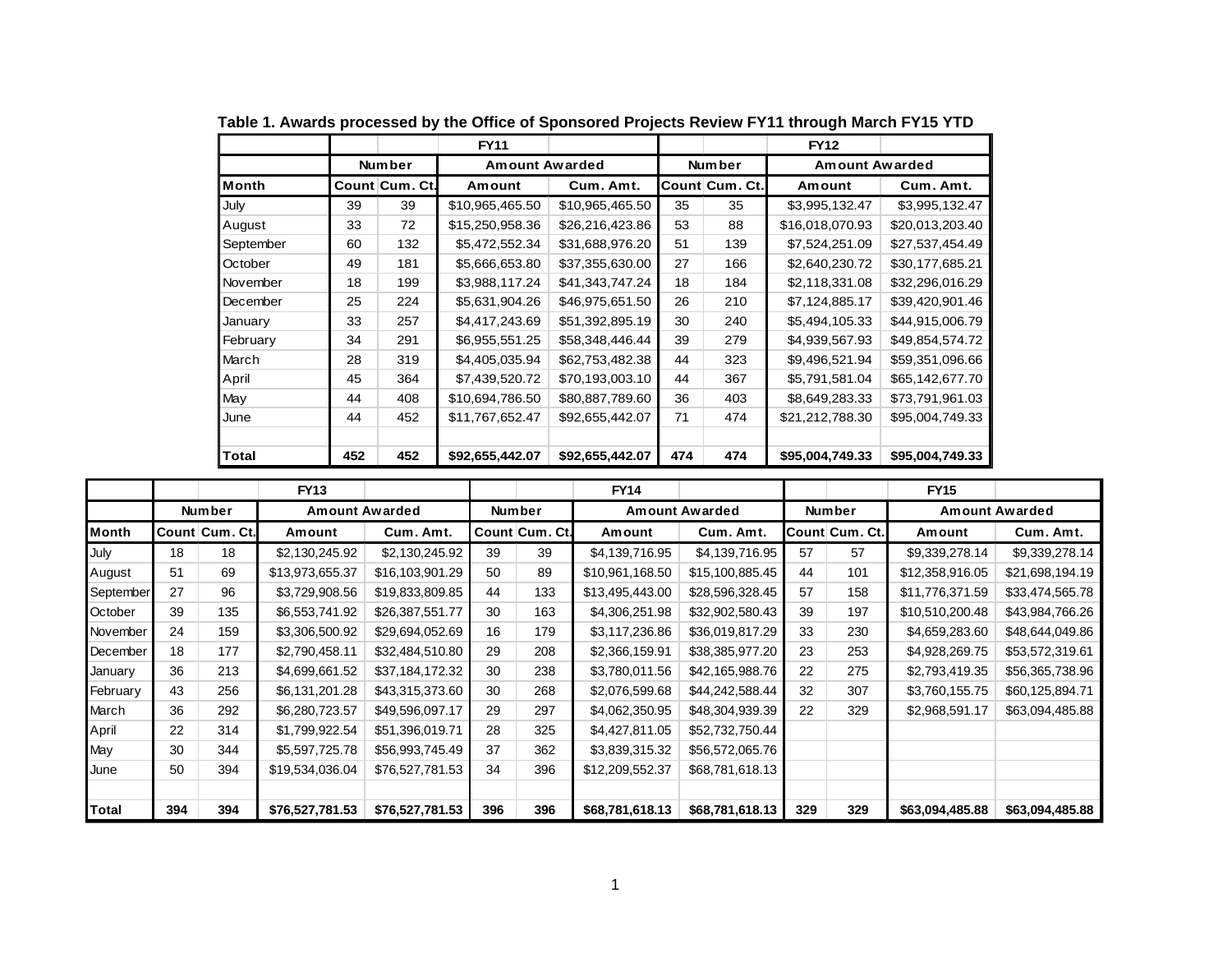

**Figure 1a. Cumulative totals of numbers of awards received FY11 through March FY15 YTD**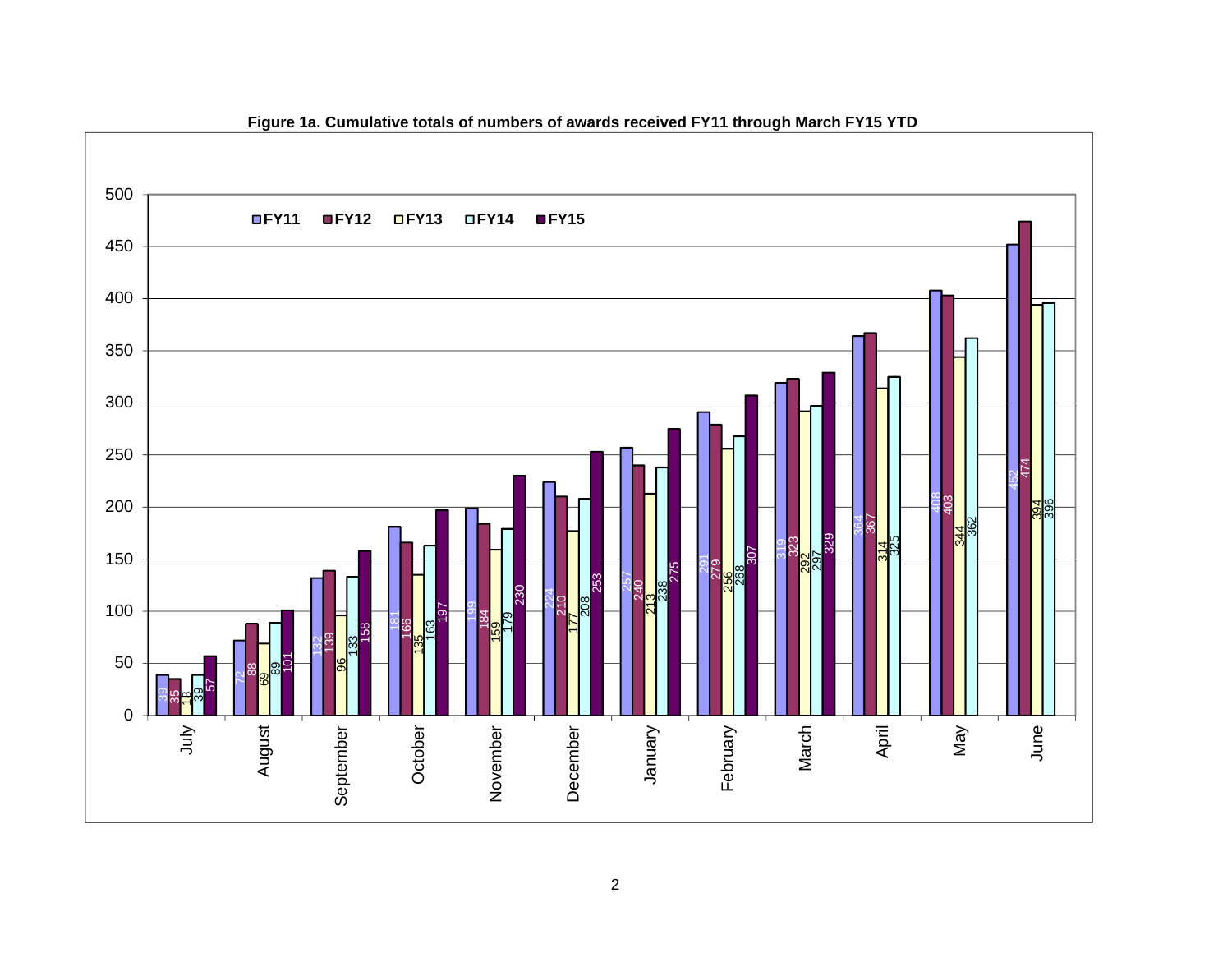

**Figure 1b. Cumulative totals of award amounts received FY11 through March FY15 YTD**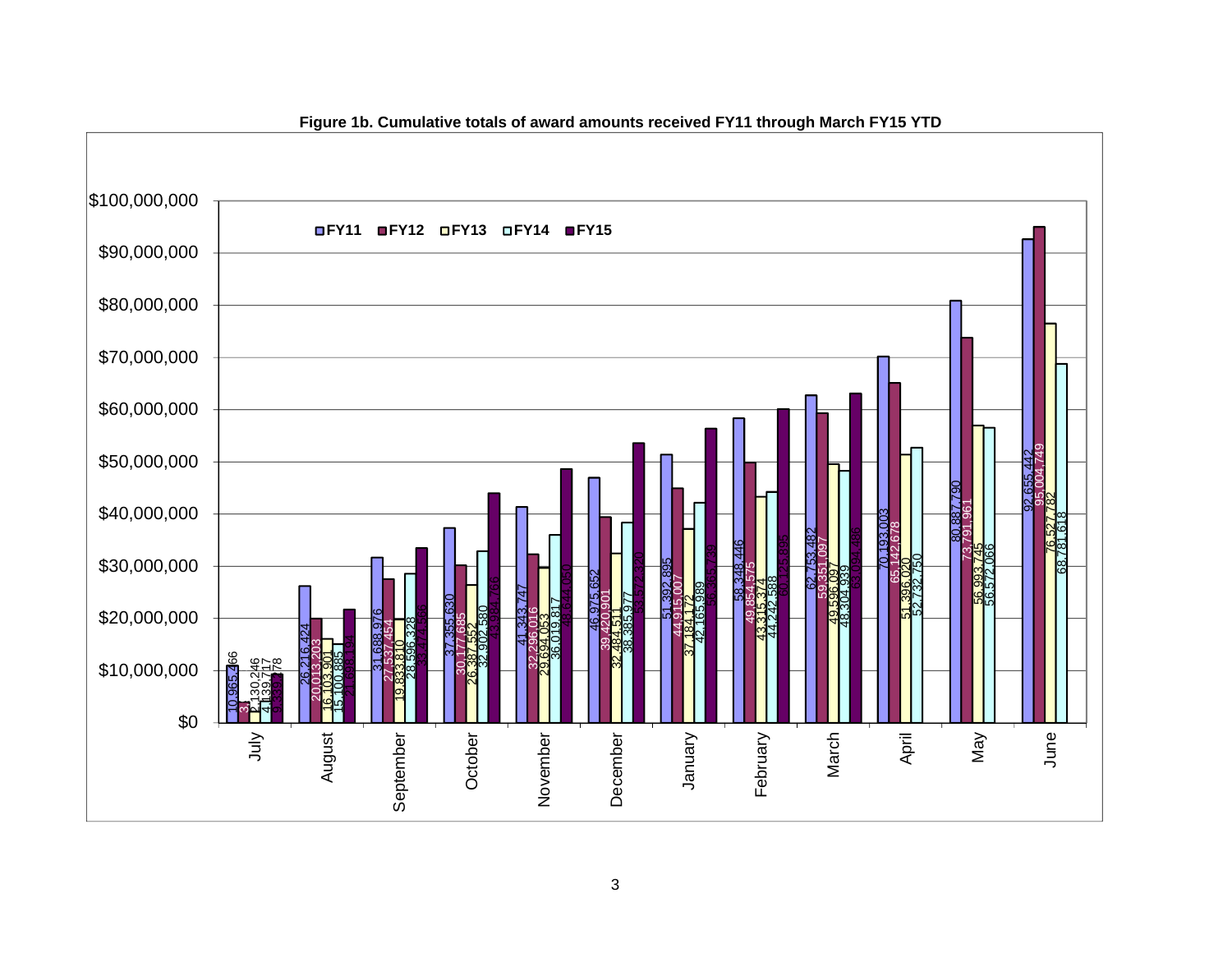## **Table 2. Summary of awards received by administrative and academic units FY11 through March FY15 YTD**

| <b>Administrative</b>                  | <b>FY11</b>     | <b>FY12</b>     | <b>FY13</b>     | <b>FY14</b>     | FY15 YTD        | <b>Totals</b>    |
|----------------------------------------|-----------------|-----------------|-----------------|-----------------|-----------------|------------------|
| PRESIDENT'S OFFICE                     | \$2,900.00      | \$0.00          | \$0.00          | \$0.00          | \$0.00          | \$2,900.00       |
| <b>PROVOST</b>                         | \$84,642.45     | \$458,078.10    | \$11,025.46     | \$66,522.90     | \$314,119.52    | \$934,388.43     |
| VP, ADMINISTRATION                     | \$2,093,977.64  | \$1,847,788.00  | \$486,099.64    | \$934,258.37    | \$0.00          | \$5,362,123.65   |
| VP, RESEARCH & ECON DEV                | \$8,072,900.00  | \$0.00          | \$6,000,000.00  | \$4,177,835.54  | \$5,139,126.31  | \$23,389,861.85  |
| VP, STUDENT AFFAIRS                    | \$26,994.82     | \$239,999.40    | \$0.00          | \$261,091.70    | \$226,008.19    | \$754,094.11     |
| Academic                               |                 |                 |                 |                 |                 |                  |
| ARTS & SCIENCES                        | \$14,719,616.34 | \$13,506,337.60 | \$10,217,827.48 | \$5,711,150.38  | \$9,478,452.43  | \$53,633,384.23  |
| <b>BUSINESS ADMINISTRATION</b>         | \$108,472.45    | \$26,200.00     | \$30,264.83     | \$72,332.00     | \$255,549.40    | \$492,818.68     |
| <b>CONTINUING EDUCATION</b>            | \$0.00          | \$239,999.40    | \$0.00          | \$199,568.70    | \$148,136.04    | \$587,704.14     |
| <b>ENGINEERING</b>                     | \$7,308,043.58  | \$6,004,532.53  | \$5,160,510.74  | \$3,487,206.08  | \$5,321,336.03  | \$27,281,628.96  |
| <b>ENVIRONMENT &amp; LIFE SCIENCES</b> | \$21,932,032.49 | \$26,590,123.59 | \$18,531,363.71 | \$18,991,950.49 | \$15,719,849.31 | \$101,765,319.59 |
| <b>GRADUATE SCHOOL</b>                 | \$133,960.00    | \$0.00          | \$922.00        | \$0.00          | \$0.00          | \$134,882.00     |
| <b>HUMAN SCIENCE &amp; SERVICES</b>    | \$2,754,906.50  | \$3,316,524.30  | \$860,634.00    | \$3,435,616.97  | \$1,565,931.33  | \$11,933,613.10  |
| <b>NURSING</b>                         | \$682,049.15    | \$1,996,376.45  | \$1,038,977.00  | \$1,298,944.60  | \$648,212.90    | \$5,664,560.10   |
| <b>OCEANOGRAPHY</b>                    | \$25,768,864.02 | \$29,987,097.20 | \$28,261,624.70 | \$22,981,661.90 | \$20,195,141.87 | \$127,194,389.69 |
| <b>PHARMACY</b>                        | \$8,875,242.63  | \$10,456,774.36 | \$5,928,531.97  | \$6,963,909.80  | \$4,082,622.55  | \$36,307,081.31  |
| UNIVERSITY COLLEGE                     | \$90,840.00     | \$334,918.40    | \$0.00          | \$199,568.70    | \$0.00          | \$625,327.10     |
| UNIVERSITY LIBRARY                     | NA.             | NA.             | NA.             | NA.             | <b>NA</b>       | \$0.00           |
| <b>Totals</b>                          | \$92,655,442.07 | \$95,004,749.33 | \$76,527,781.53 | \$68,781,618.13 | \$63,094,485.88 | \$396,064,076.94 |

NA - Not Applicable (unit did not exist or was in another division)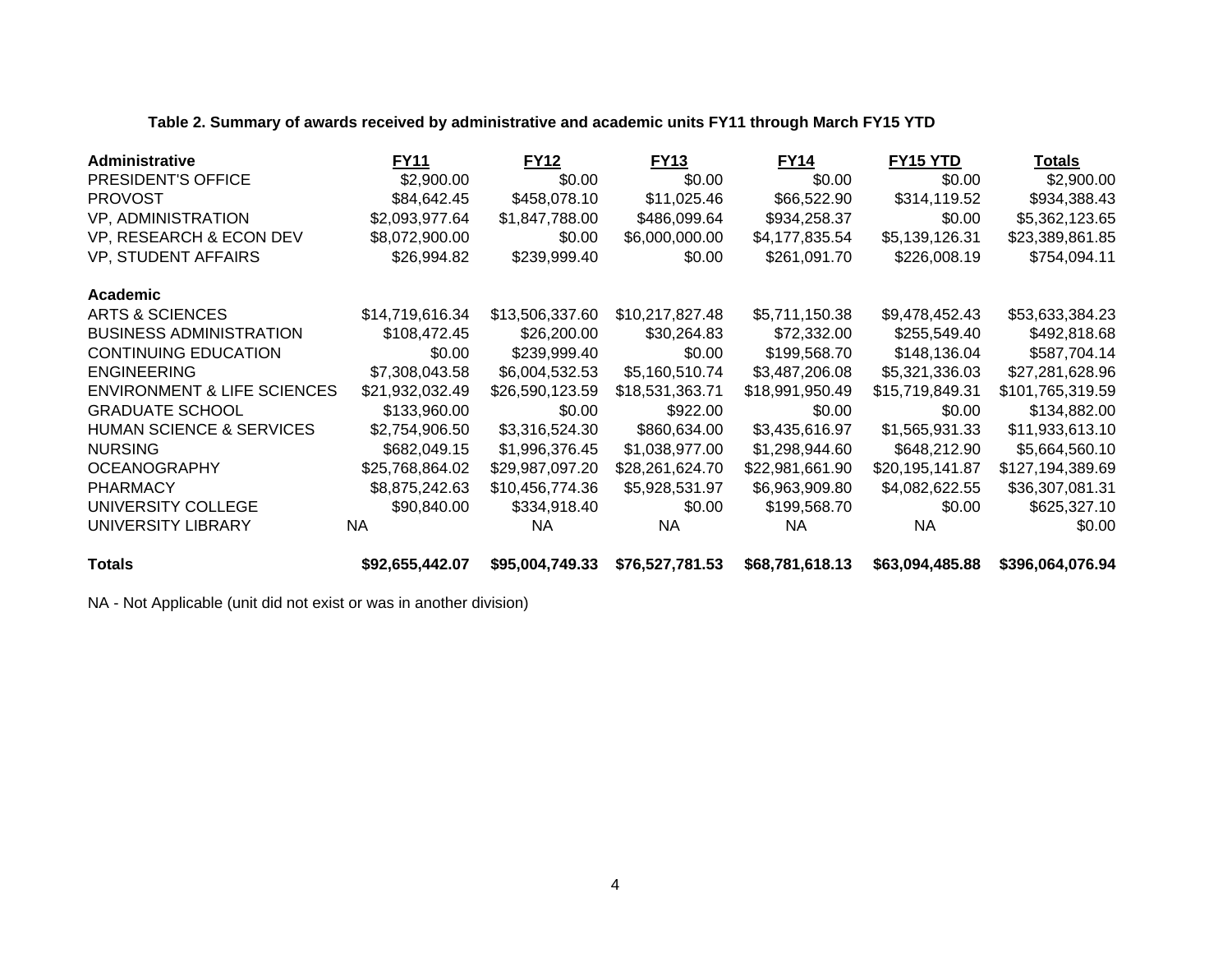## **Table 2a. Awards received by departments within colleges FY11 through March FY15 YTD**

| College                                              | <b>FY11</b>                 | <b>FY12</b>                   | <b>FY13</b>                                     | <b>FY14</b>                 | FY15 YTD                   | Totals                         |
|------------------------------------------------------|-----------------------------|-------------------------------|-------------------------------------------------|-----------------------------|----------------------------|--------------------------------|
| <b>Arts and Sciences</b>                             |                             |                               | \$14,719,616.34 \$13,506,337.60 \$10,217,827.48 | \$5,711,150.38              | \$9,478,452.43             | \$53,633,384.23                |
| ARCHEOLOGY AND APPLIED HISTORY                       | NA.                         | <b>NA</b>                     | \$34,869.00                                     | \$0.00                      | \$0.00                     | \$34,869.00                    |
| <b>ART</b>                                           | \$0.00                      | \$0.00                        | \$0.00                                          | \$0.00                      | \$0.00                     | \$0.00                         |
| CANCER PREV RESEARCH CTR (PSY)                       | \$3,136,818.20              | \$4,716,924.55                | \$3,209,160.65                                  | \$1,236,062.50              | \$1,205,407.20             | \$13,504,373.10                |
| <b>CHEMISTRY</b>                                     | \$7,856,684.49              | \$2,496,787.75                | \$3,734,821.70                                  | \$1,860,329.55              | \$6,595,892.45             | \$22,544,515.94                |
| <b>COMMUNICATION STUDIES</b>                         | \$29,918.00                 | \$0.00                        | \$0.00                                          | \$0.00                      | \$0.00                     | \$29,918.00                    |
| COMPUTER SCIENCE/STATISTICS                          | \$778,198.00                | \$451,367.00                  | \$1,219,627.26                                  | \$159,245.55                | \$50,250.00                | \$2,658,687.81                 |
| <b>DEAN'S OFFICE</b>                                 | \$48,742.65                 | \$400,721.25                  | \$0.00                                          | \$22,302.98                 | \$23,478.36                | \$495,245.24                   |
| <b>ECONOMICS</b>                                     | \$0.00                      | \$0.00                        | \$0.00                                          | \$0.00                      | \$6,250.00                 | \$6,250.00                     |
| FEINSTEIN HUNGER CTR(DEAN'S OFFICE)                  | \$820,549.00                | \$874,383.00                  | \$850,654.00                                    | \$797,488.00                | \$555,216.00               | \$3,898,290.00                 |
| <b>HISTORY</b>                                       | \$45,983.00                 | \$127,850.00                  | \$145,150.00                                    | \$248,515.00                | \$60,000.00                | \$627,498.00                   |
| INTERNATIONAL ENGINEERING PROG                       | \$0.00                      | \$22,642.95                   | \$0.00                                          | \$0.00                      | \$0.00                     | \$22,642.95                    |
| <b>LANGUAGES</b>                                     | \$440,592.00                | \$1,690,588.10                | \$249,610.00                                    | \$419,870.00                | \$377,995.80               | \$3,178,655.90                 |
| <b>LIBRARY AND INFORMATION STUDIES</b>               | \$0.00                      | \$0.00                        | \$0.00                                          | \$50,000.00                 | \$0.00                     | \$50,000.00                    |
| <b>MATHEMATICS</b>                                   | \$0.00                      | \$52,945.00                   | \$245,849.87                                    | \$108,832.55                | \$0.00                     | \$407,627.42                   |
| <b>PHYSICS</b>                                       | \$778,004.00                | \$1,294,192.00                | \$403,189.00                                    | \$504,034.50                | \$219,162.00               | \$3,198,581.50                 |
| POLITICAL SCIENCE                                    |                             |                               |                                                 |                             | \$162,083.60               | \$162,083.60                   |
| PSYCHOLOGY (EXCLUDES CPRC)<br>SOCIOLOGY/ANTHROPOLOGY | \$695,741.50<br>\$86,385.50 | \$1,332,244.00<br>\$45,692.00 | \$71,983.00<br>\$8,491.00                       | \$229,627.00<br>\$30,118.75 | \$146,358.02<br>\$4,898.00 | \$2,475,953.52<br>\$175,585.25 |
| <b>THEATRE</b>                                       | \$0.00                      | \$0.00                        | \$0.00                                          | \$0.00                      | \$0.00                     | \$0.00                         |
| <b>WOMEN'S STUDIES</b>                               | \$2,000.00                  | \$0.00                        | \$0.00                                          | \$0.00                      | \$0.00                     | \$2,000.00                     |
| <b>WRITING AND RHETORIC</b>                          | <b>NA</b>                   | <b>NA</b>                     | \$44,422.00                                     | \$44,724.00                 | \$71,461.00                | \$160,607.00                   |
| <b>Business Administration</b>                       | \$108,472.45                | \$26,200.00                   | \$30,264.83                                     | \$72,332.00                 | \$255,549.40               | \$492,818.68                   |
| <b>ACCOUNTING</b>                                    | \$0.00                      | \$0.00                        | \$0.00                                          | \$0.00                      | \$0.00                     | \$0.00                         |
| <b>DEAN'S OFFICE</b>                                 | \$0.00                      | \$0.00                        | \$0.00                                          | \$0.00                      | \$234,712.00               | \$234,712.00                   |
| <b>FACULTY - INSTRUCTION</b>                         | \$98,260.85                 | \$26,200.00                   | \$30,264.83                                     | \$72,332.00                 | \$20,837.40                | \$247,895.08                   |
| <b>MANAGEMENT</b>                                    | \$10,211.60                 | \$0.00                        | \$0.00                                          | \$0.00                      | \$0.00                     | \$10,211.60                    |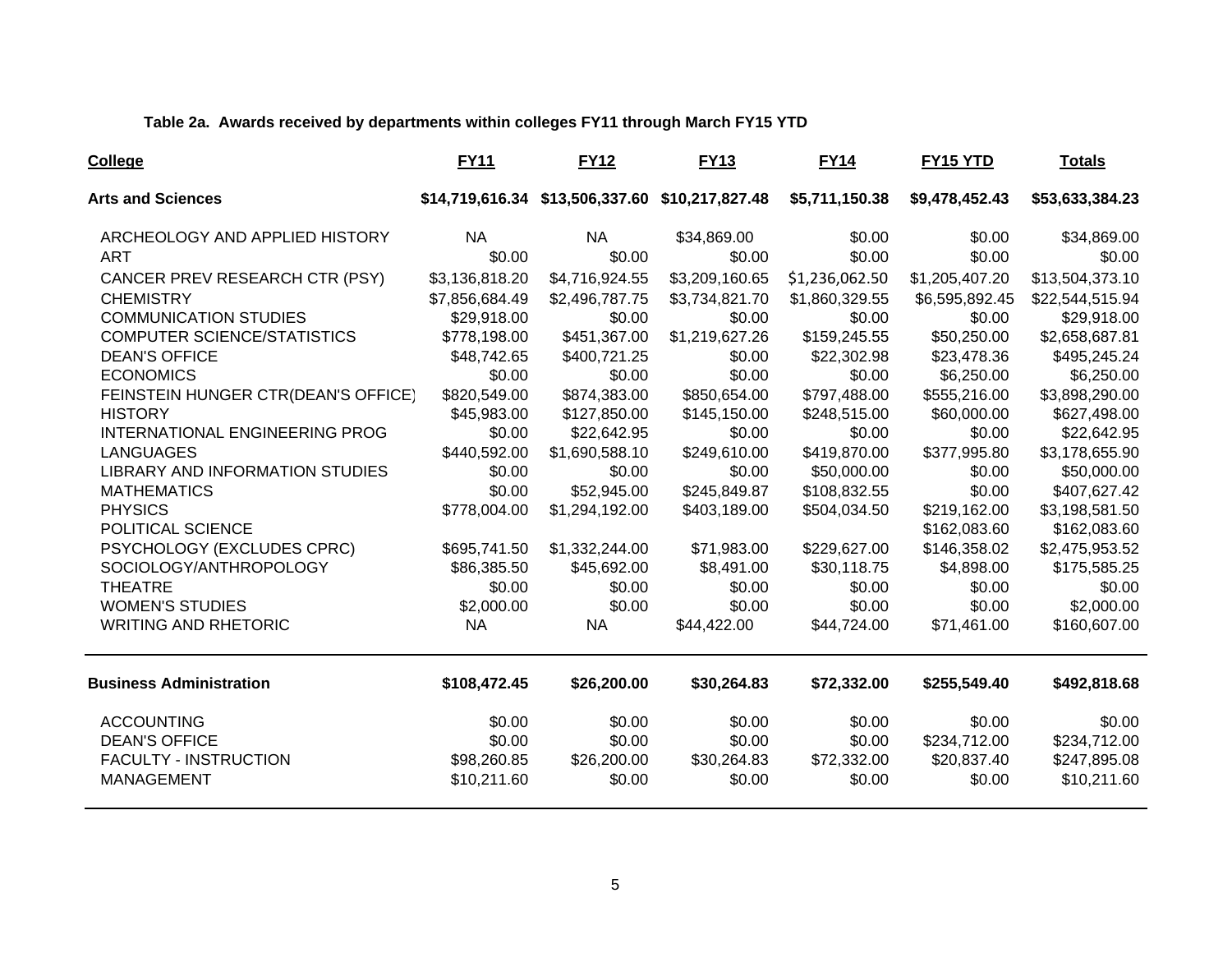| <b>College</b>                                                                                                                                                                                                                                                            | <b>FY11</b>                                                                                                                                                           | <b>FY12</b>                                                                                                                                                       | <b>FY13</b>                                                                                                                                                             | <b>FY14</b>                                                                                                                                      | <b>FY15 YTD</b>                                                                                                                                      | <u>Totals</u>                                                                                                                                                                  |
|---------------------------------------------------------------------------------------------------------------------------------------------------------------------------------------------------------------------------------------------------------------------------|-----------------------------------------------------------------------------------------------------------------------------------------------------------------------|-------------------------------------------------------------------------------------------------------------------------------------------------------------------|-------------------------------------------------------------------------------------------------------------------------------------------------------------------------|--------------------------------------------------------------------------------------------------------------------------------------------------|------------------------------------------------------------------------------------------------------------------------------------------------------|--------------------------------------------------------------------------------------------------------------------------------------------------------------------------------|
| <b>Continuing Education</b>                                                                                                                                                                                                                                               | \$0.00                                                                                                                                                                | \$239,999.40                                                                                                                                                      | \$0.00                                                                                                                                                                  | \$199,568.70                                                                                                                                     | \$148,136.04                                                                                                                                         | \$587,704.14                                                                                                                                                                   |
| <b>Engineering</b>                                                                                                                                                                                                                                                        | \$7,308,043.58                                                                                                                                                        | \$6,004,532.53                                                                                                                                                    | \$5,160,510.74                                                                                                                                                          | \$3,487,206.08                                                                                                                                   | \$5,321,336.03                                                                                                                                       | \$27,281,628.96                                                                                                                                                                |
| <b>CHEMICAL ENGINEERING</b><br>CIVIL/ENVIRONMENTAL ENGINEERING<br><b>DEAN'S OFFICE</b><br><b>ELECTRICAL ENGINEERING</b><br><b>ENGINEERING COMPUTER CTR</b><br><b>INTERNATIOANAL ENG PROGRAM</b><br><b>MECHANICAL &amp; INDUSTRIAL SYS EGR</b><br><b>OCEAN ENGINEERING</b> | \$2,551,670.47<br>\$141,223.20<br>\$0.00<br>\$1,968,203.00<br>\$2,007,596.89<br>\$639,350.02                                                                          | \$1,361,773.51<br>\$300,522.00<br>\$65,999.00<br>\$1,721,659.56<br>\$1,678,626.21<br>\$875,952.25                                                                 | \$630,281.44<br>\$710,021.53<br>\$0.00<br>\$1,751,239.87<br>\$1,442,279.23<br>\$626,688.67                                                                              | \$1,017,782.78<br>\$679,694.60<br>\$107,273.00<br>\$221,001.00<br>\$42,572.00<br>\$350,143.00<br>\$1,068,739.70                                  | \$700,645.90<br>\$191,371.80<br>\$65,999.00<br>\$2,735,120.72<br>\$0.00<br>\$17,692.80<br>\$506,707.00<br>\$1,103,798.81                             | \$6,262,154.10<br>\$2,022,833.13<br>\$239,271.00<br>\$8,397,224.15<br>\$42,572.00<br>\$17,692.80<br>\$5,985,352.33<br>\$4,314,529.45                                           |
| <b>Environment and Life Sciences</b>                                                                                                                                                                                                                                      | \$21,932,032.49                                                                                                                                                       | \$26,590,123.59                                                                                                                                                   |                                                                                                                                                                         |                                                                                                                                                  | \$18,531,363.71 \$18,991,950.49 \$15,719,849.31                                                                                                      | \$101,765,319.59                                                                                                                                                               |
| <b>BIOLOGICAL SCIENCES</b><br>CELL AND MOLECULAR BIOLOGY<br><b>CELLS ACADEMIC UNIT 1</b><br><b>CELLS ACADEMIC UNIT 2</b><br><b>CELLS ACADEMIC UNIT 3</b><br><b>COMMUNITY PLANNING/AREA DEVEL</b>                                                                          | \$649,397.10<br>\$6,611,786.35                                                                                                                                        | \$820,875.90<br>\$9,061,495.57                                                                                                                                    | \$1,999,526.20<br>\$5,851,712.00                                                                                                                                        | \$1,205,548.39<br>\$7,148,772.86<br>\$8,000.00<br>\$0.00                                                                                         | \$252,092.00<br>\$430,581.00<br>\$2,348,528.70<br>\$3,118,753.60<br>\$667,503.00                                                                     | \$4,927,439.59<br>\$29,104,347.78<br>\$2,348,528.70<br>\$3,118,753.60<br>\$675,503.00                                                                                          |
| <b>COOPERATIVE EXTENSION</b><br><b>DEAN'S OFFICE</b><br>ENV & NAT RESOURCE ECONOMICS<br>FISHERIES, ANIMAL & VET SCIENCE<br><b>GEOSCIENCES</b><br><b>MARINE AFFAIRS</b><br>NATURAL RESOURCES SCIENCE<br>NUTRITION AND FOOD SCIENCES<br>PLANT SCIENCE                       | \$92,480.80<br>\$569,047.10<br>\$3,904,844.00<br>\$208,164.00<br>\$1,686,520.87<br>\$281,612.50<br>\$186,751.47<br>\$4,475,448.00<br>\$1,040,538.50<br>\$2,225,441.80 | \$0.00<br>\$840,103.00<br>\$3,412,524.00<br>\$133,915.79<br>\$1,054,268.52<br>\$6,072,649.00<br>\$92,447.00<br>\$2,510,809.59<br>\$1,009,287.81<br>\$1,581,747.41 | \$78,020.84<br>\$1,007,000.18<br>\$3,088,215.00<br>\$127,166.00<br>\$1,450,456.60<br>\$1,314,837.49<br>\$123,508.00<br>\$1,459,896.00<br>\$1,031,710.00<br>\$999,315.40 | \$303,615.00<br>\$1,671,668.43<br>\$780,131.00<br>\$958,878.97<br>\$566,452.87<br>\$3,837.00<br>\$3,014,274.22<br>\$2,847,405.50<br>\$483,366.25 | \$0.00<br>\$77,426.75<br>\$820,098.15<br>\$570,754.00<br>\$510,392.78<br>\$1,034,333.26<br>\$0.00<br>\$3,743,030.07<br>\$2,077,746.00<br>\$68,610.00 | \$170,501.64<br>\$2,797,192.03<br>\$12,897,349.58<br>\$1,820,130.79<br>\$5,660,517.74<br>\$9,269,885.12<br>\$406,543.47<br>\$15,203,457.88<br>\$8,006,687.81<br>\$5,358,480.86 |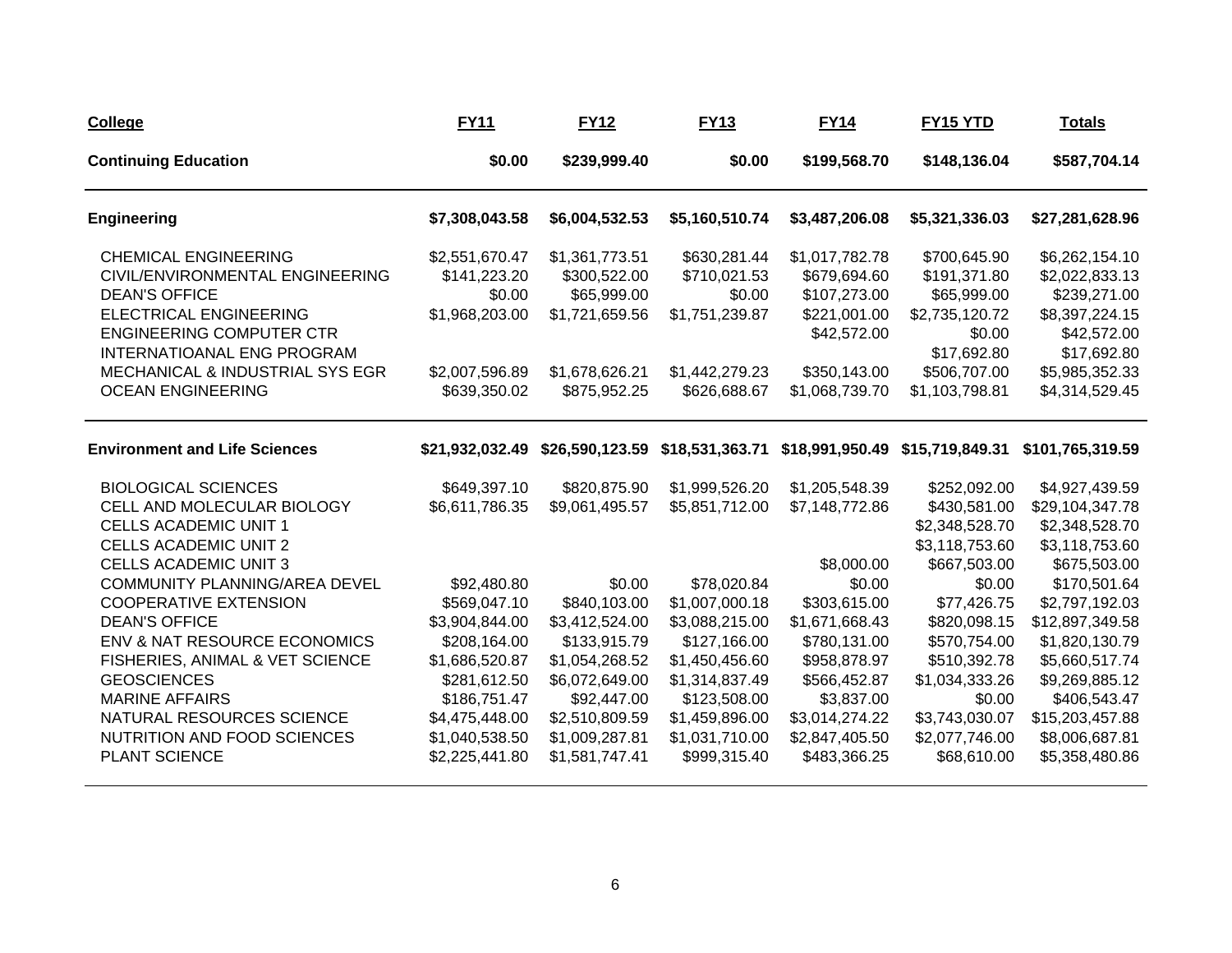| <b>College</b>                                                                                                                                                                                                                                                                        | <b>FY11</b>                                                                                                                | <b>FY12</b>                                                                                                          | <b>FY13</b>                                                                                             | <b>FY14</b>                                                                                                                                     | <b>FY15 YTD</b>                                                                                                                      | <b>Totals</b>                                                                                                                                            |
|---------------------------------------------------------------------------------------------------------------------------------------------------------------------------------------------------------------------------------------------------------------------------------------|----------------------------------------------------------------------------------------------------------------------------|----------------------------------------------------------------------------------------------------------------------|---------------------------------------------------------------------------------------------------------|-------------------------------------------------------------------------------------------------------------------------------------------------|--------------------------------------------------------------------------------------------------------------------------------------|----------------------------------------------------------------------------------------------------------------------------------------------------------|
| <b>Graduate School</b>                                                                                                                                                                                                                                                                | \$133,960.00                                                                                                               | \$0.00                                                                                                               | \$922.00                                                                                                | \$0.00                                                                                                                                          | \$0.00                                                                                                                               | \$134,882.00                                                                                                                                             |
| <b>Human Science and Services</b>                                                                                                                                                                                                                                                     | \$2,754,906.50                                                                                                             | \$3,316,524.30                                                                                                       | \$860,634.00                                                                                            | \$3,435,616.97                                                                                                                                  | \$1,565,931.33                                                                                                                       | \$11,933,613.10                                                                                                                                          |
| <b>CENTER FOR HUMAN SERVICES</b><br><b>COMMUNICATIVE DISORDERS</b><br><b>DEAN'S OFFICE</b><br><b>EDUCATION</b><br><b>GERONTOLOGY</b><br>HUMAN DEV/COUNSEL/FAM STUDIES<br>KINGSTON CHILD DEVELOPMENT CTR<br><b>KINESIOLOGY</b><br>PHYSICAL THERAPY<br>TEXTILES/FASHION MERCHAND/DESIGN | \$0.00<br>\$50,000.00<br>\$682,121.00<br>\$1,487,628.00<br>\$207,449.50<br>\$301,708.00<br>\$0.00<br>\$0.00<br>\$26,000.00 | \$0.00<br>\$0.00<br>\$955,527.00<br>\$939,834.00<br>\$864,295.30<br>\$216,144.00<br>\$0.00<br>\$340,724.00<br>\$0.00 | \$0.00<br>\$0.00<br>\$232,908.00<br>\$535,658.00<br>\$0.00<br>\$92,068.00<br>\$0.00<br>\$0.00<br>\$0.00 | \$524,558.00<br>\$0.00<br>\$588,623.00<br>\$1,552,868.92<br>\$267,077.10<br>\$116,886.00<br>\$7,162.95<br>\$0.00<br>\$341,442.00<br>\$36,999.00 | \$237,256.00<br>\$0.00<br>\$319,709.00<br>\$560,201.01<br>\$263,349.10<br>\$96,594.00<br>\$930.22<br>\$0.00<br>\$87,892.00<br>\$0.00 | \$761,814.00<br>\$50,000.00<br>\$2,778,888.00<br>\$5,076,189.93<br>\$1,602,171.00<br>\$823,400.00<br>\$8,093.17<br>\$0.00<br>\$770,058.00<br>\$62,999.00 |
| <b>Nursing</b>                                                                                                                                                                                                                                                                        | \$682,049.15                                                                                                               | \$1,996,376.45                                                                                                       | \$1,038,977.00                                                                                          | \$1,298,944.60                                                                                                                                  | \$648,212.90                                                                                                                         | \$5,664,560.10                                                                                                                                           |
| Oceanography                                                                                                                                                                                                                                                                          |                                                                                                                            | \$25,768,864.02 \$29,987,097.20 \$28,261,624.70 \$22,981,661.90 \$20,195,141.87                                      |                                                                                                         |                                                                                                                                                 |                                                                                                                                      | \$127,194,389.69                                                                                                                                         |
| <b>Pharmacy</b>                                                                                                                                                                                                                                                                       | \$8,875,242.63                                                                                                             | \$10,456,774.36                                                                                                      | \$5,928,531.97                                                                                          | \$6,963,909.80                                                                                                                                  | \$4,082,622.55                                                                                                                       | \$36,307,081.31                                                                                                                                          |
| <b>BIOMEDICAL &amp; PHARMACEUTICAL SCI</b><br><b>CRIME LAB</b><br><b>DEAN'S OFFICE</b><br><b>ELDERLY MEDICATION</b><br>LIVING RITE/HEALTH POLICY<br>PHARMACY PRACTICE                                                                                                                 | \$6,958,789.13<br>\$843,740.00<br>\$0.00<br>\$20,000.00<br><b>NA</b><br>\$1,052,713.50                                     | \$5,743,988.01<br>\$77,228.21<br>\$0.00<br>\$0.00<br>\$3,161,892.60<br>\$1,473,665.54                                | \$5,029,978.72<br>\$27,172.25<br>\$0.00<br>\$0.00<br>\$0.00<br>\$871,381.00                             | \$5,544,086.00<br>\$33,092.00<br>\$0.00<br>\$0.00<br>\$811,359.00<br>\$575,372.80                                                               | \$1,861,048.00<br>\$30,770.75<br>\$0.00<br>\$0.00<br>\$1,437,115.20<br>\$753,688.60                                                  | \$25,137,889.86<br>\$1,012,003.21<br>\$0.00<br>\$20,000.00<br>\$5,410,366.80<br>\$4,726,821.44                                                           |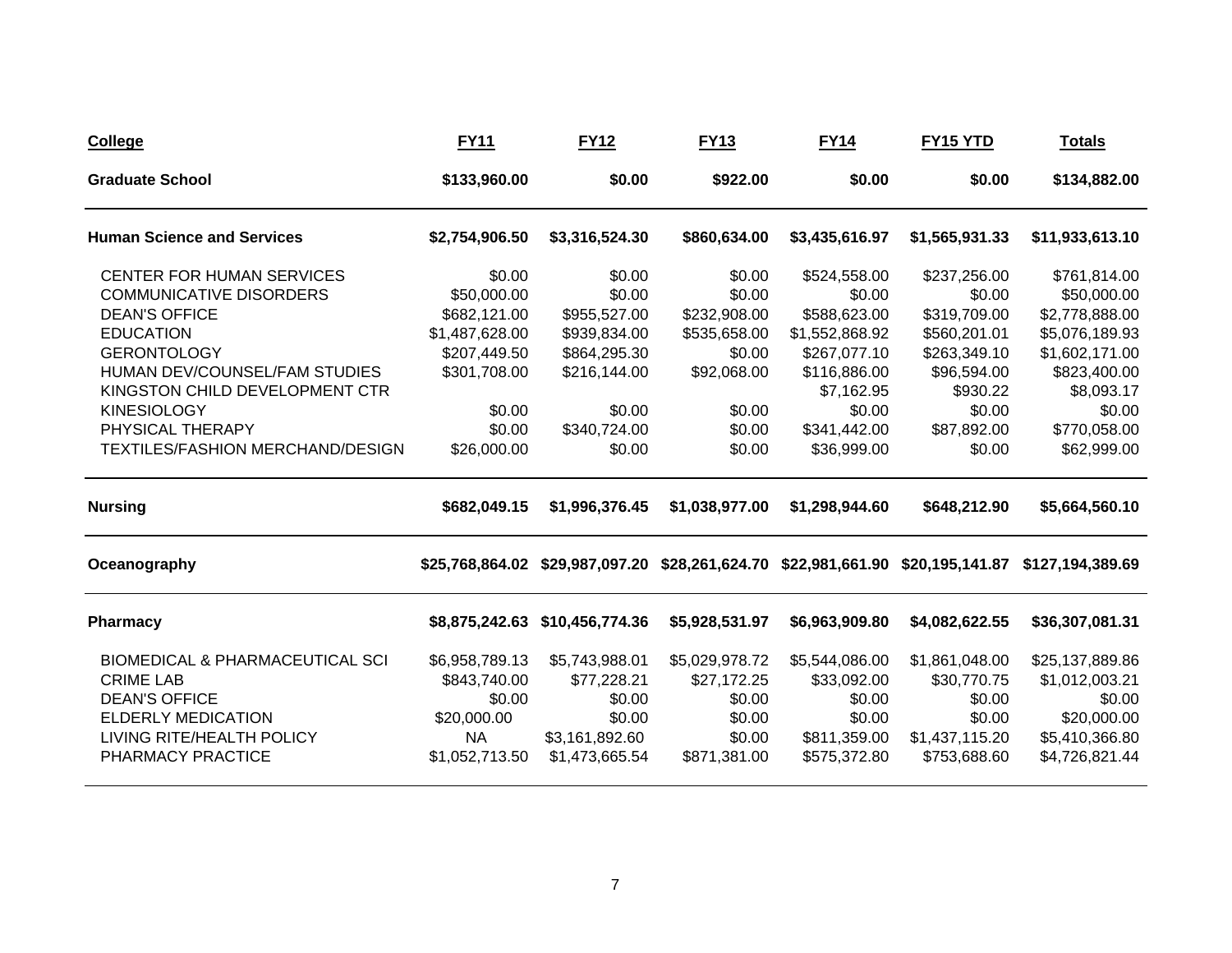| <b>College</b>            | <b>FY11</b> | <b>FY12</b>  | <b>FY13</b> | <b>FY14</b>  | FY15 YTD  | <u>Totals</u> |
|---------------------------|-------------|--------------|-------------|--------------|-----------|---------------|
| <b>University College</b> | \$90,840.00 | \$334,918.40 | \$0.00      | \$199,568.70 | \$0.00    | \$625,327.10  |
| <b>University Library</b> | <b>NA</b>   | <b>NA</b>    | <b>NA</b>   | <b>NA</b>    | <b>NA</b> | \$0.00        |

NA - Not Applicable (unit did not exist or was in another division)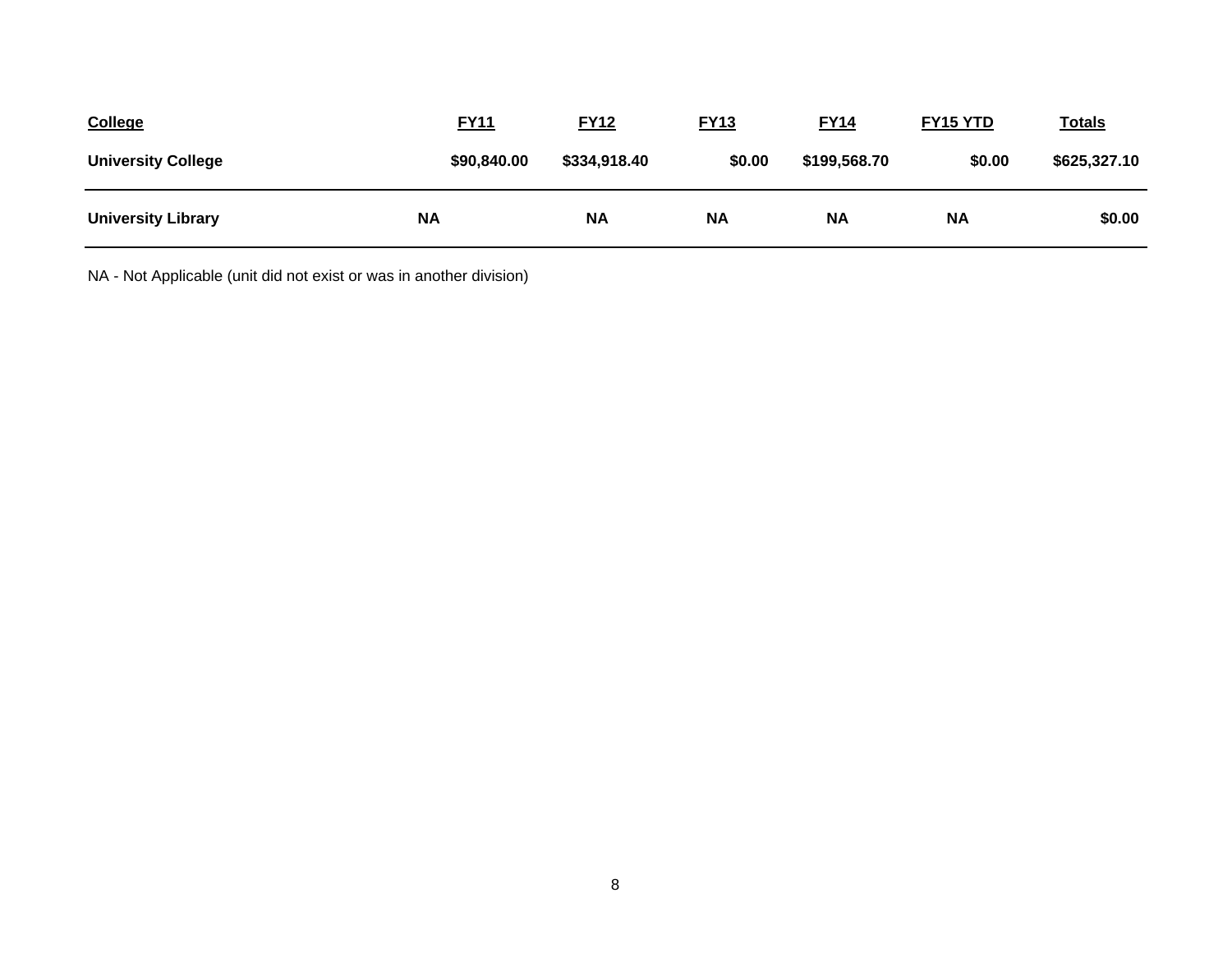## **Table 2b. Awards received by units within administrative divisions FY11 through March FY15 YTD**

| <b>Administrative Unit</b>                                                                                                                | <b>FY11</b>                                              | <b>FY12</b>                                          | <b>FY13</b>                                         | <b>FY14</b>                                         | FY15 YTD                                                   | <b>Totals</b>                                                  |
|-------------------------------------------------------------------------------------------------------------------------------------------|----------------------------------------------------------|------------------------------------------------------|-----------------------------------------------------|-----------------------------------------------------|------------------------------------------------------------|----------------------------------------------------------------|
| <b>President's Office</b>                                                                                                                 | \$2,900.00                                               | \$0.00                                               | \$0.00                                              | \$0.00                                              | \$0.00                                                     | \$2,900.00                                                     |
| <b>Provost</b>                                                                                                                            | \$84,642.45                                              | \$458,078.10                                         | \$11,025.46                                         | \$66,522.90                                         | \$314,119.52                                               | \$934,388.43                                                   |
| <b>ADVANCE OFFICE</b><br><b>LABOR RESEARCH CENTER</b><br>NETWORK AND TELECOM SERVICES<br><b>PROVOST</b><br>UNIVERSITY LIBRARY             | \$0.00<br>\$35,899.80<br>\$0.00<br>\$48,742.65<br>\$0.00 | \$0.00<br>\$0.00<br>\$0.00<br>\$458,078.10<br>\$0.00 | \$0.00<br>\$11,025.46<br>\$0.00<br>\$0.00<br>\$0.00 | \$0.00<br>\$0.00<br>\$0.00<br>\$66,522.90<br>\$0.00 | \$0.00<br>\$124,328.60<br>\$0.00<br>\$189,790.92<br>\$0.00 | \$0.00<br>\$171,253.86<br>\$0.00<br>\$763,134.57<br>\$0.00     |
| <b>VP, Administration</b>                                                                                                                 | \$2,093,977.64                                           | \$1,847,788.00                                       | \$486,099.64                                        | \$934,258.37                                        | \$0.00                                                     | \$686,393.10                                                   |
| <b>TRANSPORTATION CENTER</b><br>VICE PRESIDENT FOR ADMINISTRATION                                                                         | \$1,744,823.54<br>\$349,154.10                           | \$1,522,497.00<br>\$325,291.00                       | \$474,151.64<br>\$11,948.00                         | \$934,258.37<br>\$0.00                              | \$0.00                                                     | \$4,675,730.55<br>\$686,393.10                                 |
| VP, Research & Economic Development                                                                                                       | \$8,072,900.00                                           | \$0.00                                               | \$6,000,000.00                                      | \$4,177,835.54                                      | \$5,139,126.31                                             | \$9,316,961.85                                                 |
| SMALL BUSINESS DEVELOPMENT CTR<br><b>VICE PRESIDENT FOR RESEARCH</b><br><b>TRANSPORTATION CENTER</b>                                      |                                                          |                                                      |                                                     | \$172,400.00<br>\$4,005,435.54                      | \$458,850.00<br>\$4,000,000.00<br>\$680,276.31             | \$631,250.00<br>\$8,005,435.54<br>\$680,276.31                 |
| <b>VP, Student Affairs</b>                                                                                                                | \$26,994.82                                              | \$239,999.40                                         | \$0.00                                              | \$261,091.70                                        | \$226,008.19                                               | \$754,094.11                                                   |
| <b>CAMPUS LIFE</b><br><b>HEALTH SERVICES</b><br><b>STUDENT LIFE</b><br><b>TALENT DEVELOPMENT</b><br><b>VICE PRESIDENT STUDENT AFFAIRS</b> | \$0.00<br>\$0.00<br>\$0.00<br>\$26,994.82                | \$0.00<br>\$0.00<br>\$0.00<br>\$239,999.40           | \$0.00<br>\$0.00<br>\$0.00<br>\$0.00                | \$0.00<br>\$0.00<br>\$61,523.00<br>\$199,568.70     | \$0.00<br>\$0.00<br>\$0.00<br>\$142,343.19<br>\$83,665.00  | \$0.00<br>\$0.00<br>\$61,523.00<br>\$608,906.11<br>\$83,665.00 |

NA - Not Applicable (unit did not exist or was in another division)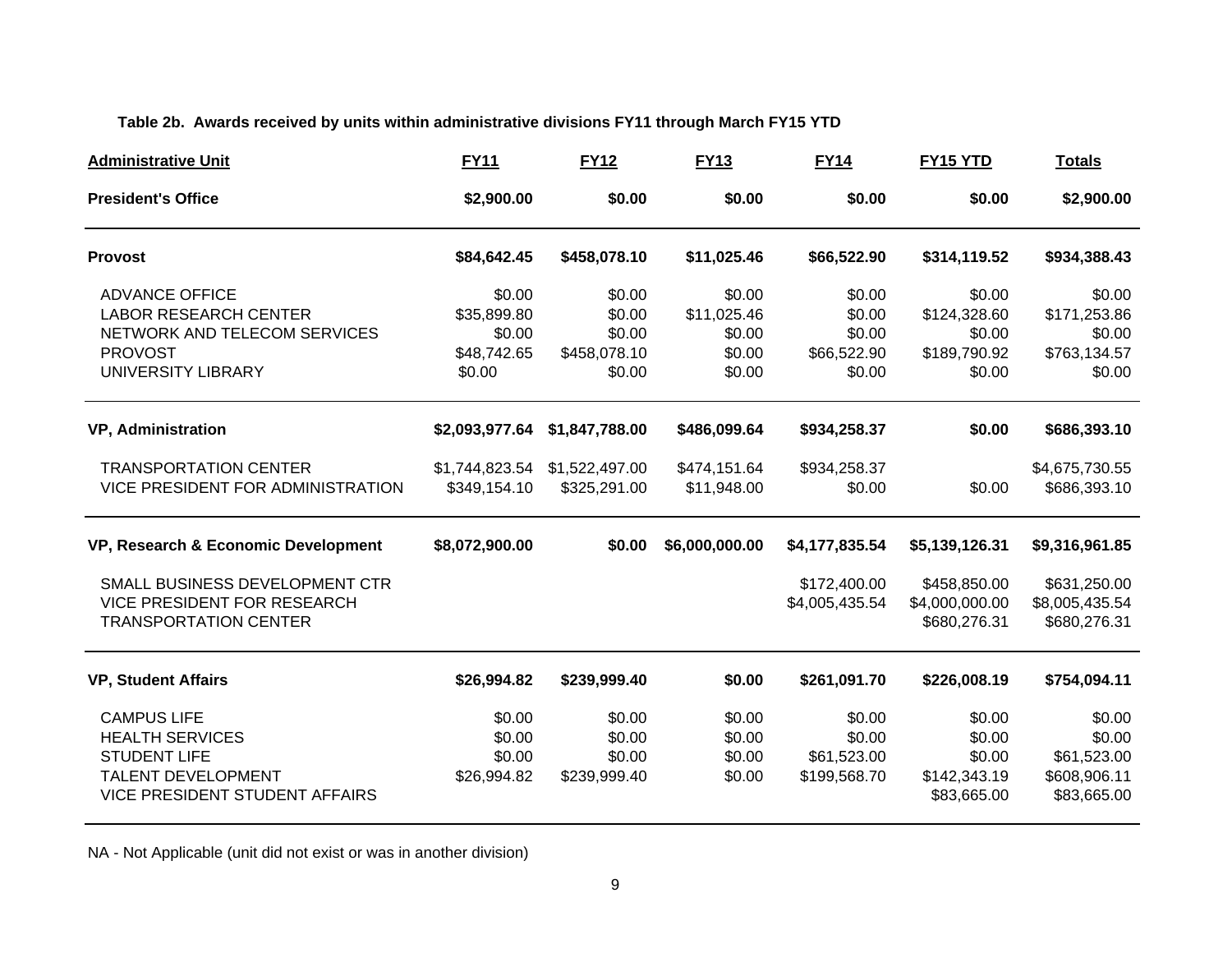#### **Report 1 Report 1**

#### Awards By Investigator & By Department & By College For Period July 01, 2014 thru March 31, 2015

| PRINCIPAL INVESTIGATOR    | <b>ROLE</b> | <b>DEPARTMENT</b>                   | <b>TITLE SHORT</b>                                       | <b>AWARD AMT</b> |        | <b>CREDIT % PORTION AMT</b> |
|---------------------------|-------------|-------------------------------------|----------------------------------------------------------|------------------|--------|-----------------------------|
|                           |             |                                     |                                                          |                  |        |                             |
|                           |             | <b>COLLEGE OF ARTS AND SCIENCES</b> |                                                          |                  |        |                             |
|                           |             |                                     |                                                          |                  |        |                             |
| Lebeau, Rebecca M         | <b>AWPI</b> | Cancer Prevention Res. Ctr          | CONTRACEPTIVE AWARENESS AND REPRODUCTIVE EDUCATION       | \$648,016.00     | 100.00 | \$648,016.00                |
| Lipschitz, Jessica Morrow | <b>AWPI</b> | Cancer Prevention Res. Ctr          | Expanding the foundation for population-based anxiety ma | \$17,735.00      | 100.00 | \$17,735.00                 |
| Prochaska, James O        | <b>WCPI</b> | Cancer Prevention Res. Ctr          | Health Care innovation challenge                         | \$2,395,192.00   | 10.00  | \$239,519.20                |
| Robbins, Mark L           | <b>AWPI</b> | Cancer Prevention Res. Ctr          | Applying the TTM of Behavior Change                      | \$17,500.00      | 100.00 | \$17,500.00                 |
| Robbins, Mark L           | <b>AWPI</b> | Cancer Prevention Res. Ctr          | TAILORED COMPUTER EDUCATION TO INCREASE LIVING           | \$93,638.00      | 100.00 | \$93,638.00                 |
| Robbins, Mark L           | <b>AWPI</b> | Cancer Prevention Res. Ctr          | TAILORED COMPUTER EDUCATION TO INCREASE LIVING           | \$98,351.00      | 100.00 | \$98,351.00                 |
| Robbins, Mark L           | <b>AWPI</b> | Cancer Prevention Res. Ctr          | Applying the TTM of Behavior Change                      | \$17,500.00      | 100.00 | \$17,500.00                 |
| Wood, Mark                | <b>AWPI</b> | Cancer Prevention Res. Ctr          | Integrated alcohol and sexual assault intervention for c | \$30,646.00      | 100.00 | \$30,646.00                 |
| Wood, Mark                | <b>AWPI</b> | Cancer Prevention Res. Ctr          | Improving Integration and Academic Success in            | \$42,502.00      | 100.00 | \$42,502.00                 |
| Deboef, Brenton L         | <b>AWPI</b> | Chemistry                           | Development of a New Molecular Imaging Platform:         | \$75,000.00      | 100.00 | \$75,000.00                 |
| Euler, William B          | <b>AWPI</b> | Chemistry                           | Safe, Large-Format Lithium-Ion (Li-ion) Batteries for    | \$15,000.00      | 100.00 | \$15,000.00                 |
| Euler, William B          | <b>WCPI</b> | Chemistry                           | Fundamental Investigations of Damage Mechanisms          | \$694,087.00     | 25.00  | \$173,521.75                |
| Levine, Mindy             | <b>WCPI</b> | Chemistry                           | Multifunctional colloidal particles as dispersants for m | \$421,073.00     | 40.00  | \$168,429.20                |
| Levine, Mindy             | <b>AWPI</b> | Chemistry                           | Career: Cyclodextrin Promoted Energy Transfer            | \$260,000.00     | 100.00 | \$260,000.00                |
| Lucht, Brett L            | <b>AWPI</b> | Chemistry                           | Development of Electrolytes for Lithium Ion Batteries    | \$539,889.00     | 100.00 | \$539,889.00                |
| Lucht, Brett L            | <b>AWPI</b> | Chemistry                           | Development of Electrolytes for Lithium Ion Batteries    | \$476,461.00     | 100.00 | \$476,461.00                |
| Lucht, Brett L            | <b>AWPI</b> | Chemistry                           | Development of Electrolytes for Lithium Ion Batteries    | \$496,543.00     | 100.00 | \$496,543.00                |
| Lucht, Brett L            | <b>AWPI</b> | Chemistry                           | Development of Electrolytes for Lithium Ion Batteries    | \$514,781.00     | 100.00 | \$514,781.00                |
| Lucht, Brett L            | <b>AWPI</b> | Chemistry                           | Development of Electrolytes for Lithium Ion Batteries    | \$536,120.00     | 100.00 | \$536,120.00                |
| Lucht, Brett L            | <b>AWPI</b> | Chemistry                           | Fundamental Investigations of Damage Mechanisms          | \$694,087.00     | 50.00  | \$347,043.50                |
| Oxley, Jimmie             | <b>AWPI</b> | Chemistry                           | Small-Scale Battery Abuse Testing and Response           | \$245,350.00     | 50.00  | \$122,675.00                |
| Oxley, Jimmie             | <b>WCPI</b> | Chemistry                           | A Low-Cost Velocimetry for Ultra-Fast Shock Wave         | \$330,000.00     | 40.00  | \$132,000.00                |
| Oxley, Jimmie C           | <b>AWPI</b> | Chemistry                           | SENSORS FOR TERRORISTS IED NETWORK DEFEAT                | \$500,000.00     | 50.00  | \$250,000.00                |
| Oxley, Jimmie C           | <b>AWPI</b> | Chemistry                           | AWARENESS AND LOCALIZATION OF EXPLOSIVES-RELATED THREATS | \$550,000.00     | 100.00 | \$550,000.00                |
| Oxley, Jimmie C           | <b>AWPI</b> | Chemistry                           | A&S HME Subject Matter Expert                            | \$65,760.00      | 50.00  | \$32,880.00                 |
| Oxley, Jimmie C           | <b>AWPI</b> | Chemistry                           | <b>HME Threats and Trends</b>                            | \$1,499,994.00   | 50.00  | \$749,997.00                |
| Smith, James              | <b>WCPI</b> | Chemistry                           | Small-Scale Battery Abuse Testing and Response           | \$245,350.00     | 50.00  | \$122,675.00                |
| Smith, James L            | <b>WCPI</b> | Chemistry                           | SENSORS FOR TERRORISTS IED NETWORK DEFEAT                | \$500,000.00     | 50.00  | \$250,000.00                |
| Smith, James L            | <b>WCPI</b> | Chemistry                           | A&S HME Subject Matter Expert                            | \$65,760.00      | 50.00  | \$32,880.00                 |
| Smith, James L            | <b>WCPI</b> | Chemistry                           | <b>HME Threats and Trends</b>                            | \$1,499,994.00   | 50.00  | \$749,997.00                |
| Dipippo, Lisa             | <b>AWPI</b> | Computer Science                    | Cyber Security Situational Awareness with Social-Aware   | \$75,000.00      | 34.00  | \$25,500.00                 |
| Katenka, Natallia         | <b>WCPI</b> | <b>Computer Science</b>             | Cyber Security Situational Awareness with Social-Aware   | \$75,000.00      | 33.00  | \$24,750.00                 |
| Puggioni, Gavino          | <b>OTH</b>  | Dean Arts & Sciences                | TEMPORAL TRENDS IN OCEAN SURFACE                         | \$34,527.00      | 34.00  | \$11,739.18                 |
| Puggioni, Gavino          | <b>OTH</b>  | Dean Arts & Sciences                | TEMPORAL TRENDS IN OCEAN SURFACE                         | \$34,527.00      | 34.00  | \$11,739.18                 |
| Malloy, Liam              | <b>WCPI</b> | Economics                           | The Innovation Economy                                   | \$25,000.00      | 25.00  | \$6,250.00                  |
| Gorman, Kathleen S        | <b>AWPI</b> | Feinstein Hunger Center             | SNAP Outreach Project 2015                               | \$555,216.00     | 100.00 | \$555,216.00                |
| Jensen, John O.           | <b>AWPI</b> | History                             | Develop a Historic Commercial Landscape Inventory        | \$60,000.00      | 100.00 | \$60,000.00                 |
| Echevarria, Megan M       | <b>AWPI</b> | Languages                           | Launching The International Engineering Program In Chile | \$53,856.00      | 80.00  | \$43,084.80                 |
| He, Wayne Wenchao         | <b>AWPI</b> | Languages                           | Chinese Language Prof. Pathways Program                  | \$319,911.00     | 100.00 | \$319,911.00                |
| Hedderich, Norbert        | <b>WCPI</b> | Languages                           | Japan Foundation Salary Assistance Program for Full-Time | \$30,000.00      | 50.00  | \$15,000.00                 |
| Andreev, Oleg A           | <b>WCPI</b> | Physics                             | Mechanism and Uses of Transmembrane Helix Insertion      | \$219,162.00     | 50.00  | \$109,581.00                |
| Reshetnyak, Yana 0        | <b>AWPI</b> | Physics                             | Mechanism and Uses of Transmembrane Helix Insertion      | \$219,162.00     | 50.00  | \$109,581.00                |
| Pearson-Merkowitz, Shanna | <b>WCPI</b> | <b>Political Science</b>            | Community-level Incentives to Support Farm, Forest and   | \$463,096.00     | 35.00  | \$162,083.60                |
| Florin, Paul              | <b>WCPI</b> | Psychology                          | RI JAIL DIVERSION AND TRAUMA RECOVERY PROJECT EVALUATION | \$20,035.85      | 10.00  | \$2,003.58                  |
| Florin, Paul R            | <b>AWPI</b> | Psychology                          | LOCAL LEVEL EVALUATION OF PARTNERSHIPS FOR SUCCESS       | \$122,722.18     | 100.00 | \$122,722.18                |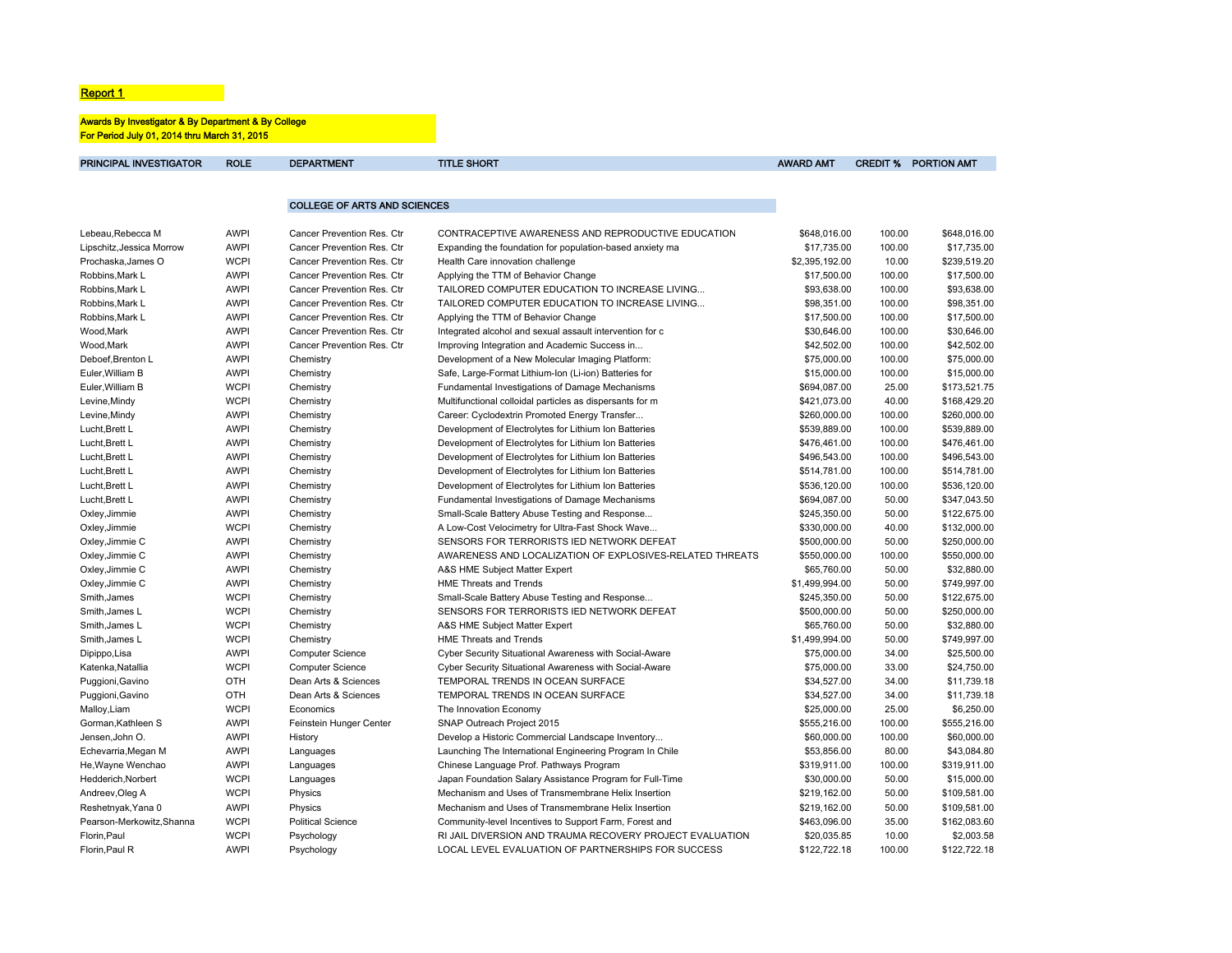| Harlow, Lisa L<br>Stevenson, John F<br>Bovy, Kristine M<br>Reynolds, Nedra<br>Reynolds, Nedra | <b>AWPI</b><br><b>AWPI</b><br><b>AWPI</b><br><b>AWPI</b><br><b>AWPI</b> | Psychology<br>Psychology<br>Sociology & Anthropology<br>Writing & Rhetoric<br>Writing & Rhetoric | <b>Editorial Expenses Supplement</b><br>RI JAIL DIVERSION AND TRAUMA RECOVERY PROJECT EVALUATION<br>CI-Collaborative Research: Impacts of abrupt environmenta<br>JACOB K JAVITS FELLOWS<br>JACOB K JAVITS FELLOWS<br><b>COLLEGE TOTAL</b> | \$3,600.00<br>\$20,035.85<br>\$4,898.00<br>\$28,038.00<br>\$43,423.00 | 100.00<br>90.00<br>100.00<br>100.00<br>100.00 | \$3,600.00<br>\$18,032.26<br>\$4,898.00<br>\$28,038.00<br>\$43,423.00<br>\$9,478,452.43 |
|-----------------------------------------------------------------------------------------------|-------------------------------------------------------------------------|--------------------------------------------------------------------------------------------------|-------------------------------------------------------------------------------------------------------------------------------------------------------------------------------------------------------------------------------------------|-----------------------------------------------------------------------|-----------------------------------------------|-----------------------------------------------------------------------------------------|
|                                                                                               |                                                                         | <b>COLLEGE OF BUSINESS ADMINISTRATION</b>                                                        |                                                                                                                                                                                                                                           |                                                                       |                                               |                                                                                         |
| Beckman, Judy K<br>Jervis, Kathryn<br>Wheeler, Anthony<br>Djurdjevic, Emilija                 | <b>AWPI</b><br><b>WCPI</b><br><b>WCPI</b><br><b>WCPI</b>                | Dean-Coll-Bus-Adm<br>Dean-Coll-Bus-Adm<br>Dean-Coll-Bus-Adm<br>Faculty-Instruction               | Academic Fellow, SEC Office of the Chief Accountant<br>The Innovation Economy<br>The Innovation Economy<br>Launching the Rhode Island Temporary Caregiver<br><b>COLLEGE TOTAL</b>                                                         | \$222.212.00<br>\$25,000.00<br>\$25,000.00<br>\$138,916.00            | 100.00<br>25.00<br>25.00<br>15.00             | \$222.212.00<br>\$6,250.00<br>\$6,250.00<br>\$20,837.40<br>\$255,549.40                 |
|                                                                                               |                                                                         | <b>COLLEGE OF CONTINUING EDUCATION</b>                                                           |                                                                                                                                                                                                                                           |                                                                       |                                               |                                                                                         |
| Quina, Kathryn K<br>Morelle.Deborah L                                                         | <b>WCPI</b><br><b>AWPI</b>                                              | Dean CCE<br>ASF CCE Child Development Ctr Quality Program Improvement - 1                        | Project Recruit & Educate Local At-risk Adults and<br><b>COLLEGE TOTAL</b>                                                                                                                                                                | \$474,477.30<br>\$5,792.85                                            | 30.00<br>100.00                               | \$142,343.19<br>\$5,792.85<br>\$148,136.04                                              |
|                                                                                               |                                                                         | <b>COLLEGE OF ENGINEERING</b>                                                                    |                                                                                                                                                                                                                                           |                                                                       |                                               |                                                                                         |
| Bose, Arijit                                                                                  | <b>WCPI</b>                                                             | <b>Chemical Engineering</b>                                                                      | Multifunctional stimuli-responsive core-shell nanopartic                                                                                                                                                                                  | \$5,927.00                                                            | 50.00                                         | \$2,963.50                                                                              |
| Bose, Arijit                                                                                  | <b>WCPI</b>                                                             | <b>Chemical Engineering</b>                                                                      | Fundamental Investigations of Damage Mechanisms                                                                                                                                                                                           | \$694,087.00                                                          | 25.00                                         | \$173,521.75                                                                            |
| Bose, Arijit                                                                                  | <b>AWPI</b>                                                             | <b>Chemical Engineering</b>                                                                      | Multifunctional colloidal particles as dispersants for m                                                                                                                                                                                  | \$421,073.00                                                          | 60.00                                         | \$252,643.80                                                                            |
| Bothun, Geoffrey D                                                                            | <b>AWPI</b>                                                             | <b>Chemical Engineering</b>                                                                      | Multifunctional stimuli-responsive core-shell nanopartic                                                                                                                                                                                  | \$5,927.00                                                            | 50.00                                         | \$2,963.50                                                                              |
| Bothun, Geoffrey D                                                                            | <b>AWPI</b>                                                             | <b>Chemical Engineering</b>                                                                      | Nanoparticle-bacterial membrane interactions and their                                                                                                                                                                                    | \$70,211.00                                                           | 100.00                                        | \$70,211.00                                                                             |
| Brown.Richard                                                                                 | <b>AWPI</b>                                                             | <b>Chemical Engineering</b>                                                                      | Microstructural Analysis of Stainless Steels                                                                                                                                                                                              | \$2,447.00                                                            | 100.00                                        | \$2,447.00                                                                              |
| Greenfield, Michael L                                                                         | <b>AWPI</b>                                                             | <b>Chemical Engineering</b>                                                                      | Use of Recycled Engine Oil Bottoms in Asphalt                                                                                                                                                                                             | \$35,000.00                                                           | 100.00                                        | \$35,000.00                                                                             |
| Greenfield, Michael L                                                                         | <b>AWPI</b>                                                             | <b>Chemical Engineering</b>                                                                      | Asphalt Microstructural Modeling                                                                                                                                                                                                          | \$1,800.00                                                            | 100.00                                        | \$1,800.00                                                                              |
| Gregory, Otto J                                                                               | <b>AWPI</b>                                                             | <b>Chemical Engineering</b>                                                                      | Development of high temperature sensors for ceramic matr                                                                                                                                                                                  | \$19,800.00                                                           | 100.00                                        | \$19,800.00                                                                             |
| Lucia, Angelo                                                                                 | <b>AWPI</b>                                                             | <b>Chemical Engineering</b>                                                                      | Modeling the phase behavior of CO2 sequestration                                                                                                                                                                                          | \$12,000.00                                                           | 100.00                                        | \$12,000.00                                                                             |
| Lucia, Angelo                                                                                 | <b>AWPI</b>                                                             | <b>Chemical Engineering</b>                                                                      | Modeling the phase behavior of CO2 sequestration                                                                                                                                                                                          | \$55,000.00                                                           | 100.00                                        | \$55,000.00                                                                             |
| Park, Eugene                                                                                  | <b>WCPI</b>                                                             | <b>Chemical Engineering</b>                                                                      | RI PEP-Rhode Island public energy partnership                                                                                                                                                                                             | \$34,247.00                                                           | 5.00                                          | \$1,712.35                                                                              |
| Rivero-Hudec, Mercedes A                                                                      | <b>WCPI</b><br><b>WCPI</b>                                              | <b>Chemical Engineering</b>                                                                      | Building Bridges - Engineering Interactions for High                                                                                                                                                                                      | \$141,166.00<br>\$25,882.00                                           | 50.00<br>20.00                                | \$70,583.00<br>\$5,176.40                                                               |
| Bradshaw, Aaron S.<br>Craver, Vinka A                                                         | <b>WCPI</b>                                                             | Civil and Environmental Engine<br>Civil and Environmental Engine                                 | Starfish versatile automated shallow-water anchor<br>Launching The International Engineering Program In Chile                                                                                                                             | \$53,856.00                                                           | 15.00                                         | \$8,078.40                                                                              |
| Craver, Vinka A                                                                               | <b>AWPI</b>                                                             | Civil and Environmental Engine                                                                   | The Use of Green Nanoparticles as a Biofouling -                                                                                                                                                                                          | \$22,882.00                                                           | 100.00                                        | \$22,882.00                                                                             |
| Craver, Vinka A                                                                               | <b>AWPI</b>                                                             | Civil and Environmental Engine                                                                   | Water Quality Monitoring Facility and Program in San                                                                                                                                                                                      | \$62,900.00                                                           | 100.00                                        | \$62,900.00                                                                             |
| Thiem, Leon T                                                                                 | <b>AWPI</b>                                                             | Civil and Environmental Engine                                                                   | SUPPORT FOR WATER RESOURCES CNTR                                                                                                                                                                                                          | \$92,335.00                                                           | 100.00                                        | \$92,335.00                                                                             |
| Wright, Raymond M                                                                             | <b>AWPI</b>                                                             | Dean Engineering                                                                                 | Northeast alliance for LSAMP at URI                                                                                                                                                                                                       | \$65,999.00                                                           | 100.00                                        | \$65,999.00                                                                             |
| Fischer, Godi                                                                                 | <b>WCPI</b>                                                             | Elec, Computer & Bio Engr                                                                        | Next Generation Data Storage Systems for Big Data                                                                                                                                                                                         | \$37,500.00                                                           | 50.00                                         | \$18,750.00                                                                             |
| Fischer, Godi                                                                                 | <b>AWPI</b>                                                             | Elec, Computer & Bio Engr                                                                        | Collab. Res: The Next Generation RAFOS Float                                                                                                                                                                                              | \$134,687.00                                                          | 80.00                                         | \$107,749.60                                                                            |
| He,Haibo                                                                                      | <b>WCPI</b>                                                             | Elec, Computer & Bio Engr                                                                        | Reflex Tree - A New Computer and Communication                                                                                                                                                                                            | \$850,000.00                                                          | 40.00                                         | \$340,000.00                                                                            |
| He, Haibo                                                                                     | <b>WCPI</b>                                                             | Elec, Computer & Bio Engr                                                                        | CI - Electromagnetic Field Impacts on Elasmobranch                                                                                                                                                                                        | \$798,657.00                                                          | 16.00                                         | \$127,785.12                                                                            |
| He, Haibo                                                                                     | <b>AWPI</b>                                                             | Elec, Computer & Bio Engr                                                                        | Incremental learning and fusion on multi-modal sensor da                                                                                                                                                                                  | \$97,000.00                                                           | 50.00                                         | \$48,500.00                                                                             |
| Kay, Steven                                                                                   | <b>AWPI</b>                                                             | Elec, Computer & Bio Engr                                                                        | Multi-Domain Intelligence                                                                                                                                                                                                                 | \$119,508.00                                                          | 100.00                                        | \$119,508.00                                                                            |
| Kay, Steven M                                                                                 | <b>AWPI</b>                                                             | Elec, Computer & Bio Engr                                                                        | Optimal Radar Detection/Estimation inHomogeneous                                                                                                                                                                                          | \$151,000.00                                                          | 100.00                                        | \$151,000.00                                                                            |
| Kay, Steven M                                                                                 | <b>WCPI</b>                                                             | Elec, Computer & Bio Engr                                                                        | Incremental learning and fusion on multi-modal sensor da                                                                                                                                                                                  | \$97,000.00                                                           | 50.00                                         | \$48,500.00                                                                             |
| Mankodiya, Kunal                                                                              | <b>AWPI</b>                                                             | Elec, Computer & Bio Engr                                                                        | SPark: A Smartphone/Smartwatch for Parkinson Disease                                                                                                                                                                                      | \$13,026.00                                                           | 100.00                                        | \$13,026.00                                                                             |
| Sendag, Resit                                                                                 | <b>AWPI</b>                                                             | Elec, Computer & Bio Engr                                                                        | SHF: Small: Pattern-Aware Design                                                                                                                                                                                                          | \$450,000.00                                                          | 100.00                                        | \$450,000.00                                                                            |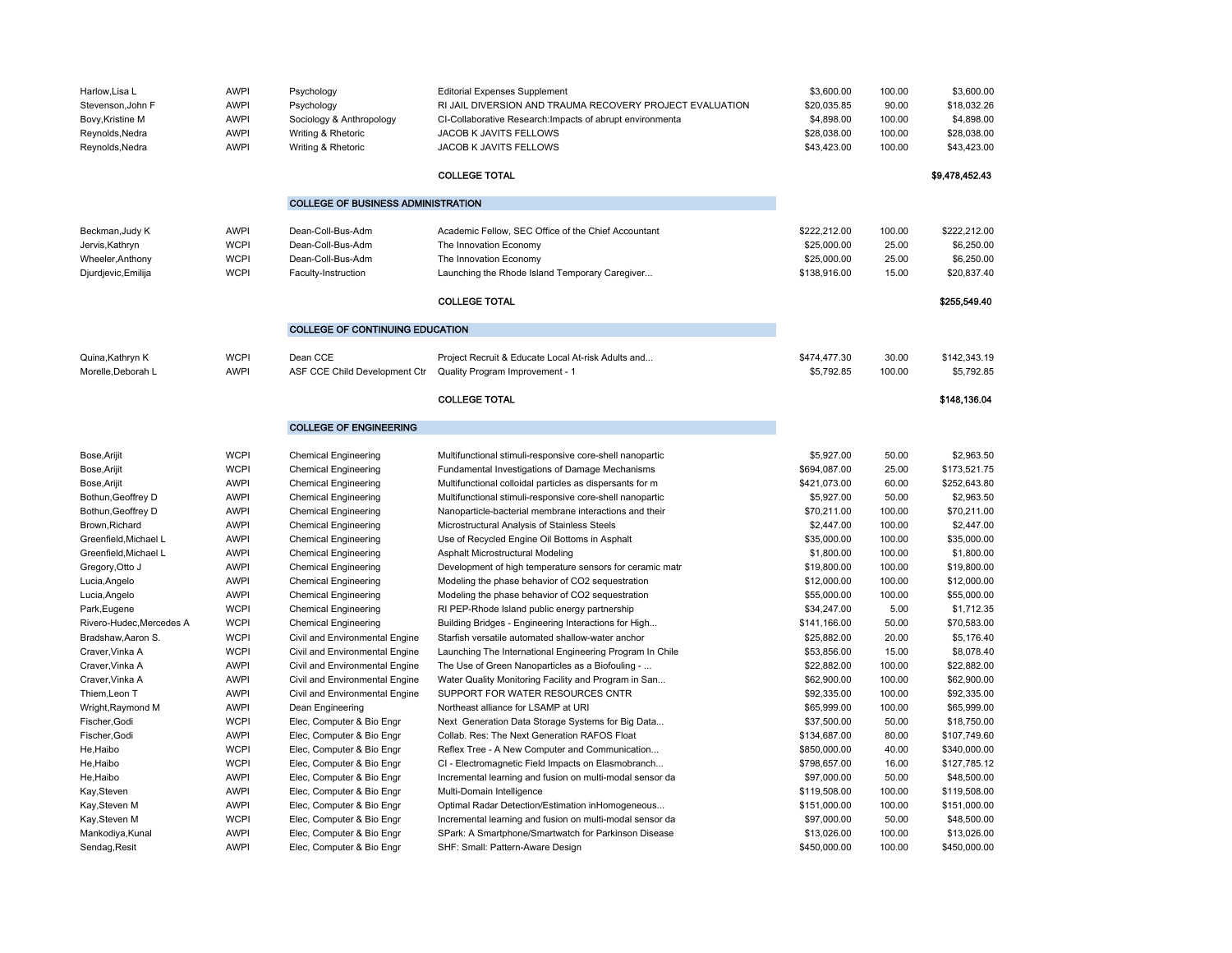| Sendag, Resit        | <b>AWPI</b> | Elec, Computer & Bio Engr      | Infraastructure for Computer Architecture Research       | \$63,804.00  | 100.00 | \$63,804.00    |
|----------------------|-------------|--------------------------------|----------------------------------------------------------|--------------|--------|----------------|
| Sendag, Resit        | <b>AWPI</b> | Elec, Computer & Bio Engr      | Student Travel Support for the 2015 International        | \$15,000.00  | 100.00 | \$15,000.00    |
| Sun, Yan             | <b>WCPI</b> | Elec, Computer & Bio Engr      | Cyber Security Situational Awareness with Social-Aware   | \$75,000.00  | 33.00  | \$24,750.00    |
| Wei, Tao             | <b>AWPI</b> | Elec, Computer & Bio Engr      | Reflex Tree - A New Computer and Communication           | \$850,000.00 | 40.00  | \$340,000.00   |
| Wei, Tao             | <b>AWPI</b> | Elec, Computer & Bio Engr      | A Low-Cost Velocimetry for Ultra-Fast Shock Wave         | \$330,000.00 | 60.00  | \$198,000.00   |
| Yang, Ken Q          | <b>AWPI</b> | Elec, Computer & Bio Engr      | INTRODUCING NEXT GENERATION 1/O ACCELERATOR              | \$479,998.00 | 100.00 | \$479,998.00   |
| Yang, Ken Q          | <b>WCPI</b> | Elec, Computer & Bio Engr      | Reflex Tree - A New Computer and Communication           | \$850,000.00 | 20.00  | \$170,000.00   |
| Yang, Ken Q          | <b>AWPI</b> | Elec, Computer & Bio Engr      | Next Generation Data Storage Systems for Big Data        | \$37,500.00  | 50.00  | \$18,750.00    |
| Berka, Sigrid        | <b>AWPI</b> | International Engineering Prog | Japan Foundation Salary Assistance Program for Full-Time | \$30,000.00  | 50.00  | \$15,000.00    |
| Berka, Sigrid        | <b>WCPI</b> | International Engineering Prog | Launching The International Engineering Program In Chile | \$53,856.00  | 5.00   | \$2,692.80     |
| Shukla, Arun         | <b>AWPI</b> | Mech., Ind., Sys. Engineering  | RESPONSE OF AIR FORCE MATERIALS TO EXTREME RESEARCH      | \$112,160.00 | 100.00 | \$112,160.00   |
| Shukla, Arun         | <b>AWPI</b> | Mech., Ind., Sys. Engineering  | Experimental and numerical investigation on fundamental  | \$3,964.00   | 100.00 | \$3,964.00     |
| Shukla, Arun         | <b>AWPI</b> | Mech., Ind., Sys. Engineering  | STAC: Development of an Ultra-High Speed Infrared        | \$25,000.00  | 100.00 | \$25,000.00    |
| Shukla, Arun         | <b>AWPI</b> | Mech., Ind., Sys. Engineering  | Shock Response of Composite Materials Subjected          | \$125,000.00 | 100.00 | \$125,000.00   |
| Shukla, Arun         | <b>AWPI</b> | Mech., Ind., Sys. Engineering  | THE BLAST PERFORM OF MARINE COMPST AND SANDWCH STRCTRS U | \$50,000.00  | 100.00 | \$50,000.00    |
| Shukla, Arun         | <b>AWPI</b> | Mech., Ind., Sys. Engineering  | Novel Experiments for Understanding Underwater Implosion | \$100,000.00 | 100.00 | \$100,000.00   |
| Sodhi, Manbir Singh  | <b>AWPI</b> | Mech., Ind., Sys. Engineering  | Building Bridges - Engineering Interactions for High     | \$141,166.00 | 50.00  | \$70,583.00    |
| Yuan, Hongyan        | <b>AWPI</b> | Mech., Ind., Sys. Engineering  | A Mechnobiochemical Model of Cell-Microenvironment       | \$20,000.00  | 100.00 | \$20,000.00    |
| Baxter, Christopher  | <b>WCPI</b> | Ocean Engineering              | CI - Rhode Island Shoreline Area Management Plan         | \$300,000.00 | 25.00  | \$75,000.00    |
| Baxter, Christopher  | <b>WCPI</b> | Ocean Engineering              | CI - An Integrated Program of environmental              | \$861,001.00 | 8.00   | \$68,880.08    |
| Grilli, Annette      | <b>WCPI</b> | Ocean Engineering              | Modeling Tsunami Inundation and Hazard for the US        | \$79,873.00  | 50.00  | \$39,936.50    |
| Grilli, Annette R    | <b>AWPI</b> | Ocean Engineering              | Storm Flood Inundation Mapping for the RI, including     | \$298,945.00 | 100.00 | \$298,945.00   |
| Grilli, Stephan      | <b>AWPI</b> | Ocean Engineering              | Modeling Tsunami Inundation and Hazard for the US        | \$79,873.00  | 50.00  | \$39,936.50    |
| Hashemi, S. M. Reza  | <b>WCPI</b> | Ocean Engineering              | CI - Rhode Island Shoreline Area Management Plan         | \$300,000.00 | 25.00  | \$75,000.00    |
| Licht, Stephen C     | <b>AWPI</b> | Ocean Engineering              | MRI: Development of a Remote Operated Vehicle for        | \$5,065.00   | 100.00 | \$5,065.00     |
| Licht, Stephen C     | <b>AWPI</b> | Ocean Engineering              | High Performance Control for Agile Undersea Vehicles     | \$125,000.00 | 100.00 | \$125,000.00   |
| Miller, James H      | <b>AWPI</b> | Ocean Engineering              | Sediment Characterization for Acoustic Modeling          | \$12,900.00  | 50.00  | \$6,450.00     |
| Miller, James H      | <b>AWPI</b> | Ocean Engineering              | The effects of sediment properties on low frequency acou | \$37,343.00  | 50.00  | \$18,671.50    |
| Miller, James H      | <b>AWPI</b> | Ocean Engineering              | The effects of sediment properties on low frequency acou | \$75,000.00  | 50.00  | \$37,500.00    |
| Miller, James H      | <b>AWPI</b> | Ocean Engineering              | The effects of sediment properties on low frequency acou | \$72,657.00  | 50.00  | \$36,328.50    |
| Potty, Gopu R        | <b>WCPI</b> | Ocean Engineering              | Sediment Characterization for Acoustic Modeling          | \$12,900.00  | 50.00  | \$6,450.00     |
| Potty, Gopu R        | <b>WCPI</b> | Ocean Engineering              | The effects of sediment properties on low frequency acou | \$37,343.00  | 50.00  | \$18,671.50    |
| Potty, Gopu R        | <b>WCPI</b> | Ocean Engineering              | The effects of sediment properties on low frequency acou | \$75,000.00  | 50.00  | \$37,500.00    |
| Potty, Gopu R        | <b>WCPI</b> | Ocean Engineering              | The effects of sediment properties on low frequency acou | \$72,657.00  | 50.00  | \$36,328.50    |
| Spaulding, Malcolm L | <b>WCPI</b> | Ocean Engineering              | CI - An Integrated Program of environmental              | \$861,001.00 | 13.00  | \$111,930.13   |
| Vincent, Harold T.   | <b>AWPI</b> | Ocean Engineering              | Starfish versatile automated shallow-water anchor        | \$25,882.00  | 80.00  | \$20,705.60    |
| Vincent, Harold T.   | <b>AWPI</b> | Ocean Engineering              | <b>COEUT: PARS BUOY</b>                                  | \$65,000.00  | 70.00  | \$45,500.00    |
|                      |             |                                | <b>COLLEGE TOTAL</b>                                     |              |        | \$5,321,336.03 |

#### COLLEGE OF THE ENVIRONMENT AND LIFE SCIENCES

|  |  |  | <b>COLLEGE OF THE ENVIRONMENT AND LIFE SCIENCES</b> |  |
|--|--|--|-----------------------------------------------------|--|
|  |  |  |                                                     |  |

| Howlett.Niall G          | <b>AWPI</b> | Biochem-Microb-Molecular Gen. | REGULATION OF THE MONO-UBIQUITINATION OF THE FANCONI ANE | \$65,049.00  | 100.00 | \$65,049.00  |
|--------------------------|-------------|-------------------------------|----------------------------------------------------------|--------------|--------|--------------|
| Kausch.Albert P          | <b>AWPI</b> | Biochem-Microb-Molecular Gen. | <b>GATES: HYBRID TECHNOLOGIES FOR CEREAL CROPS</b>       | \$96,158,00  | 50.00  | \$48,079.00  |
| Kausch.Albert P          | <b>AWPI</b> | Biochem-Microb-Molecular Gen. | Hybrid Technologies for Heterosis in Rice and Related Ce | \$196,197.00 | 100.00 | \$196,197.00 |
| Mottinger, John P        | <b>WCPI</b> | Biochem-Microb-Molecular Gen. | GATES: HYBRID TECHNOLOGIES FOR CEREAL CROPS              | \$96,158,00  | 50.00  | \$48,079.00  |
| Rothman.Alan             | <b>AWPI</b> | Biochem-Microb-Molecular Gen. | Quantifying Heterogeneities in Dengue Virus              | \$54,523.00  | 100.00 | \$54,523.00  |
| Rothman.Alan             | <b>AWPI</b> | Biochem-Microb-Molecular Gen. | Flavivirus infections: Pathogenesis and prevention       | \$18,654.00  | 100.00 | \$18,654.00  |
| Moseman-Valtierra.Serena | <b>AWPI</b> | <b>Biological Sciences</b>    | Shifts in Greenhouse Gas Emissions and Productivity      | \$6,391.00   | 100.00 | \$6,391.00   |
| Moseman-Valtierra.Serena | <b>AWPI</b> | <b>Biological Sciences</b>    | Graduate Research Fellowship for Melanie Garate          | \$12,000.00  | 100.00 | \$12,000.00  |
| Roberts.Alison           | <b>AWPI</b> | <b>Biological Sciences</b>    | Diversification and functional specialization of cellulo | \$203.951.00 | 100.00 | \$203,951.00 |
| Seibel, Brad A           | <b>WCPI</b> | <b>Biological Sciences</b>    | BILOGICAL RESPONSE TO THE DYNAMIC SPECTRAL               | \$85,000.00  | 35.00  | \$29,750.00  |
| Alm,Steven               | AWPI        | CELS Academic Unit 1          | Risk Management and Crop Insurance Education             | \$206,000.00 | 100.00 | \$206,000.00 |
| Alm,Steven               | <b>AWPI</b> | CELS Academic Unit 1          | Surfactants and Syngergists for Control of Annual        | \$7,079.00   | 100.00 | \$7,079.00   |
| Brown.Rebecca            | <b>AWPI</b> | <b>CELS Academic Unit 1</b>   | De-Tasseling Sweet Corn to Prevent Bird Damage           | \$31,398,00  | 100.00 | \$31,398.00  |
|                          |             |                               |                                                          |              |        |              |

#### \$5,321,336.03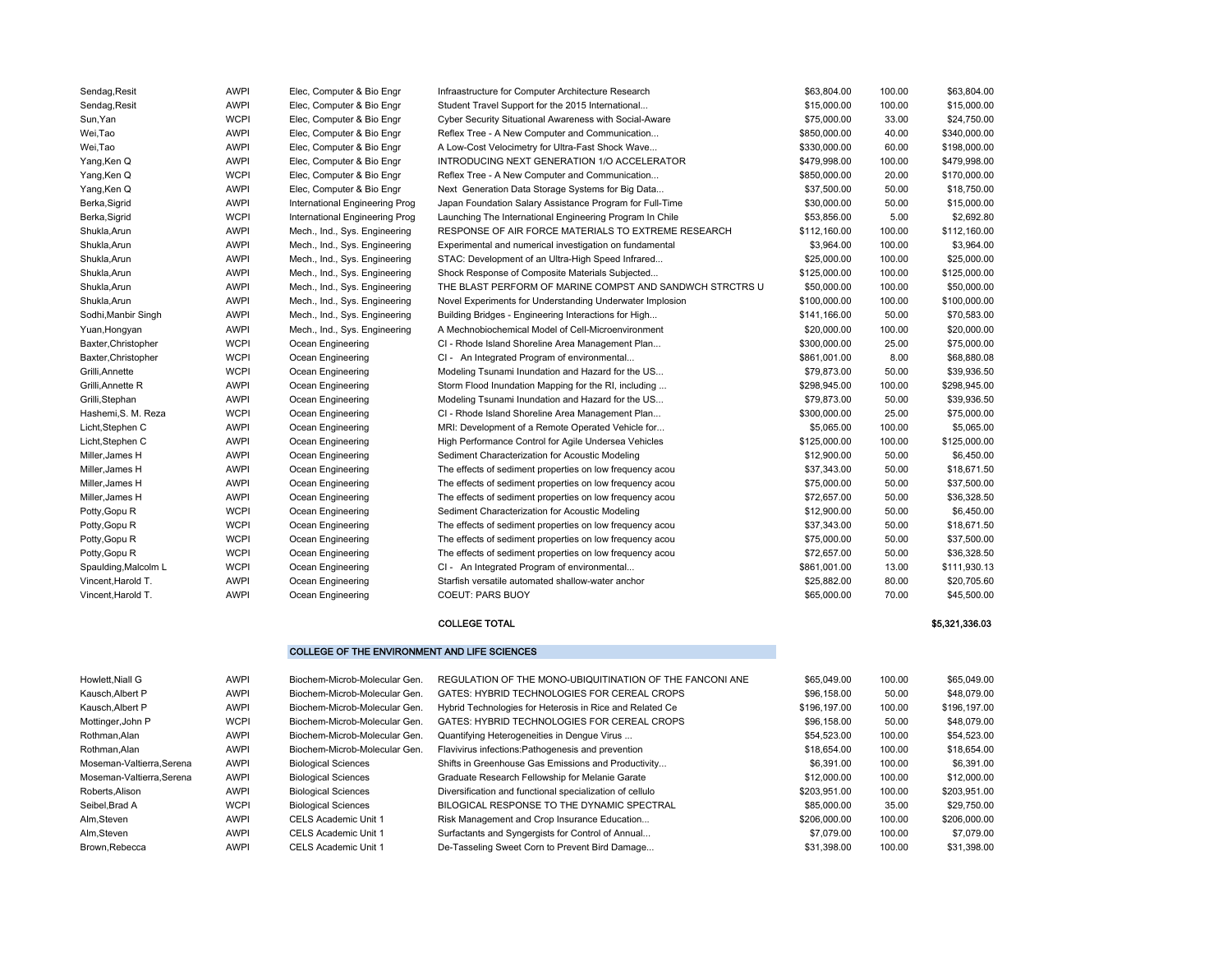| Brown, Rebecca N       | <b>AWPI</b> | CELS Academic Unit 1 | Healthy Soils, Healthy Farms: Expanding Summer                | \$74,954.00    | 100.00 | \$74,954.00    |
|------------------------|-------------|----------------------|---------------------------------------------------------------|----------------|--------|----------------|
| Casagrande, Richard A  | <b>AWPI</b> | CELS Academic Unit 1 | Extension Implementation Program for Rhode Island             | \$161,000.00   | 100.00 | \$161,000.00   |
| Castro, Kathleen       | <b>WCPI</b> | CELS Academic Unit 1 | Marine Disturbance Disease and Climate Change in Rhode        | \$139,952.00   | 30.00  | \$41,985.60    |
| Faubert, Heather H     | <b>AWPI</b> | CELS Academic Unit 1 | Rhode Island Urban Agriculture                                | \$20,000.00    | 100.00 | \$20,000.00    |
| Gomez-Chiarri, Marta   | <b>WCPI</b> | CELS Academic Unit 1 | Marine Disturbance Disease and Climate Change in Rhode        | \$139,952.00   | 30.00  | \$41,985.60    |
| Gomez-Chiarri.Marta    | <b>AWPI</b> | CELS Academic Unit 1 | CI - Sequencing the Genome of the Eastern Oyster              | \$200,200.00   | 100.00 | \$200,200.00   |
| Horan, Kristina L      | <b>WCPI</b> | CELS Academic Unit 1 | RI 2015 4-H Military Partnership Grant                        | \$26,500.00    | 10.00  | \$2,650.00     |
| Mather, Thomas         | <b>AWPI</b> | CELS Academic Unit 1 | Evaluate, Engage, Educate, Empower: TickSmart Web             | \$19,999.00    | 100.00 | \$19,999.00    |
| Morreira, Marcia A     | <b>WCPI</b> | CELS Academic Unit 1 | RI 2015 4-H Military Partnership Grant                        | \$26,500.00    | 10.00  | \$2,650.00     |
| Pivarnik, Lori         | <b>AWPI</b> | CELS Academic Unit 1 | RI GOOD AGRICULTURAL PRACTICES: EXPANDING TRAINING            | \$37,752.00    | 100.00 | \$37,752.00    |
| Pivarnik, Lori F       | <b>AWPI</b> | CELS Academic Unit 1 | Addressing Production, Liablity and Food Safety Risks         | \$15,296.00    | 100.00 | \$15,296.00    |
| Sartini, Becky L       | <b>AWPI</b> | CELS Academic Unit 1 | MINIMALLY-INVASIVE Genetic Sampling and deter                 | \$10,000.00    | 100.00 | \$10,000.00    |
| Sebelia, Linda M       | <b>AWPI</b> | CELS Academic Unit 1 | EFNEP FY 15                                                   | \$181,182.00   | 100.00 | \$181,182.00   |
| Sebelia, Linda M       | <b>AWPI</b> | CELS Academic Unit 1 | URI SNAP-Ed Nutrition Education Project                       | \$1,100,004.00 | 100.00 | \$1,100,004.00 |
| Sheridan, Richard E    | <b>AWPI</b> | CELS Academic Unit 1 | Planting Design for State Admin Building                      | \$9,924.00     | 100.00 | \$9,924.00     |
| Skrobe, Laura G        | <b>AWPI</b> | CELS Academic Unit 1 | Bycatch of Jonah Crabs in the Lobster Fishery                 | \$22,677.00    | 100.00 | \$22,677.00    |
| Tewksbury, Elizabeth   | <b>AWPI</b> | CELS Academic Unit 1 | Biological Control of Mile-a-Minute                           | \$3,655.50     | 100.00 | \$3,655.50     |
| Tewksbury, Elizabeth   | <b>AWPI</b> | CELS Academic Unit 1 | Biological Control of Lily Leaf Beetle (lilioceris lilii      | \$4,500.00     | 100.00 | \$4,500.00     |
| Tewksbury, Elizabeth A | <b>AWPI</b> | CELS Academic Unit 1 | <b>Biological Control of Swallow-Worts</b>                    | \$10,000.00    | 100.00 | \$10,000.00    |
| Tovar, Alison          | <b>AWPI</b> | CELS Academic Unit 1 | Improving nutrition and physical activity environments        | \$10,564.00    | 100.00 | \$10,564.00    |
| Venturini, Kate        | <b>AWPI</b> | CELS Academic Unit 1 | Outreach and Education at the Roger Williams Park             | \$72,456.00    | 100.00 | \$72,456.00    |
| Venturini, Kate        | <b>AWPI</b> | CELS Academic Unit 1 | 2015 RI Clean Transportation Energy Initiative                | \$5,628.00     | 100.00 | \$5,628.00     |
| Venturini, Kate        | <b>AWPI</b> | CELS Academic Unit 1 | 2015 RI Army National Guard Energy Education and              | \$33,789.00    | 100.00 | \$33,789.00    |
| Wright, Heidi A        | <b>AWPI</b> | CELS Academic Unit 1 | RI 2015 4-H Military Partnership Grant                        | \$26,500.00    | 80.00  | \$21,200.00    |
| Amador, Jose A         | <b>AWPI</b> | CELS Academic Unit 2 | Reducing Nitrogen Inputs to Narragansett Bay:                 | \$238,097.00   | 34.00  | \$80,952.98    |
| August, Peter V        | <b>AWPI</b> | CELS Academic Unit 2 | CI - Sustaining and Enhancing Access to the                   | \$50,000.00    | 34.00  | \$17,000.00    |
| August, Peter V        | <b>WCPI</b> | CELS Academic Unit 2 | North Atlantic Right Whale Sightings Database (NARSWD)        | \$99,998.00    | 20.00  | \$19,999.60    |
| August, Peter V        | <b>WCPI</b> | CELS Academic Unit 2 | CI - AmericaView Affiliate Development Grant Opportunity      | \$15,000.00    | 25.00  | \$3,750.00     |
| Becker, Austin H       | <b>AWPI</b> | CELS Academic Unit 2 | CI - Vulnerability Assessment of Rhode Island's Key           | \$119,123.00   | 100.00 | \$119,123.00   |
| Bonynge, Gregory H     | <b>WCPI</b> | CELS Academic Unit 2 | CI - Sustaining and Enhancing Access to the                   | \$50,000.00    | 33.00  | \$16,500.00    |
| Bonynge, Gregory H     | <b>WCPI</b> | CELS Academic Unit 2 | CI - AmericaView Affiliate Development Grant Opportunity      | \$15,000.00    | 25.00  | \$3,750.00     |
| Engelhart, Simon E     | <b>AWPI</b> | CELS Academic Unit 2 | Heterogeneous Rupture of Great Cascadia                       | \$122,836.00   | 100.00 | \$122,836.00   |
| Engelhart, Simon E     | <b>AWPI</b> | CELS Academic Unit 2 | Refined Estimates of Coseismic Subsidence Along the           | \$26,211.00    | 100.00 | \$26,211.00    |
| Gold, Arthur J         | <b>AWPI</b> | CELS Academic Unit 2 | CI-<br>INTERNATIONAL WORKSHOP ON URBANIZATION IN              | \$59,846.00    | 100.00 | \$59,846.00    |
| Gold, Arthur J         | <b>WCPI</b> | CELS Academic Unit 2 | CI - Municipal Capacity Training and Public Outreach          | \$100,318.00   | 30.00  | \$30,095.40    |
| Joubert, Lorraine B    | <b>AWPI</b> | CELS Academic Unit 2 | CI - Municipal Capacity Training and Public Outreach          | \$100,318.00   | 35.00  | \$35,111.30    |
| Kalen, David           | <b>WCPI</b> | CELS Academic Unit 2 | Reducing Nitrogen Inputs to Narragansett Bay:                 | \$238,097.00   | 33.00  | \$78,572.01    |
| Kirby, John D          | <b>AWPI</b> | CELS Academic Unit 2 | Renewable Resources                                           | \$46,467.00    | 100.00 | \$46,467.00    |
| Labash, Charles        | <b>WCPI</b> | CELS Academic Unit 2 | CI - Sustaining and Enhancing Access to the                   | \$50,000.00    | 33.00  | \$16,500.00    |
| Labash, Charles        | <b>WCPI</b> | CELS Academic Unit 2 | North Atlantic Right Whale Sightings Database (NARSWD)        | \$99,998.00    | 20.00  | \$19,999.60    |
| Labash, Charles        | <b>WCPI</b> | CELS Academic Unit 2 | CI - AmericaView Affiliate Development Grant Opportunity      | \$15,000.00    | 25.00  | \$3,750.00     |
| Lang, Corey            | <b>AWPI</b> | CELS Academic Unit 2 | Community-level Incentives to Support Farm, Forest and        | \$463,096.00   | 65.00  | \$301,012.40   |
| Loomis, George W       | <b>WCPI</b> | CELS Academic Unit 2 | Reducing Nitrogen Inputs to Narragansett Bay:                 | \$238,097.00   | 33.00  | \$78,572.01    |
| Mccann, Alyson         | <b>WCPI</b> | CELS Academic Unit 2 | CI - Municipal Capacity Training and Public Outreach          | \$100,318.00   | 35.00  | \$35,111.30    |
| Mcwilliams, Scott R    | <b>AWPI</b> | CELS Academic Unit 2 | <b>CI</b><br>-COLLAB RES: FAT METABOLISM AND OXIDATIVE STRESS | \$163,183.00   | 100.00 | \$163,183.00   |
| Mcwilliams, Scott R    | <b>AWPI</b> | CELS Academic Unit 2 | <b>CI</b><br>-COLLAB RES: FAT METABOLISM AND OXIDATIVE STRESS | \$146,936.00   | 100.00 | \$146,936.00   |
| Mcwilliams, Scott R    | <b>AWPI</b> | CELS Academic Unit 2 | CI -COLLAB RES: FAT METABOLISM AND OXIDATIVE STRESS           | \$156,624.00   | 100.00 | \$156,624.00   |
| Mcwilliams, Scott R    | <b>AWPI</b> | CELS Academic Unit 2 | Effects of Habitat Restoration on American Woodcock           | \$538,760.00   | 100.00 | \$538,760.00   |
| Mcwilliams, Scott R    | <b>AWPI</b> | CELS Academic Unit 2 | PreProposal: Monitoring and Evaluation of NRCS Practices      | \$50,000.00    | 100.00 | \$50,000.00    |
| Meyerson, Laura        | <b>AWPI</b> | CELS Academic Unit 2 | Evaluation of Erosion Enhancement Methods on the              | \$40,000.00    | 100.00 | \$40,000.00    |
| Paton, Peter           | <b>AWPI</b> | CELS Academic Unit 2 | CI - Rhode Island Breeding Bird Atlas                         | \$799,341.00   | 100.00 | \$799,341.00   |
| Stolt, Mark H          | <b>AWPI</b> | CELS Academic Unit 2 | CI - Spatial Distribution and Inventory of Tidal Marsh        | \$30,000.00    | 100.00 | \$30,000.00    |
| Uchida, Hirotsugu      | <b>AWPI</b> | CELS Academic Unit 2 | Assessment of the Evolving Markets for Certification and      | \$8,000.00     | 100.00 | \$8,000.00     |
| Uchida, Hirotsugu      | <b>AWPI</b> | CELS Academic Unit 2 | Assessment of the Evolving Markets for Certification and      | \$67,000.00    | 100.00 | \$67,000.00    |
| Wang, Yeqiao           | <b>AWPI</b> | CELS Academic Unit 2 | CI - AmericaView Affiliate Development Grant Opportunity      | \$15,000.00    | 25.00  | \$3,750.00     |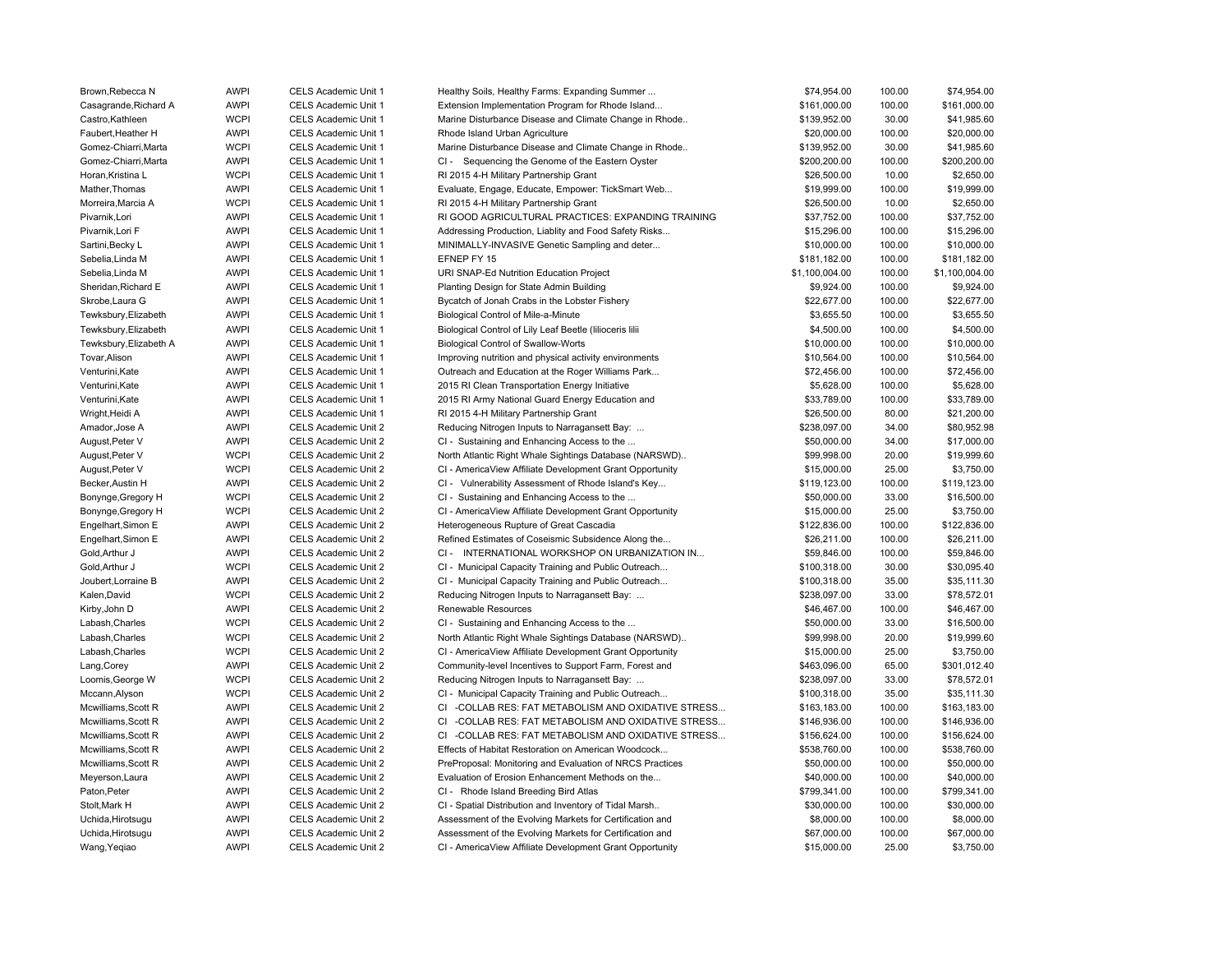| De Groot, Anne            | <b>AWPI</b> | CELS Academic Unit 3          | PilotStudy Proposal to Zoetis Epitope Content Comparison | \$23,933.00    | 100.00 | \$23,933.00    |
|---------------------------|-------------|-------------------------------|----------------------------------------------------------|----------------|--------|----------------|
| De Groot, Anne            | <b>AWPI</b> | CELS Academic Unit 3          | Epitope Inclusion: Enhancing Porcine Reproductive        | \$48,881.00    | 50.00  | \$24,440.50    |
| Howlett, Niall            | <b>WCPI</b> | CELS Academic Unit 3          | A Proteomics Approach to Analyzing Phenotypic Plasticity | \$131,799.00   | 25.00  | \$32,949.75    |
| Irvine, Steven            | <b>AWPI</b> | CELS Academic Unit 3          | A Proteomics Approach to Analyzing Phenotypic Plasticity | \$131,799.00   | 75.00  | \$98,849.25    |
| Medin, Carey L            | <b>AWPI</b> | CELS Academic Unit 3          | Antiviral and Immunomodulatory Effects of Inter-Alpha    | \$70,092.00    | 100.00 | \$70,092.00    |
| Moise, Leonard            | <b>WCPI</b> | CELS Academic Unit 3          | Epitope Inclusion: Enhancing Porcine Reproductive        | \$48,881.00    | 50.00  | \$24,440.50    |
| Moseman-Valtierra, Serena | <b>AWPI</b> | CELS Academic Unit 3          | Quantifying Annual GHG Emissions from the Field's Point. | \$9,391.00     | 100.00 | \$9,391.00     |
| Roberts, Alison           | <b>AWPI</b> | CELS Academic Unit 3          | Center for Lignocellulose Structure                      | \$74,058.00    | 100.00 | \$74,058.00    |
| Rothman, Alan             | <b>AWPI</b> | CELS Academic Unit 3          | Development of an Immunology Research Agenda to          | \$9,999.00     | 100.00 | \$9,999.00     |
| Rothman, Alan             | <b>AWPI</b> | CELS Academic Unit 3          | Development of an Immunology Research Agenda to          | \$30,001.00    | 100.00 | \$30,001.00    |
| Webb, Jacqueline          | <b>AWPI</b> | CELS Academic Unit 3          | Collab. Research: The Role of Larval Orientation         | \$269,349.00   | 100.00 | \$269,349.00   |
| Gold, Marion S            | <b>AWPI</b> | Cooperative Extension         | Climate Showcase Community Grant Program                 | \$17,644.00    | 100.00 | \$17,644.00    |
| Gold, Marion S            | <b>AWPI</b> | Cooperative Extension         | Management of ocean stateclean cities FY12               | \$17,000.00    | 10.00  | \$1,700.00     |
| Gold, Marion S            | <b>AWPI</b> | Cooperative Extension         | Climate Showcase Community Grant Program                 | \$4,007.75     | 100.00 | \$4,007.75     |
| Lucht, Wendy A            | <b>WCPI</b> | Cooperative Extension         | Management of ocean stateclean cities FY12               | \$17,000.00    | 90.00  | \$15,300.00    |
| Martin, Pamela P          | <b>AWPI</b> | <b>Cooperative Extension</b>  | RI 2014 OPERATION: MILITARY KIDS GRANT                   | \$38,775.00    | 100.00 | \$38,775.00    |
| Boothroyd, Jon C          | <b>WCPI</b> | Dean Environment Life Science | Identification of Sand / Gravel Resources in RI Waters   | \$200,000.00   | 33.00  | \$66,000.00    |
| Kirby, John D             | <b>AWPI</b> | Dean Environment Life Science | MccIntire Stennis FY 15 Land Grant Award                 | \$147,949.00   | 100.00 | \$147,949.00   |
| Kirby, John D             | <b>AWPI</b> | Dean Environment Life Science | FY 14 Hatch Formula                                      | \$1,030,791.00 | 50.00  | \$515,395.50   |
| Rhodes III, Richard C     | <b>AWPI</b> | Dean Environment Life Science | 2014-15 USDA Research Support Agreement                  | \$1,045.00     | 100.00 | \$1,045.00     |
| Rhodes III, Richard C     | <b>AWPI</b> | Dean Environment Life Science | RI PEP-Rhode Island public energy partnership            | \$34,247.00    | 10.00  | \$3,424.70     |
| Rhodes III, Richard C     | <b>AWPI</b> | Dean Environment Life Science | 2014-15 USDA Research Support Agreement                  | \$5,500.00     | 100.00 | \$5,500.00     |
| Rhodes III, Richard C     | <b>AWPI</b> | Dean Environment Life Science | Animal Health FY 15                                      | \$41,274.00    | 100.00 | \$41,274.00    |
| Sheely, Deborah L         | <b>AWPI</b> | Dean Environment Life Science | Northeast Climate Hub                                    | \$13,000.00    | 80.00  | \$10,400.00    |
| Sholly, Rachel E          | <b>WCPI</b> | Dean Environment Life Science | RI PEP-Rhode Island public energy partnership            | \$34,247.00    | 85.00  | \$29,109.95    |
| Guilfoos, Todd            | <b>AWPI</b> |                               |                                                          | \$47,882.00    | 100.00 | \$47,882.00    |
|                           | <b>AWPI</b> | Env. and Nat. Res. Economics  | AFRI Water Quality Economics Workshop                    |                |        | \$522,872.00   |
| Kirby, John D             |             | Env. and Nat. Res. Economics  | The Hatch Act of 1887 (Multistate Fund Research) FY 15   | \$522,872.00   | 100.00 |                |
| Bengtson, David A         | <b>WCPI</b> | Fish-Animal-Vet-Science       | Bioconversion of squid and scallop processing byproducts | \$279,554.00   | 25.00  | \$69,888.50    |
| Bengtson, David A         | <b>AWPI</b> | Fish-Animal-Vet-Science       | ALTERNATIVE FEEDS AND PROCESSING FOR FRESHWATER FISH     | \$9,999.00     | 100.00 | \$9,999.00     |
| Castro, Kathleen          | <b>WCPI</b> | Fish-Animal-Vet-Science       | Coll Mgmt For Sustainable Fisheries Future               | \$1,726,000.00 | 10.00  | \$172,600.00   |
| Gomez-Chiarri, Marta      | <b>AWPI</b> | Fish-Animal-Vet-Science       | FY 14 Animal Health                                      | \$5,000.00     | 100.00 | \$5,000.00     |
| Gomez-Chiarri, Marta      | <b>AWPI</b> | Fish-Animal-Vet-Science       | improving shellfish survival through genetic improv      | \$81,792.00    | 100.00 | \$81,792.00    |
| Lazar, Najih              | <b>AWPI</b> | Fish-Animal-Vet-Science       | Pilot Study:Abundance and distribution of blue crab (cal | \$4,000.00     | 100.00 | \$4,000.00     |
| Rhodes III, Richard C     | <b>WCPI</b> | Fish-Animal-Vet-Science       | W. Africa Analytical Support Services& Evaluations       | \$371,542.89   | 10.00  | \$37,154.28    |
| Skrobe, Laura G           | <b>AWPI</b> | Fish-Animal-Vet-Science       | Industry based survey on black sea bass utilizing ventle | \$85,959.00    | 100.00 | \$85,959.00    |
| Zawia, Nasser H           | <b>AWPI</b> | Fish-Animal-Vet-Science       | GRAD RESEARCH FELLOWSHIP PROGRAM- JUSTIN RICHARD         | \$44,000.00    | 100.00 | \$44,000.00    |
| Kirby, John D             | <b>AWPI</b> | Food Science And Nutrition    | FY2014 Smith-Lelver 3 (B) and 3 (C) Formula              | \$1,128,198.00 | 100.00 | \$1,128,198.00 |
| Lee, Chong                | <b>AWPI</b> | Food Science And Nutrition    | Bioconversion of squid and scallop processing byproducts | \$279,554.00   | 75.00  | \$209,665.50   |
| Rhodes III, Richard C     | <b>WCPI</b> | Food Science And Nutrition    | FY 14 Hatch Formula                                      | \$1,030,791.00 | 50.00  | \$515,395.50   |
| Sebelia, Linda M          | <b>AWPI</b> | Food Science And Nutrition    | CELS: INTEGRATING NUTRITION EDUCATION INTO PROVIDENCE    | \$145,000.00   | 100.00 | \$145,000.00   |
| Tovar, Alison             | <b>AWPI</b> | Food Science And Nutrition    | System Science to Guide Whole-of-Community               | \$15,583.00    | 100.00 | \$15,583.00    |
| Tovar, Alison             | <b>AWPI</b> | Food Science And Nutrition    | Understanding Child Care Providers Feeding Practices     | \$63,904.00    | 100.00 | \$63,904.00    |
| Boothroyd, Jon C          | <b>WCPI</b> | Geosciences                   | CI - Rhode Island Shoreline Area Management Plan         | \$300,000.00   | 25.00  | \$75,000.00    |
| Boothroyd, Jon C          | <b>WCPI</b> | Geosciences                   | RI Shoreline Change Special Area Mgmt                    | \$192,990.00   | 40.00  | \$77,196.00    |
| Boothroyd, Jon C          | <b>WCPI</b> | Geosciences                   | CI - An Integrated Program of environmental              | \$861,001.00   | 16.00  | \$137,760.16   |
| Boving, Thomas B          | PI          | Geosciences                   | ADVANCED OXIDATION OF 1, 4-DIOXANE                       | \$46,824.00    | 100.00 | \$46,824.00    |
| Boving, Thomas B          | <b>AWPI</b> | Geosciences                   | Mitigation of Stormwater Drain Clogging through BMP      | \$10,000.00    | 100.00 | \$10,000.00    |
| Engelhart, Simon          | <b>WCPI</b> | Geosciences                   | CI - An Integrated Program of environmental              | \$861,001.00   | 7.50   | \$64,575.07    |
| Engelhart, Simon E        | <b>AWPI</b> | Geosciences                   | Is Sea Level Rising?                                     | \$14,540.00    | 100.00 | \$14,540.00    |
| Savage, Brian K           | <b>AWPI</b> | Geosciences                   | Short period, anelastic and anisotropic, waveform-based  | \$138,188.00   | 100.00 | \$138,188.00   |
| Murray, David             | <b>AWPI</b> | Geosciences                   |                                                          | \$470,250.03   | 100.00 | \$470,250.03   |
| August, Peter V           | <b>AWPI</b> | Natural Res. Science          | CI - ELEVATION MAPPING OF CRITICAL PARK AREAS FOR        | \$768,864.00   | 100.00 | \$768,864.00   |
| August, Peter V           | <b>AWPI</b> | Natural Res. Science          | CI - ACQUISITION COORDINATION, COMPILATION, DATE MGMT.   | \$565,722.00   | 100.00 | \$565,722.00   |
| August, Peter V           | <b>AWPI</b> | Natural Res. Science          | CI - FY2014 GIS Support to NUWC - 3rd Task Order         | \$25,000.00    | 34.00  | \$8,500.00     |
| August, Peter V           | <b>AWPI</b> | Natural Res. Science          | RES BASED GEOSPTL DTA COLL ANYL AND DEL IN SUPP OF ENTRP | \$95,170.00    | 100.00 | \$95,170.00    |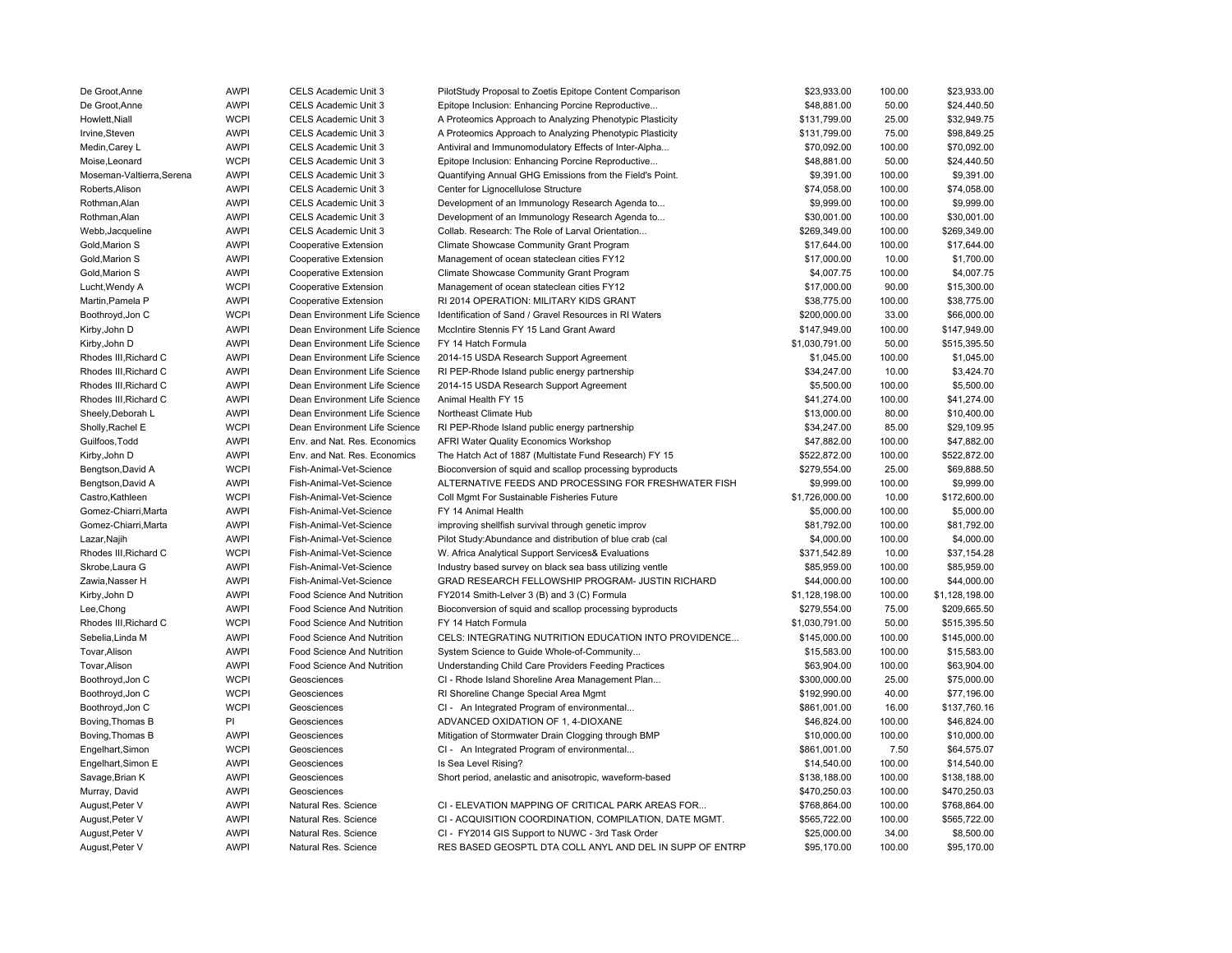| August, Peter V      | <b>AWPI</b> | Natural Res. Science | CI - FY2014 GIS Support to NUWC - 3rd Task Order         | \$20,000.00    | 34.00  | \$6,800.00     |
|----------------------|-------------|----------------------|----------------------------------------------------------|----------------|--------|----------------|
| August, Peter V      | <b>AWPI</b> | Natural Res. Science | CI - FY2014 GIS Support to NUWC - 3rd Task Order         | \$15,000.00    | 34.00  | \$5,100.00     |
| August, Peter V      | <b>AWPI</b> | Natural Res. Science | CI - FY2014 GIS Support to NUWC - 3rd Task Order         | \$12,200.00    | 34.00  | \$4,148.00     |
| August, Peter V      | <b>AWPI</b> | Natural Res. Science | CI - FY2014 GIS Support to NUWC - 3rd Task Order         | \$29.970.00    | 34.00  | \$10,189.80    |
| Damon, Christopher P | <b>WCPI</b> | Natural Res. Science | CI - FY2014 GIS Support to NUWC - 3rd Task Order         | \$25,000.00    | 33.00  | \$8,250.00     |
| Damon, Christopher P | <b>WCPI</b> | Natural Res. Science | CI - FY2014 GIS Support to NUWC - 3rd Task Order         | \$20,000.00    | 33.00  | \$6,600.00     |
| Damon, Christopher P | <b>WCPI</b> | Natural Res. Science | CI - FY2014 GIS Support to NUWC - 3rd Task Order         | \$15,000.00    | 33.00  | \$4,950.00     |
| Damon, Christopher P | <b>WCPI</b> | Natural Res. Science | CI - FY2014 GIS Support to NUWC - 3rd Task Order         | \$12,200.00    | 33.00  | \$4,026.00     |
| Damon, Christopher P | <b>WCPI</b> | Natural Res. Science | CI - FY2014 GIS Support to NUWC - 3rd Task Order         | \$29,970.00    | 33.00  | \$9,890.10     |
| Gold, Arthur J       | <b>WCPI</b> | Natural Res. Science | Northeast Climate Hub                                    | \$13,000.00    | 20.00  | \$2,600.00     |
| Husband, Thomas P    | <b>AWPI</b> | Natural Res. Science | Conservation Genetics and Genomics to Inform Adaptive    | \$57,098.00    | 100.00 | \$57,098.00    |
| Husband, Thomas P    | <b>AWPI</b> | Natural Res. Science | Applied Ecology and Conservation Genetics in Support of  | \$500,555.00   | 100.00 | \$500,555.00   |
| Husband, Thomas P    | <b>AWPI</b> | Natural Res. Science | Conservation Genetics and Applied Ecology to Support Wil | \$1,241,269.00 | 100.00 | \$1,241,269.00 |
| Karraker, Nancy      | <b>PI</b>   | Natural Res. Science | INVENTORY AND MONITORING OF AMPHIBIANS AND REPTILES AT   | \$255,577.00   | 100.00 | \$255,577.00   |
| Labash, Charles      | <b>WCPI</b> | Natural Res. Science | CI - FY2014 GIS Support to NUWC - 3rd Task Order         | \$25,000.00    | 33.00  | \$8,250.00     |
| Labash, Charles      | <b>WCPI</b> | Natural Res. Science | CI - FY2014 GIS Support to NUWC - 3rd Task Order         | \$20,000.00    | 33.00  | \$6,600.00     |
| Labash, Charles      | <b>WCPI</b> | Natural Res. Science | CI - FY2014 GIS Support to NUWC - 3rd Task Order         | \$15,000.00    | 33.00  | \$4,950.00     |
| Labash, Charles      | <b>WCPI</b> | Natural Res. Science | CI - FY2014 GIS Support to NUWC - 3rd Task Order         | \$12,200.00    | 33.00  | \$4,026.00     |
| Labash, Charles      | <b>WCPI</b> | Natural Res. Science | CI - FY2014 GIS Support to NUWC - 3rd Task Order         | \$29,970.00    | 33.00  | \$9,890.10     |
| Mcwilliams, Scott    | AWPI        | Natural Res. Science | Acoustic monitor of migr bat and bird pop on RI Nat Wild | \$8,726.00     | 100.00 | \$8,726.00     |
| Mcwilliams, Scott R  | <b>AWPI</b> | Natural Res. Science | Population Ecology of Seaducks                           | \$56,385,00    | 50.00  | \$28,192.50    |
| Meyerson, Laura      | <b>WCPI</b> | Natural Res. Science | CI - An Integrated Program of environmental              | \$861,001.00   | 7.50   | \$64,575.07    |
| Meyerson, Laura A    | AWPI        | Natural Res. Science | US Denmark Czech Republic China Planning                 | \$9,319.00     | 100.00 | \$9,319.00     |
| Paton, Peter         | <b>AWPI</b> | Natural Res. Science | CI - COASTAL BIRD MANAGEMENT PROTOCOLS                   | \$15,000.00    | 100.00 | \$15,000.00    |
| Paton, Peter         | <b>WCPI</b> | Natural Res. Science | Population Ecology of Seaducks                           | \$56,385.00    | 50.00  | \$28,192.50    |
| Alm,Steven           | AWPI        | <b>Plant Science</b> | RISK MANAGEMENT AND CROP INSURANCE EDU. FOR RI           | \$4,050.00     | 100.00 | \$4,050.00     |
| Faubert, Heather H   | <b>AWPI</b> | <b>Plant Science</b> | Northeast plant diagnostic network                       | \$19,560.00    | 100.00 | \$19,560.00    |
| Sullivan, W Michael  | <b>AWPI</b> | <b>Plant Science</b> | Soil Loss and Farm Preservation Policijes in RI          | \$45,000.00    | 100.00 | \$45,000.00    |

#### COLLEGE TOTAL

#### GRADUATE SCHOOL OF OCEANOGRAPHY

| Maranda, Lucie         | AWPI        | <b>GSO Academic Affairs</b>         | Support Services for Sampling Biofouling on Iodine       | \$1,566.00     | 100.00 | \$1,566.00     |
|------------------------|-------------|-------------------------------------|----------------------------------------------------------|----------------|--------|----------------|
| Rohr, Nicole Elisabeth | AWPI        | <b>GSO Coastal Institute</b>        | RI Environmental Monitoring Collab:2014 Report and       | \$5,000.00     | 100.00 | \$5,000.00     |
| Swift, Judith M        | <b>AWPI</b> | <b>GSO Coastal Institute</b>        | CI - The History of Shellfish in Rhode Island            | \$2,000.00     | 100.00 | \$2,000.00     |
| Carnevale, Michelle    | <b>AWPI</b> | GSO Coastal Resources Center        | CI - Rhode Island Shoreline Area Management Plan         | \$300,000.00   | 25.00  | \$75,000.00    |
| Crawford, Brian        | AWPI        | GSO Coastal Resources Center        | CI - Study of Illegal Fishing in the Territorial Waters. | \$4,253.00     | 100.00 | \$4,253.00     |
| Crawford, Brian        | AWPI        | GSO Coastal Resources Center        | CI - Ghana Sustainable Fisheries Management Project      | \$3,747,475.00 | 50.00  | \$1,873,737.50 |
| Crawford, Brian        | AWPI        | <b>GSO Coastal Resources Center</b> | CI - Ghana Sustainable Fisheries Management Project      | \$1,433,926.00 | 50.00  | \$716,963.00   |
| Crawford, Brian        | AWPI        | GSO Coastal Resources Center        | Coll Mgmt For Sustainable Fisheries Future               | \$1,726,000.00 | 45.00  | \$776,700.00   |
| Crawford, Brian        | AWPI        | GSO Coastal Resources Center        | CI - GSO: ECOFISH Bangladesh                             | \$31,790.00    | 100.00 | \$31,790.00    |
| Kent, Karen L          | <b>AWPI</b> | GSO Coastal Resources Center        | W. Africa Analytical Support Services& Evaluations       | \$371,542.89   | 90.00  | \$334,388.60   |
| Mccann, Jennifer       | AWPI        | <b>GSO Coastal Resources Center</b> | RI Shoreline Change Special Area Mgmt                    | \$192,990.00   | 60.00  | \$115,794.00   |
| Mccann, Jennifer       | <b>WCPI</b> | GSO Coastal Resources Center        | CI - An Integrated Program of environmental              | \$861,001.00   | 4.00   | \$34,440.04    |
| Ricci, Glenn M         | AWPI        | GSO Coastal Resources Center        | CI - Study Tour on Innovative Adapt. Strategies for      | \$209,564.00   | 100.00 | \$209,564.00   |
| Ricci, Glenn M         | AWPI        | GSO Coastal Resources Center        | <b>IUCN Capacity Development Tools</b>                   | \$25,088.00    | 100.00 | \$25,088.00    |
| Robadue Jr, Donald D   | AWPI        | <b>GSO Coastal Resources Center</b> | CI - Guidance for the National Park Service in           | \$30,495.00    | 100.00 | \$30,495.00    |
| Robadue Jr, Donald D   | <b>WCPI</b> | GSO Coastal Resources Center        | CI - Ghana Sustainable Fisheries Management Project      | \$3,747,475.00 | 50.00  | \$1,873,737.50 |
| Robadue Jr, Donald D   | <b>WCPI</b> | <b>GSO Coastal Resources Center</b> | CI - Ghana Sustainable Fisheries Management Project      | \$1,433,926.00 | 50.00  | \$716,963.00   |
| Rubinoff, Pamela       | <b>AWPI</b> | <b>GSO Coastal Resources Center</b> | RI Coastal Community Resiliency Planning                 | \$400,000.00   | 100.00 | \$400,000.00   |
| Tobey, James A         | <b>WCPI</b> | GSO Coastal Resources Center        | Coll Mgmt For Sustainable Fisheries Future               | \$1,726,000.00 | 45.00  | \$776,700.00   |
| Torell, Elin C         | <b>AWPI</b> | <b>GSO Coastal Resources Center</b> | CI - Fisheries Integration of Society and Habitats       | \$49,999.00    | 100.00 | \$49,999.00    |
| Torell, Elin C         | AWPI        | GSO Coastal Resources Center        | CI Fisheries Integration of Society and Habitats         | \$49,999.00    | 100.00 | \$49,999.00    |
| Torell, Elin C         | AWPI        | <b>GSO Coastal Resources Center</b> | CI Fisheries Integration of Society and Habitats         | \$572,796.00   | 100.00 | \$572,796.00   |

\$15,719,849.31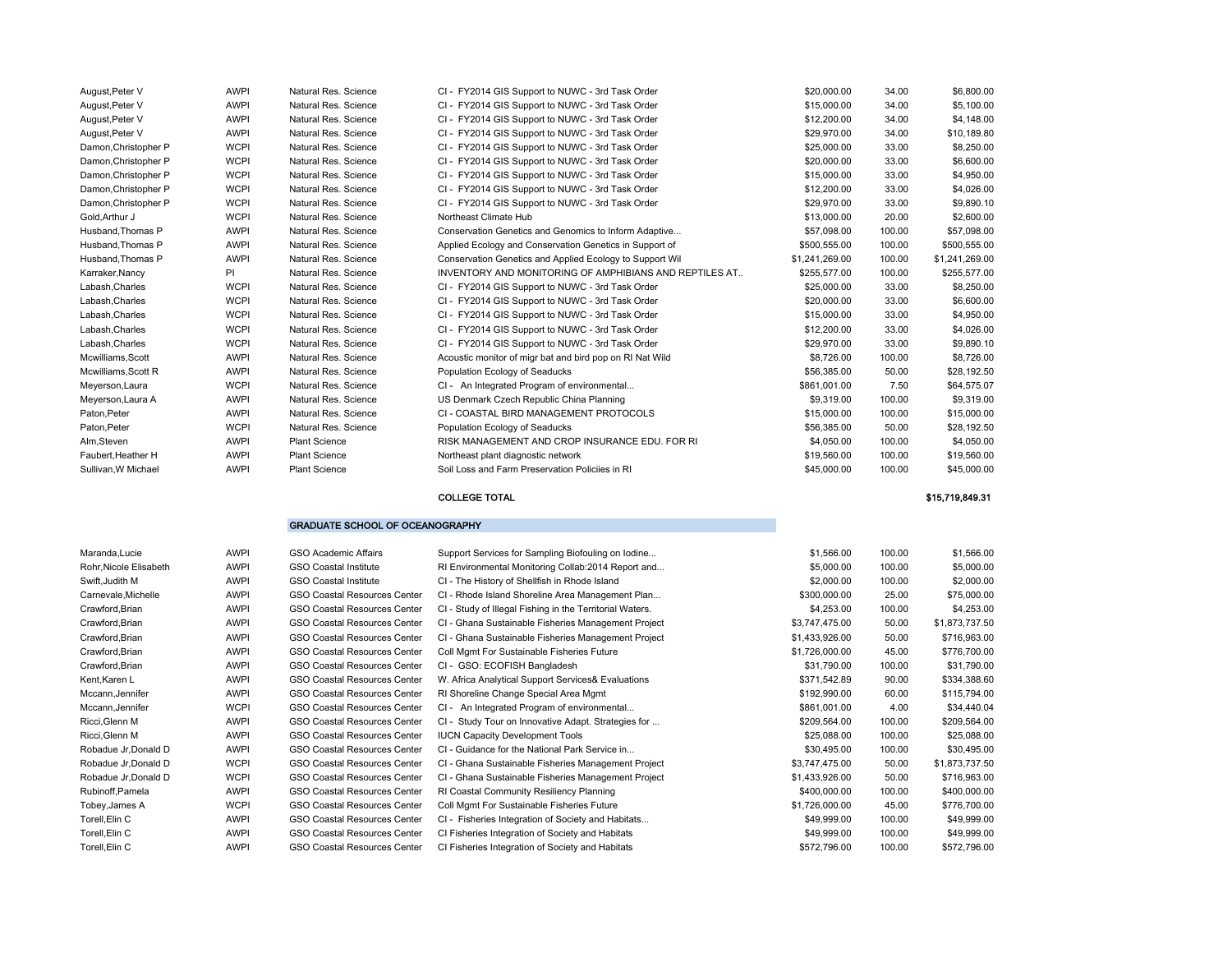| Lohmann, Rainer     | <b>AWPI</b> | <b>GSO Facilities</b> | CI - Development of a Passive Multisampling Method       | \$150,000.00 | 100.00 | \$150,000.00 |
|---------------------|-------------|-----------------------|----------------------------------------------------------|--------------|--------|--------------|
| Schloesser, Fabian  | <b>WCPI</b> | <b>GSO Facilities</b> | Dynamics of Near-Surface Eastward Flows in the           | \$94,929.00  | 75.00  | \$71,196.75  |
| Alberts, Jonathan C | <b>AWPI</b> | <b>GSO Faculty</b>    | University-National Oceanographic Laboratory System      | \$718,631.00 | 50.00  | \$359,315.50 |
| Alberts, Jonathan C | <b>AWPI</b> | <b>GSO Faculty</b>    | <b>USGS Participation in UNOLS</b>                       | \$26,524.00  | 50.00  | \$13,262.00  |
| Alberts, Jonathan C | <b>AWPI</b> | <b>GSO Faculty</b>    | University-National Oceanographic Laboratory System      | \$132,612.00 | 50.00  | \$66,306.00  |
| Alberts, Jonathan C | <b>AWPI</b> | <b>GSO Faculty</b>    | University-National Oceanographic Laboratory             | \$241,220.00 | 50.00  | \$120,610.00 |
| Alberts, Jonathan C | <b>AWPI</b> | <b>GSO Faculty</b>    | University-National Oceanographic Laboratory             | \$270,610.00 | 50.00  | \$135,305.00 |
| Campbell, Robert    | <b>AWPI</b> | <b>GSO Faculty</b>    | Zooplankton Sample Processing for the Under Ice          | \$20,498.00  | 100.00 | \$20,498.00  |
| Campbell, Robert    | <b>AWPI</b> | <b>GSO Faculty</b>    | CI-ANNUAL OBSERVATIONS OF                                | \$57,860.00  | 100.00 | \$57,860.00  |
| Campbell, Robert G  | <b>AWPI</b> | <b>GSO Faculty</b>    | CI-CHUKCHI SEA                                           | \$19,555.00  | 100.00 | \$19,555.00  |
| Campbell, Robert G  | PI          | <b>GSO Faculty</b>    | COPEPOD LIFE HISTORY                                     | \$25,997.00  | 100.00 | \$25,997.00  |
| Coleman, Dwight F   | <b>AWPI</b> | <b>GSO Faculty</b>    | CI - NUWC Collaboration with the URI Inner Space Center. | \$20,000.00  | 100.00 | \$20,000.00  |
| Collie, Jeremy S    | <b>AWPI</b> | <b>GSO Faculty</b>    | University of Rhode Island Weekly Fish Trawl             | \$234,000.00 | 100.00 | \$234,000.00 |
| Corliss, Bruce H    | <b>AWPI</b> | <b>GSO Faculty</b>    | Calibration of new approach to reconstruct ancient botto | \$30,404.00  | 100.00 | \$30,404.00  |
| Cornillon, Peter C  | PI          | <b>GSO Faculty</b>    | TEMPORAL TRENDS IN OCEAN SURFACE                         | \$34,527.00  | 66.00  | \$22,787.82  |
| Cornillon, Peter C  | PI          | <b>GSO Faculty</b>    | TEMPORAL TRENDS IN OCEAN SURFACE                         | \$34,527.00  | 66.00  | \$22,787.82  |
| Desilva, Annette M  | <b>WCPI</b> | <b>GSO Faculty</b>    | University-National Oceanographic Laboratory System      | \$718,631.00 | 50.00  | \$359,315.50 |
| Desilva, Annette M  | <b>WCPI</b> | <b>GSO Faculty</b>    | USGS Participation in UNOLS                              | \$26,524.00  | 50.00  | \$13,262.00  |
| Desilva, Annette M  | <b>WCPI</b> | <b>GSO Faculty</b>    | University-National Oceanographic Laboratory System      | \$132,612.00 | 50.00  | \$66,306.00  |
| Desilva, Annette M  | <b>WCPI</b> | <b>GSO Faculty</b>    | University-National Oceanographic Laboratory             | \$241,220.00 | 50.00  | \$120,610.00 |
| Desilva, Annette M  | <b>WCPI</b> | <b>GSO Faculty</b>    | University-National Oceanographic Laboratory             | \$270,610.00 | 50.00  | \$135,305.00 |
| D'Hondt, Steven L   | <b>AWPI</b> | <b>GSO Faculty</b>    | Global Estimate of Radiolytic Hydrogen Production in     | \$30,000.00  | 100.00 | \$30,000.00  |
| D'Hondt, Steven L   | <b>AWPI</b> | <b>GSO Faculty</b>    | The Microbial Biogeography of the Sulfate-Methane        | \$19,805.00  | 100.00 | \$19,805.00  |
| D'Hondt, Steven L   | <b>WCPI</b> |                       | US Science Support Program Expedition 353 KIRKPATRICK    | \$20,555.34  | 10.00  | \$2,055.53   |
|                     | <b>WCPI</b> | <b>GSO Faculty</b>    |                                                          |              |        |              |
| D'Hondt, Steven L   |             | <b>GSO Faculty</b>    | US Science Support Program Expedition 353 KIRKPATRICK    | \$3,000.00   | 10.00  | \$300.00     |
| D'Hondt, Steven L   | <b>AWPI</b> | <b>GSO Faculty</b>    | MOCROBIAL TAXA IN SUBSEAFLOOR                            | \$120,000.00 | 100.00 | \$120,000.00 |
| Donohue, Kathleen   | <b>WCPI</b> | <b>GSO Faculty</b>    | REU Site: SURFO-Summer Undergraduate Research            | \$133,904.00 | 40.00  | \$53,561.60  |
| Ginis, Isaac        | <b>AWPI</b> | <b>GSO Faculty</b>    | Geophysical Fluid Dynamics Lab (GFDL) Navy               | \$70,001.00  | 100.00 | \$70,001.00  |
| Ginis, Isaac        | <b>AWPI</b> | <b>GSO Faculty</b>    | GFDN (Navy) Maintenance and Support: 3 year              | \$43,138.45  | 100.00 | \$43,138.45  |
| Graham, Rebecca     | <b>AWPI</b> | <b>GSO Faculty</b>    | Diatom Community Composition as an Indicator of Coastal. | \$158,722.00 | 50.00  | \$79,361.00  |
| Hanson Jr, Alfred K | <b>AWPI</b> | <b>GSO Faculty</b>    | URI Component of the Continued Development               | \$60,000.00  | 100.00 | \$60,000.00  |
| Hara, Tetsu         | <b>AWPI</b> | <b>GSO Faculty</b>    | Airflow Separations Over Wind Wavesand Their Impact on   | \$355,198.00 | 100.00 | \$355,198.00 |
| Heil Jr, Clifford W | <b>AWPI</b> | <b>GSO Faculty</b>    | DEVELMNT OF A BIOGEOCHEMICAL PROXY                       | \$24,904.00  | 95.00  | \$23,658.80  |
| Kelley, Katherine A | <b>AWPI</b> | <b>GSO Faculty</b>    | Upper mantle Oxygen Fugacity                             | \$55,453.00  | 100.00 | \$55,453.00  |
| Kenney, Robert D    | <b>AWPI</b> | <b>GSO Faculty</b>    | North Atlantic Right Whale Sightings Database (NARSWD)   | \$99,998.00  | 60.00  | \$59,998.80  |
| King, John          | <b>AWPI</b> | <b>GSO Faculty</b>    | CI - An Integrated Program of environmental              | \$861,001.00 | 41.00  | \$353,010.41 |
| King, John W        | <b>AWPI</b> | <b>GSO Faculty</b>    | Collab. Research: Sediment Pathways, sedimentation       | \$80,994.00  | 100.00 | \$80,994.00  |
| King, John W        | <b>AWPI</b> | <b>GSO Faculty</b>    | Identification of Sand / Gravel Resources in RI Waters   | \$200,000.00 | 67.00  | \$134,000.00 |
| King, John W        | <b>AWPI</b> | <b>GSO Faculty</b>    | CI - Submerged Habitat Mapping at Northeast Region       | \$220,000.00 | 20.00  | \$44,000.00  |
| King, John W        | <b>AWPI</b> | <b>GSO Faculty</b>    | CI - Electromagnetic Field Impacts on Elasmobranch       | \$798,657.00 | 84.00  | \$670,871.88 |
| King, John W        | <b>AWPI</b> | <b>GSO Faculty</b>    | Post Hurricane Sandy Submerged Marine Habitat            | \$480,000.00 | 100.00 | \$480,000.00 |
| King, John W        | <b>WCPI</b> | <b>GSO Faculty</b>    | DEVELMNT OF A BIOGEOCHEMICAL PROXY                       | \$24,904.00  | 5.00   | \$1,245.20   |
| Kirkpatrick, John   | <b>AWPI</b> | <b>GSO Faculty</b>    | US Science Support Program Expedition 353 KIRKPATRICK    | \$20,555.34  | 90.00  | \$18,499.80  |
| Kirkpatrick, John   | <b>AWPI</b> | <b>GSO Faculty</b>    | US Science Support Program Expedition 353 KIRKPATRICK    | \$3,000.00   | 90.00  | \$2,700.00   |
| LaFrance, Monique   | <b>WCPI</b> | <b>GSO Faculty</b>    | CI - Submerged Habitat Mapping at Northeast Region       | \$220,000.00 | 80.00  | \$176,000.00 |
| Lohmann, Rainer     | <b>AWPI</b> | <b>GSO Faculty</b>    | Community Based Seawater Monitoring for Organic          | \$11,500.00  | 100.00 | \$11,500.00  |
| Lohmann, Rainer     | <b>AWPI</b> | <b>GSO Faculty</b>    | PCB Monitoring after Sediment Capping                    | \$41,924.00  | 100.00 | \$41,924.00  |
| Loose, Brice        | PI          | <b>GSO Faculty</b>    | RATES AND CONTROLS ON METHANE OXIDATION                  | \$110,000.00 | 100.00 | \$110,000.00 |
| Loose, Brice        | <b>AWPI</b> | <b>GSO Faculty</b>    | Z Inventories of Primary Productivity (ZIPP)             | \$256,756.00 | 100.00 | \$256,756.00 |
| Maranda, Lucie      | <b>AWPI</b> | <b>GSO Faculty</b>    | SUPPORT SERVICES FOR SAMPLING                            | \$2,144.00   | 100.00 | \$2,144.00   |
| Maranda, Lucie      | <b>AWPI</b> | <b>GSO Faculty</b>    | REU Site: SURFO-Summer Undergraduate Research            | \$133,904.00 | 40.00  | \$53,561.60  |
| Moran, S Bradley    | <b>AWPI</b> | <b>GSO Faculty</b>    | IPA POSITION AT NSF CHEMICAL OCEANOGRAPHY                | \$66,424.00  | 100.00 | \$66,424.00  |
| Pockalny, Robert    | <b>WCPI</b> | <b>GSO Faculty</b>    | CI - An Integrated Program of environmental              | \$861,001.00 | 3.00   | \$25,830.03  |
| Pockalny, Robert A  | <b>AWPI</b> | <b>GSO Faculty</b>    | "C-DEBI Data Management Portal" (Year 2-Pockalny)        | \$121,459.00 | 100.00 | \$121,459.00 |
| Pockalny, Robert A  | <b>AWPI</b> | <b>GSO Faculty</b>    | SYNTHESIS OF LINE ISLANDS GEOLOGIC                       | \$17,500.00  | 100.00 | \$17,500.00  |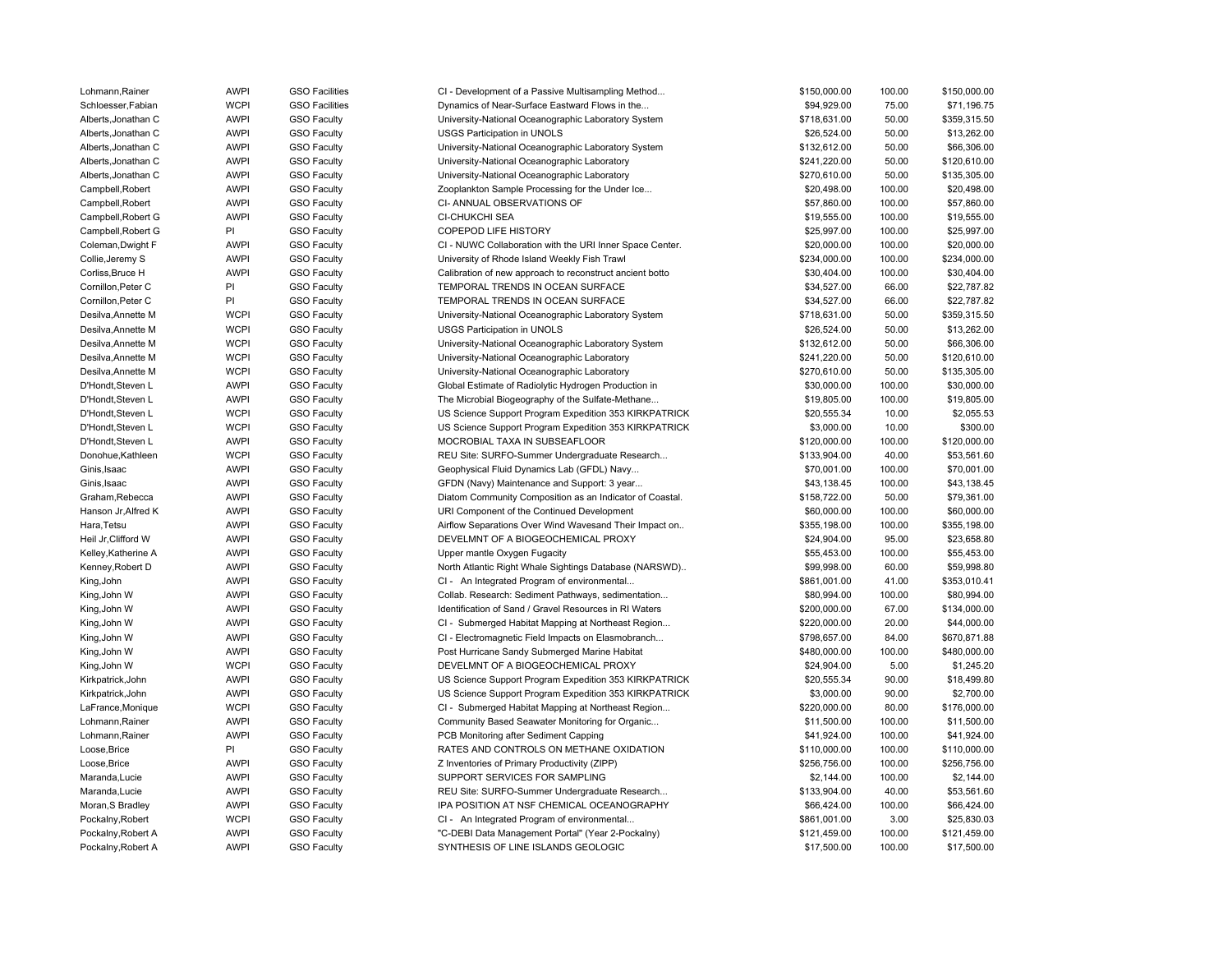| Pockalny, Robert A     | <b>AWPI</b> | <b>GSO Faculty</b>            | SYNTHESIS OF LINE ISLANDS GEOLOGIC                       | \$39,462.00    | 100.00 | \$39,462.00    |
|------------------------|-------------|-------------------------------|----------------------------------------------------------|----------------|--------|----------------|
| Roman, Christopher N   | <b>AWPI</b> | <b>GSO Faculty</b>            | Evaluation of a Dual Actuator Bottom Following           | \$80,480.00    | 100.00 | \$80,480.00    |
| Roman, Christopher N   | <b>AWPI</b> | <b>GSO Faculty</b>            | URI Component: Web-Scale Assisted Robot                  | \$60,633.00    | 100.00 | \$60,633.00    |
| Roman, Christopher N   | <b>AWPI</b> | <b>GSO Faculty</b>            | URI Component: Web-Scale Assisted Robot                  | \$61,763.00    | 100.00 | \$61,763.00    |
| Roman, Christopher N   | <b>AWPI</b> | <b>GSO Faculty</b>            | Construction of a Temperature Controlled Bath for CTD    | \$60,000.00    | 100.00 | \$60,000.00    |
| Roman, Christopher N   | <b>WCPI</b> | <b>GSO Faculty</b>            | THE DEVELOPMENT OF ADVANCED                              | \$188,341.00   | 80.00  | \$150,672.80   |
| Rossby, Hans T         | <b>AWPI</b> | <b>GSO Faculty</b>            | THE NORRONA PROJECT                                      | \$116,724.00   | 100.00 | \$116,724.00   |
| Rossby, Hans T         | <b>WCPI</b> | <b>GSO Faculty</b>            | Collab, Res: The Next Generation RAFOS Float             | \$134,687.00   | 20.00  | \$26,937.40    |
| Rothstein, Lewis       | <b>AWPI</b> | <b>GSO Faculty</b>            | Dynamics of Near-Surface Eastward Flows in the           | \$94,929.00    | 25.00  | \$23,732.25    |
| Rothstein, Lewis       | <b>AWPI</b> | <b>GSO Faculty</b>            | Marine Disturbance Disease and Climate Change in Rhode   | \$139,952.00   | 40.00  | \$55,980.80    |
| Rynearson, Tatiana     | <b>AWPI</b> | <b>GSO Faculty</b>            | Canaries in Narragansett Bay? Untangling the Ecological  | \$118,895.00   | 100.00 | \$118,895.00   |
| Rynearson, Tatiana     | <b>WCPI</b> | <b>GSO Faculty</b>            | Diatom Community Composition as an Indicator of Coastal. | \$158,722.00   | 50.00  | \$79,361.00    |
| Rynearson, Tatiana A   | <b>AWPI</b> | <b>GSO Faculty</b>            | CI- ECOLOGY AT THE MICROBIAL                             | \$155,687.00   | 100.00 | \$155,687.00   |
| Scowcroft.Gail A       | PI          | <b>GSO Faculty</b>            | DISCOVERY OF SOUND IN THE SEA                            | \$50,000.00    | 100.00 | \$50,000.00    |
| Scowcroft, Gail A      | PI          | <b>GSO Faculty</b>            | DISCOVERY OF SOUND IN THE SEA                            | \$220,000.00   | 100.00 | \$220,000.00   |
| Shen, Yang             | <b>WCPI</b> | <b>GSO Faculty</b>            | EARTHQUAKE TRIGGERING AND SYNC                           | \$167,926.00   | 5.00   | \$8,396.30     |
| Smith, David           | <b>WCPI</b> | <b>GSO Faculty</b>            | REU Site: SURFO-Summer Undergraduate Research            | \$133,904.00   | 20.00  | \$26,780.80    |
| Spivack, Arthur J      | <b>AWPI</b> | <b>GSO Faculty</b>            | International Drilling to Recover Aquifer Sands (IDRAs)  | \$63,132.00    | 100.00 | \$63,132.00    |
| Sullivan, James M      | <b>AWPI</b> | <b>GSO Faculty</b>            | BILOGICAL RESPONSE TO THE DYNAMIC SPECTRAL               | \$85,000.00    | 65.00  | \$55,250.00    |
| Ullman, David S        | <b>AWPI</b> | <b>GSO Faculty</b>            | MARACOOS: Mid Atlantic Regional Assoc Coastal Ocean      | \$30,000.00    | 100.00 | \$30,000.00    |
| Watts, D Randolph      | <b>AWPI</b> | <b>GSO Faculty</b>            | 3 PIES with Microcat-Ready Option for the University     | \$111,801.00   | 100.00 | \$111,801.00   |
| Watts, D Randolph      | <b>AWPI</b> | <b>GSO Faculty</b>            | 3 PIES with Microcat-ready Option for NOAA/AOML, Miami   | \$111,801.00   | 100.00 | \$111,801.00   |
| Watts, D Randolph      | <b>AWPI</b> | <b>GSO Faculty</b>            | Upgrade Two H-Pies for AUX Output to Ocean Observatory   | \$3,600.00     | 100.00 | \$3,600.00     |
| Watts, D Randolph      | <b>AWPI</b> | <b>GSO Faculty</b>            | Temperature-Popup Data Data Capsules for Greenfield      | \$46,400.00    | 100.00 | \$46,400.00    |
| Watts, D Randolph      | <b>AWPI</b> | <b>GSO Faculty</b>            | Redeployment PIES Accessories for Welsch-Hamburg         | \$5,138.00     | 100.00 | \$5,138.00     |
| Watts, D Randolph      | <b>AWPI</b> | <b>GSO Faculty</b>            | Western Pacific Studies Using a PIES and CPIES for       | \$98,382.00    | 100.00 | \$98,382.00    |
| Watts, D Randolph      | <b>AWPI</b> | <b>GSO Faculty</b>            | PIES parts for University of California, San Diego       | \$2,906.86     | 100.00 | \$2,906.86     |
| Watts, D Randolph      | <b>AWPI</b> | <b>GSO Faculty</b>            | Western Pacific Studies Using 20 CPIES for Institute     | \$1,001,100.00 | 100.00 | \$1,001,100.00 |
| Watts, D Randolph      | <b>AWPI</b> | <b>GSO Faculty</b>            | Kuroshio Studies Using 4 CPIES for Institute             | \$200,220.00   | 100.00 | \$200,220.00   |
| Wei, Meng              | <b>AWPI</b> | <b>GSO Faculty</b>            | EARTHQUAKE TRIGGERING AND SYNC                           | \$167,926.00   | 95.00  | \$159,529.70   |
| Hanson Jr, Alfred K    | PI          | <b>GSO Maintenance</b>        | HARDENING THE URI TO NERACOOS OBSERVATION DATASTREAM     | \$12,300.00    | 100.00 | \$12,300.00    |
| Ballard, Robert D      | <b>AWPI</b> | GSO Marine Archaeology        | THE DEVELOPMENT OF ADVANCED                              | \$188,341.00   | 20.00  | \$37,668.20    |
| Glennon, Thomas J      | <b>WCPI</b> | GSO Marine Office             | SHIPTIME & MARINE 2012                                   | \$263,499.00   | 50.00  | \$131,749.50   |
| Glennon, Thomas J      | <b>AWPI</b> | GSO Marine Office             | MOSA for OCE 1217446 2012-2017                           | \$11,845.14    | 100.00 | \$11,845.14    |
| Glennon, Thomas J      | <b>AWPI</b> | GSO Marine Office             | MOSA for OCE 1217446 2012-2017                           | \$39,483.80    | 100.00 | \$39,483.80    |
| Glennon, Thomas J      | <b>AWPI</b> | GSO Marine Office             | MOSA for OCE 1217446 2012-2017                           | \$11,845.14    | 100.00 | \$11,845.14    |
| Glennon, Thomas J      | <b>AWPI</b> | <b>GSO Marine Office</b>      | MOSA for OCE 1217446 2012-2017                           | \$11,845.14    | 100.00 | \$11,845.14    |
| Glennon, Thomas J      | <b>AWPI</b> | GSO Marine Office             | Ship and Marine Technician Support for RV Endeavor       | \$429,084.00   | 100.00 | \$429,084.00   |
| Glennon, Thomas J      | <b>AWPI</b> | GSO Marine Office             | SHIP AND MARINE TECHNICIAN SUPPORT FOR RV                | \$184,842.00   | 100.00 | \$184,842.00   |
| Glennon, Thomas J      | <b>AWPI</b> | <b>GSO Marine Office</b>      | SHIP AND MARINE TECHNICIAN SUPPORT FOR RV                | \$29,700.00    | 100.00 | \$29,700.00    |
| Glennon, Thomas J      | <b>AWPI</b> | GSO Marine Office             | MOSA for OCE 1217446 2012-2017                           | \$65,148.27    | 100.00 | \$65,148.27    |
| Glennon, Thomas J      | <b>AWPI</b> | GSO Marine Office             | MOSA for OCE 1217446 2012-2017                           | \$11,845.14    | 100.00 | \$11,845.14    |
| Fanning III, William L | <b>AWPI</b> | <b>GSO Marine Technicians</b> | SHIPTIME & MARINE 2012                                   | \$263,499.00   | 50.00  | \$131,749.50   |
| Hickox, Sara C         | <b>AWPI</b> | GSO Office of Marine Programs | DEEP CARBON OBSERVATORY                                  | \$749,969.00   | 100.00 | \$749,969.00   |
| Scowcroft, Gail A      | <b>AWPI</b> | GSO Office of Marine Programs | <b>CCEPA</b>                                             | \$58,400.00    | 100.00 | \$58,400.00    |
| Ullman, David S        | <b>WCPI</b> | <b>GSO Research</b>           | <b>COEUT: PARS BUOY</b>                                  | \$65,000.00    | 30.00  | \$19,500.00    |
| Nixon, Dennis W        | <b>AWPI</b> | GSO Rhode Island Sea Grant    | RHODE ISLAND SEA GRANT 2014-2018                         | \$176,375.00   | 100.00 | \$176,375.00   |
| Nixon, Dennis W        | <b>AWPI</b> | GSO Rhode Island Sea Grant    | RHODE ISLAND SEA GRANT 2014-2018                         | \$474,418.00   | 100.00 | \$474,418.00   |
|                        |             |                               |                                                          |                |        |                |

#### COLLEGE TOTAL

#### \$20,195,141.87

#### COLLEGE OF HUMAN SCIENCE AND SERVICES

Mathews,Deborah L AWPI Center for Human Services RI DHS Training and Consult Initiative FY15 \$237,256.00 \$237,256.00 \$237,256.00 \$237,256.00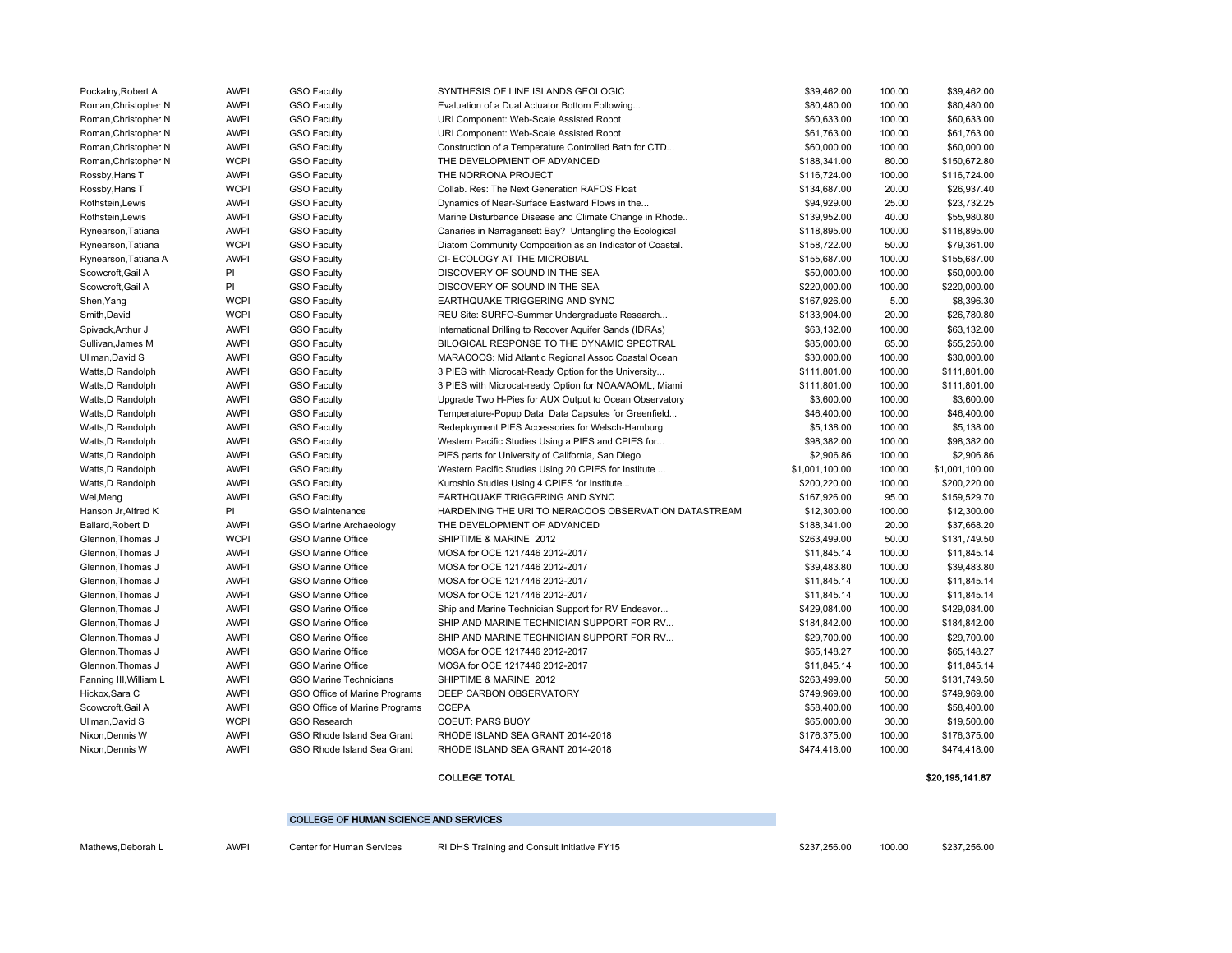| Ciccomascolo, Lori E              | <b>AWPI</b>                |                                                      | Dean Human Science And Service Rhode Island Developmental Disabilities Council 2014 | \$319,709.00                | 100.00         | \$319,709.00                 |
|-----------------------------------|----------------------------|------------------------------------------------------|-------------------------------------------------------------------------------------|-----------------------------|----------------|------------------------------|
| Clark, Phillip G                  | <b>AWPI</b>                | Gerontology                                          | <b>GERTRC EDUC CNTRS</b>                                                            | \$79,433.00                 | 30.00          | \$23,829.90                  |
| Clark, Phillip G                  | <b>WCPI</b>                | Gerontology                                          | Health Care innovation challenge                                                    | \$2,395,192.00              | 10.00          | \$239,519.20                 |
| Mccurdy, Karen                    | <b>AWPI</b>                |                                                      | Human Development & Family Stu Recruitment & Retention of Early childhood           | \$73,419.00                 | 100.00         | \$73,419.00                  |
| Mccurdy, Karen P                  | <b>AWPI</b>                |                                                      | Human Development & Family Stu Recruitment and Retention of Early Childhood         | \$23,175.00                 | 100.00         | \$23,175.00                  |
| Warford, Susan                    | <b>AWPI</b>                | Kingston Child Development Ctr                       | RHODE ISLAND RACE TO THE TOP EARLY LEARNING                                         | \$930.22                    | 100.00         | \$930.22                     |
| Roush, Susan                      | <b>AWPI</b>                | Physical Therapy                                     | 2014-2016 RI Developmental Disabilities Council                                     | \$87,892.00                 | 100.00         | \$87,892.00                  |
| Brand, Susan T                    | <b>WCPI</b>                | School of Education                                  | Jumpstart 2015                                                                      | \$182,906.00                | 50.00          | \$91,453.00                  |
| Byrd, David M                     | <b>AWPI</b>                | School of Education                                  | Jumpstart 2015                                                                      | \$182,906.00                | 50.00          | \$91,453.00                  |
| Young, Betty                      | <b>AWPI</b>                | School of Education                                  | <b>GEMS NET Professional Development Project</b>                                    | \$377,295.01                | 100.00         | \$377,295.01                 |
|                                   |                            |                                                      | <b>COLLEGE TOTAL</b>                                                                |                             |                | \$1,565,931.33               |
|                                   |                            | <b>COLLEGE OF NURSING</b>                            |                                                                                     |                             |                |                              |
| Burbank, Patricia M               | <b>WCPI</b>                | Nursing Instruction                                  | <b>GERTRC EDUC CNTRS</b>                                                            | \$79,433.00                 | 10.00          | \$7,943.30                   |
| Curtin.Alicia J                   | <b>WCPI</b>                | Nursing Instruction                                  | <b>GERTRC EDUC CNTRS</b>                                                            | \$79,433.00                 | 10.00          | \$7,943.30                   |
| Dunphy, Lynne M                   | <b>AWPI</b>                | Nursing Instruction                                  | Developing RI Ph.D. Nurse Leaders to Transform Health                               | \$50,000.00                 | 100.00         | \$50,000.00                  |
| Erickson-Owens, Debra Ann         | <b>WCPI</b>                | Nursing Instruction                                  | Effects of placental transfusion on early brain develop                             | \$471,174.00                | 50.00          | \$235,587.00                 |
| Erickson-Owens, Debra Ann         | <b>WCPI</b>                | Nursing Instruction                                  | Effects of placental transfusion on early brain develop                             | \$39,265.00                 | 50.00          | \$19,632.50                  |
| Martin, Diane C                   | <b>WCPI</b>                | Nursing Instruction                                  | <b>GERTRC EDUC CNTRS</b>                                                            | \$79,433.00                 | 10.00          | \$7,943.30                   |
| Mercer, Judith S                  | <b>AWPI</b>                | Nursing Instruction                                  | Effects of placental transfusion on early brain develop                             | \$471,174.00                | 50.00          | \$235,587.00                 |
| Mercer, Judith S                  | <b>AWPI</b>                | Nursing Instruction                                  | Effects of placental transfusion on early brain develop                             | \$39,265.00                 | 50.00          | \$19,632.50                  |
| Sullivan, Mary C                  | <b>AWPI</b>                | Nursing Instruction                                  | Southern Rhode Island area health education center                                  | \$63,944.00                 | 20.00          | \$12,788.80                  |
| Walters, Delores M                | <b>WCPI</b>                | Nursing Instruction                                  | Southern Rhode Island area health education center                                  | \$63,944.00                 | 80.00          | \$51,155.20                  |
|                                   |                            |                                                      |                                                                                     |                             |                |                              |
|                                   |                            |                                                      | <b>COLLEGE TOTAL</b>                                                                |                             |                | \$648,212.90                 |
|                                   |                            |                                                      |                                                                                     |                             |                |                              |
|                                   |                            | <b>COLLEGE OF PHARMACY</b>                           |                                                                                     |                             |                |                              |
| Akhlaghi, Fatemeh                 | PI                         | Biomedical & Pharm. Sciences                         | A novel compound for alcoholism treatment: A translationa                           | \$539,352.00                | 100.00         | \$539,352.00                 |
| Chen, Xinyuan                     | <b>AWPI</b>                | Biomedical & Pharm, Sciences                         | Laser-based Powder Vaccine Delivery for Improved Newborn                            | \$82,614.00                 | 100.00         | \$82,614.00                  |
| Laplante, Kerry L                 | <b>WCPI</b>                | Biomedical & Pharm. Sciences                         | Investigation of Cranberry Constituents as Antiinfective                            | \$90,189.00                 | 25.00          | \$22,547.25                  |
| Lu, Wei                           | <b>AWPI</b>                | Biomedical & Pharm. Sciences                         | Biodegradable hollow CUS nanoparticles for photothermal                             | \$329,178.00                | 100.00         | \$329,178.00                 |
| Lu, Wei                           | <b>AWPI</b>                | Biomedical & Pharm. Sciences                         | Novel SIRNA Delivery Technology via Biomimetic Nanomater                            | \$30,000.00                 | 100.00         | \$30,000.00                  |
| Lu, Wei                           | <b>AWPI</b>                | Biomedical & Pharm. Sciences                         | A chemo_Chrysotherapy for Rheumatoid Arthritis                                      | \$50,000.00                 | 100.00         | \$50,000.00                  |
| Rowley, David C                   | <b>AWPI</b>                | Biomedical & Pharm. Sciences                         | Investigation of Cranberry Constituents as Antiinfective                            | \$90,189.00                 | 50.00          | \$45,094.50                  |
| Rowley, David C                   | <b>AWPI</b>                | Biomedical & Pharm. Sciences                         | New tools to prevent bacterial diseases in shellfish hat                            | \$63,415.00                 | 100.00         | \$63,415.00                  |
| Seeram, Navindra P                | <b>WCPI</b>                | Biomedical & Pharm. Sciences                         | Investigation of Cranberry Constituents as Antiinfective                            | \$90,189.00                 | 25.00          | \$22,547.25                  |
| Seeram, Navindra P                | <b>AWPI</b>                | Biomedical & Pharm. Sciences                         |                                                                                     | \$400,000.00                | 100.00         |                              |
|                                   | <b>AWPI</b>                | Biomedical & Pharm. Sciences                         | Routine analyses of samples to identify factors which                               | \$276,300.00                | 100.00         | \$400,000.00<br>\$276,300.00 |
| Yan, Bingfang                     |                            |                                                      | Signaling of the Pregnane X Receptor During                                         |                             |                |                              |
| Hilliard, Dennis                  | <b>AWPI</b>                | Crime Lab                                            | 2013/2014 BYRNE/JAG SUB-GRANT<br>2014 Coverdell Grant                               | \$16,589.00                 | 100.00         | \$16,589.00                  |
| Hilliard, Dennis                  | <b>AWPI</b>                | Crime Lab                                            |                                                                                     | \$14,181.75                 | 100.00         | \$14,181.75                  |
| Goldstein, Elaina K               | <b>AWPI</b>                | Living Rite/Health Policy                            | Health Care innovation challenge                                                    | \$2,395,192.00              | 60.00          | \$1,437,115.20               |
| Estus, Erica L                    | <b>WCPI</b>                | <b>Pharmacy Practice</b>                             | <b>GERTRC EDUC CNTRS</b>                                                            | \$79,433.00                 | 10.00          | \$7,943.30                   |
| Goren, Jessica                    | <b>AWPI</b>                | <b>Pharmacy Practice</b>                             | Clozapine, a Qualitative Study                                                      | \$25,000.00                 | 100.00         | \$25,000.00                  |
| Hume, Anne L                      | <b>WCPI</b>                | <b>Pharmacy Practice</b>                             | <b>GERTRC EDUC CNTRS</b>                                                            | \$79,433.00                 | 10.00          | \$7,943.30                   |
| Kogut, Stephen J                  | <b>WCPI</b>                | <b>Pharmacy Practice</b>                             | Health Care innovation challenge                                                    | \$2,395,192.00              | 10.00          | \$239,519.20                 |
| Kogut, Stephen J                  | <b>AWPI</b>                | <b>Pharmacy Practice</b>                             | Measuring and improving the quality of care in RI Medica                            | \$80,000.00                 | 34.00          | \$27,200.00                  |
| Laplante, Kerry L                 | <b>AWPI</b>                | <b>Pharmacy Practice</b>                             | COMBINATION THERAPY WITH DAPTOMYCIN AND BETA                                        | \$24,479.00                 | 100.00         | \$24,479.00                  |
| Larrat, E Paul                    | <b>WCPI</b>                | <b>Pharmacy Practice</b>                             | Health Care innovation challenge                                                    | \$2,395,192.00              | 10.00          | \$239,519.20                 |
| Larrat, E Paul                    | <b>AWPI</b>                | <b>Pharmacy Practice</b>                             | RIDOC pharmacy program oversight 1/1/13-12/31/16                                    | \$113,398.00                | 50.00          | \$56,699.00                  |
| Marcoux, Rita M                   | <b>WCPI</b>                | <b>Pharmacy Practice</b>                             | Measuring and improving the quality of care in RI Medica                            | \$80,000.00                 | 33.00          | \$26,400.00                  |
| Marcoux, Rita M<br>Owens, Norma J | <b>WCPI</b><br><b>WCPI</b> | <b>Pharmacy Practice</b><br><b>Pharmacy Practice</b> | RIDOC pharmacy program oversight 1/1/13-12/31/16<br><b>GERTRC EDUC CNTRS</b>        | \$113,398.00<br>\$79,433.00 | 50.00<br>10.00 | \$56,699.00<br>\$7,943.30    |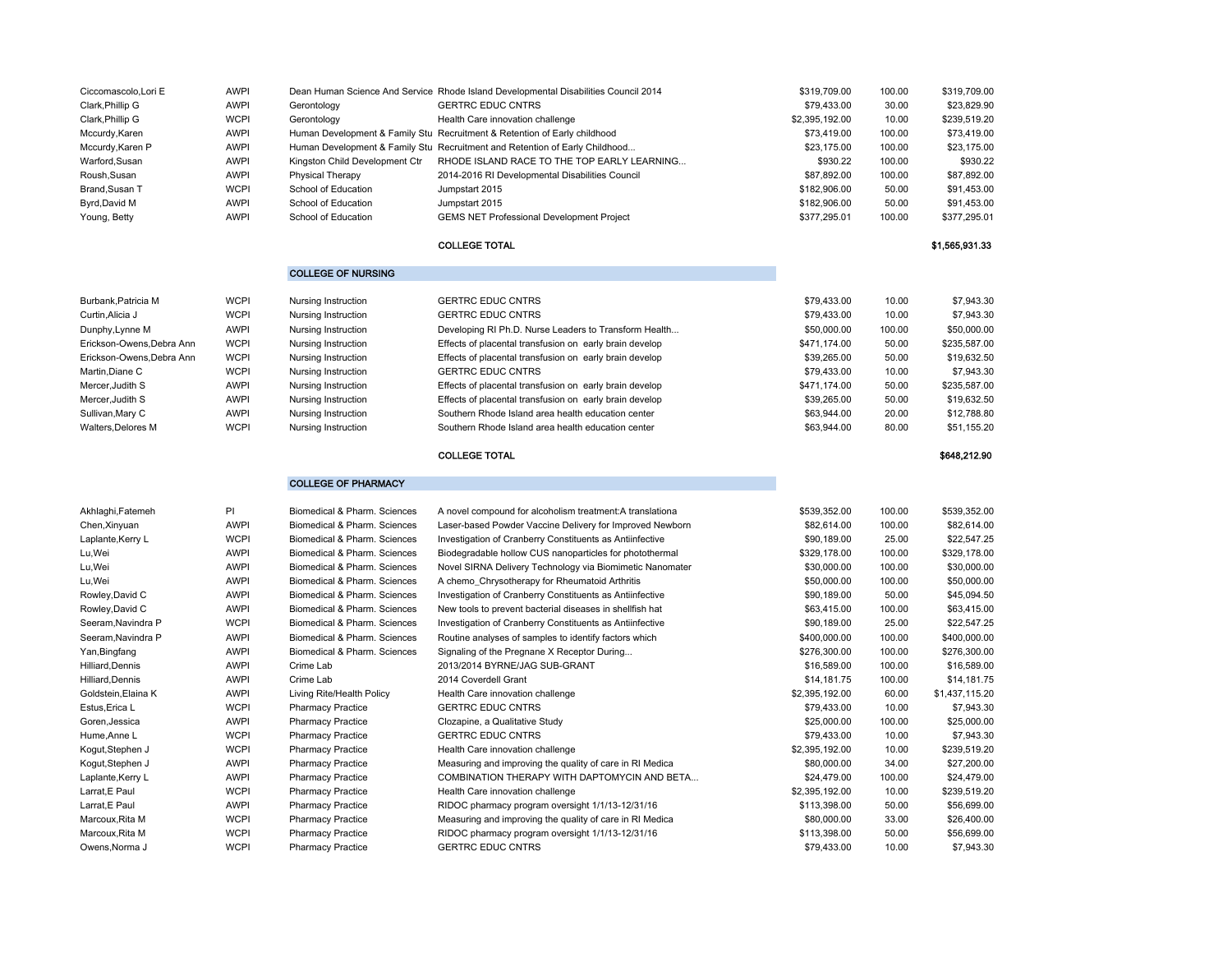| Quilliam, Brian J<br>Temkin, Cynthia W | <b>WCPI</b><br><b>WCPI</b> | <b>Pharmacy Practice</b><br><b>Pharmacy Practice</b>         | Measuring and improving the quality of care in RI Medica<br><b>GERTRC EDUC CNTRS</b>         | \$80,000.00<br>\$79,433.00   | 33.00<br>10.00   | \$26,400.00<br>\$7,943.30    |
|----------------------------------------|----------------------------|--------------------------------------------------------------|----------------------------------------------------------------------------------------------|------------------------------|------------------|------------------------------|
|                                        |                            |                                                              | <b>COLLEGE TOTAL</b>                                                                         |                              |                  | \$4,082,622.55               |
|                                        |                            | <b>PROVOST</b>                                               |                                                                                              |                              |                  |                              |
| Bodah, Matthew                         | <b>AWPI</b>                | Labor & Industrial Relations                                 | The Innovation Economy                                                                       | \$25,000.00                  | 25.00            | \$6,250.00                   |
| Mederer, Helen                         | <b>WCPI</b>                | Labor & Industrial Relations                                 | Launching the Rhode Island Temporary Caregiver                                               | \$138,916.00                 | 35.00            | \$48,620.60                  |
| Silver, Barbara                        | <b>AWPI</b>                | Labor & Industrial Relations                                 | Launching the Rhode Island Temporary Caregiver                                               | \$138,916.00                 | 50.00            | \$69,458.00                  |
| Dehayes, Donald H                      | <b>AWPI</b>                | Provost Academic Affairs                                     | Project Recruit & Educate Local At-risk Adults and                                           | \$474,477.30                 | 40.00            | \$189,790.92                 |
|                                        |                            |                                                              | <b>COLLEGE TOTAL</b>                                                                         |                              |                  | \$314,119.52                 |
|                                        |                            | UNIVERSITY COLLEGE                                           |                                                                                              |                              |                  |                              |
|                                        |                            |                                                              |                                                                                              |                              |                  |                              |
|                                        |                            |                                                              | <b>COLLEGE TOTAL</b>                                                                         |                              |                  | \$0.00                       |
|                                        |                            | <b>VICE PRESIDENT FOR ADMINISTRATION</b>                     |                                                                                              |                              |                  |                              |
|                                        |                            |                                                              |                                                                                              |                              |                  |                              |
|                                        |                            |                                                              | <b>COLLEGE TOTAL</b>                                                                         |                              |                  | \$0.00                       |
|                                        |                            |                                                              | VICE PRESIDENT FOR RESEARCH & ECONOMIC DEVELOPMENT                                           |                              |                  |                              |
| Sonnenfeld, Gerald                     | AWPI                       | Research                                                     | Infrastructure to advance life sciences in the ocean sta                                     | \$4,000,000.00               | 100.00           | \$4,000,000.00               |
| Petell, James K                        | <b>AWPI</b>                | Small Business Development Ctr                               | RI Small Business Develop Centers                                                            | \$458,850.00                 | 100.00           | \$458,850.00                 |
| Rosen.Deborah E                        | <b>AWPI</b>                | <b>Transportation Center</b>                                 | URITC/RIDOT Joint Research 2015                                                              | \$31,543.31                  | 100.00           | \$31,543.31                  |
| Rosen, Deborah E<br>Rosen, Deborah E   | <b>AWPI</b><br><b>AWPI</b> | <b>Transportation Center</b><br><b>Transportation Center</b> | Creating Transportation Career Pathway<br>Education Cluster Extension 6/1/14 through 9/31/14 | \$120,000.00<br>\$528,733.00 | 100.00<br>100.00 | \$120,000.00<br>\$528,733.00 |
|                                        |                            |                                                              | <b>COLLEGE TOTAL</b>                                                                         |                              |                  | \$5,139,126.31               |
|                                        |                            | <b>VICE PRESIDENT, STUDENT AFFAIRS</b>                       |                                                                                              |                              |                  |                              |
|                                        |                            |                                                              |                                                                                              |                              |                  |                              |
| Williams, Gerald R                     | <b>WCPI</b>                | Special Progr-Talent Dev.                                    | Project Recruit & Educate Local At-risk Adults and                                           | \$474,477.30                 | 30.00            | \$142,343.19                 |
| Feeley, Lacey M                        | PI                         | Vice President-Student Affairs                               | The SMILE program watershed monitoring and stewardship p                                     | \$21,506.00                  | 100.00           | \$21,506.00                  |
| Feeley, Lacey M                        | PI                         | Vice President-Student Affairs                               | The SMILE program watershed monitoring and stewardship p                                     | \$62,159.00                  | 100.00           | \$62,159.00                  |
|                                        |                            |                                                              | <b>COLLEGE TOTAL</b>                                                                         |                              |                  | \$226,008.19                 |
|                                        |                            |                                                              | <b>TOTAL OVERALL AWARDS</b>                                                                  |                              |                  | \$63,094,485.88              |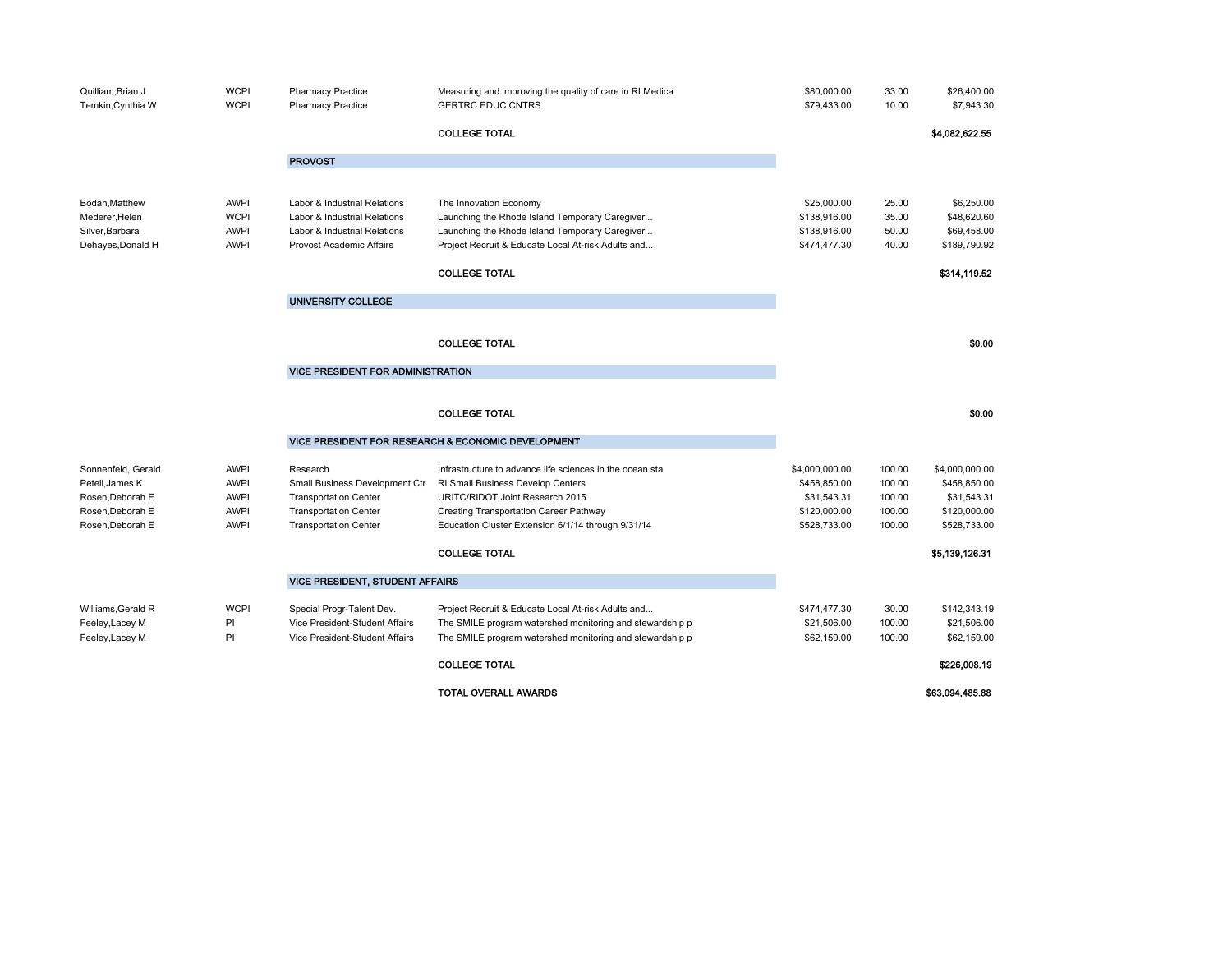#### **Report 2 Report 2**

#### Awards By Investigator & By Department & By College For Period March 01, 2015 thru March 31, 2015

| PRINCIPAL INVESTIGATOR | <b>ROLE</b> | <b>DEPARTMENT</b>                            | <b>TITLE SHORT</b>                                       | <b>AWARD AMT</b> | <b>CREDIT %</b> | <b>PORTION AMT</b> |
|------------------------|-------------|----------------------------------------------|----------------------------------------------------------|------------------|-----------------|--------------------|
|                        |             |                                              |                                                          |                  |                 |                    |
|                        |             | <b>COLLEGE OF ARTS AND SCIENCES</b>          |                                                          |                  |                 |                    |
|                        |             |                                              |                                                          |                  |                 |                    |
| Robbins, Mark L        | <b>AWPI</b> | Cancer Prevention Res. Ctr                   | Applying the TTM of Behavior Change                      | \$17,500.00      | 100.00          | \$17,500.00        |
| Oxley, Jimmie          | <b>WCPI</b> | Chemistry                                    | A Low-Cost Velocimetry for Ultra-Fast Shock Wave         | \$330,000.00     | 40.00           | \$132,000.00       |
|                        |             |                                              |                                                          |                  |                 |                    |
|                        |             |                                              | <b>COLLEGE TOTAL</b>                                     |                  |                 | \$149,500.00       |
|                        |             | <b>COLLEGE OF BUSINESS ADMINISTRATION</b>    |                                                          |                  |                 |                    |
|                        |             |                                              |                                                          |                  |                 |                    |
|                        |             |                                              |                                                          |                  |                 |                    |
|                        |             |                                              | <b>COLLEGE TOTAL</b>                                     |                  |                 | \$0.00             |
|                        |             | <b>COLLEGE OF CONTINUING EDUCATION</b>       |                                                          |                  |                 |                    |
|                        |             |                                              |                                                          |                  |                 |                    |
|                        |             |                                              |                                                          |                  |                 |                    |
|                        |             |                                              | <b>COLLEGE TOTAL</b>                                     |                  |                 | \$0.00             |
|                        |             | <b>COLLEGE OF ENGINEERING</b>                |                                                          |                  |                 |                    |
|                        |             |                                              |                                                          |                  |                 |                    |
| Wright, Raymond M      | <b>AWPI</b> | Dean Engineering                             | Northeast alliance for LSAMP at URI                      | \$65,999.00      | 100.00          | \$65,999.00        |
| Kay, Steven            | <b>AWPI</b> | Elec, Computer & Bio Engr                    | Multi-Domain Intelligence                                | \$119,508.00     | 100.00          | \$119,508.00       |
| Wei, Tao               | <b>AWPI</b> | Elec, Computer & Bio Engr                    | A Low-Cost Velocimetry for Ultra-Fast Shock Wave         | \$330,000.00     | 60.00           | \$198,000.00       |
| Shukla, Arun           | <b>AWPI</b> | Mech., Ind., Sys. Engineering                | Novel Experiments for Understanding Underwater Implosion | \$100,000.00     | 100.00          | \$100,000.00       |
|                        |             |                                              | <b>COLLEGE TOTAL</b>                                     |                  |                 | \$483,507.00       |
|                        |             | COLLEGE OF THE ENVIRONMENT AND LIFE SCIENCES |                                                          |                  |                 |                    |
| Howlett.Niall G        | <b>AWPI</b> | Biochem-Microb-Molecular Gen.                | REGULATION OF THE MONO-UBIQUITINATION OF THE FANCONI ANE | \$65,049.00      | 100.00          | \$65,049.00        |
| Brown, Rebecca         | <b>AWPI</b> | CELS Academic Unit 1                         | De-Tasseling Sweet Corn to Prevent Bird Damage           | \$31,398.00      | 100.00          | \$31,398.00        |
| Pivarnik, Lori         | <b>AWPI</b> | CELS Academic Unit 1                         | RI GOOD AGRICULTURAL PRACTICES: EXPANDING TRAINING       | \$37,752.00      | 100.00          | \$37,752.00        |
| Meyerson, Laura        | <b>AWPI</b> | CELS Academic Unit 2                         | Evaluation of Erosion Enhancement Methods on the         | \$40,000.00      | 100.00          | \$40,000.00        |
| Uchida, Hirotsugu      | <b>AWPI</b> | CELS Academic Unit 2                         | Assessment of the Evolving Markets for Certification and | \$67,000.00      | 100.00          | \$67,000.00        |
| De Groot, Anne         | <b>AWPI</b> | CELS Academic Unit 3                         | Epitope Inclusion: Enhancing Porcine Reproductive        | \$48,881.00      | 50.00           | \$24,440.50        |
| Moise, Leonard         | <b>WCPI</b> | CELS Academic Unit 3                         | Epitope Inclusion: Enhancing Porcine Reproductive        | \$48,881.00      | 50.00           | \$24,440.50        |
|                        |             |                                              | <b>COLLEGE TOTAL</b>                                     |                  |                 | \$290,080.00       |
|                        |             | <b>GRADUATE SCHOOL OF OCEANOGRAPHY</b>       |                                                          |                  |                 |                    |
|                        |             |                                              |                                                          |                  |                 |                    |
| Rohr, Nicole Elisabeth | <b>AWPI</b> | <b>GSO Coastal Institute</b>                 | RI Environmental Monitoring Collab:2014 Report and       | \$5,000.00       | 100.00          | \$5,000.00         |
| Donohue.Kathleen       | <b>WCPI</b> | <b>GSO Faculty</b>                           | REU Site: SURFO-Summer Undergraduate Research            | \$133,904.00     | 40.00           | \$53,561.60        |
| Lohmann, Rainer        | <b>AWPI</b> | <b>GSO Faculty</b>                           | PCB Monitoring after Sediment Capping                    | \$41,924.00      | 100.00          | \$41,924.00        |
| Maranda, Lucie         | <b>AWPI</b> | <b>GSO Faculty</b>                           | REU Site: SURFO-Summer Undergraduate Research            | \$133,904.00     | 40.00           | \$53,561.60        |
| Smith, David           | <b>WCPI</b> | <b>GSO Faculty</b>                           | REU Site: SURFO-Summer Undergraduate Research            | \$133,904.00     | 20.00           | \$26,780.80        |
| Watts, D Randolph      | <b>AWPI</b> | <b>GSO Faculty</b>                           | PIES parts for University of California, San Diego       | \$2,906.86       | 100.00          | \$2,906.86         |
| Watts, D Randolph      | <b>AWPI</b> | <b>GSO Faculty</b>                           | Western Pacific Studies Using 20 CPIES for Institute     | \$1,001,100.00   | 100.00          | \$1,001,100.00     |